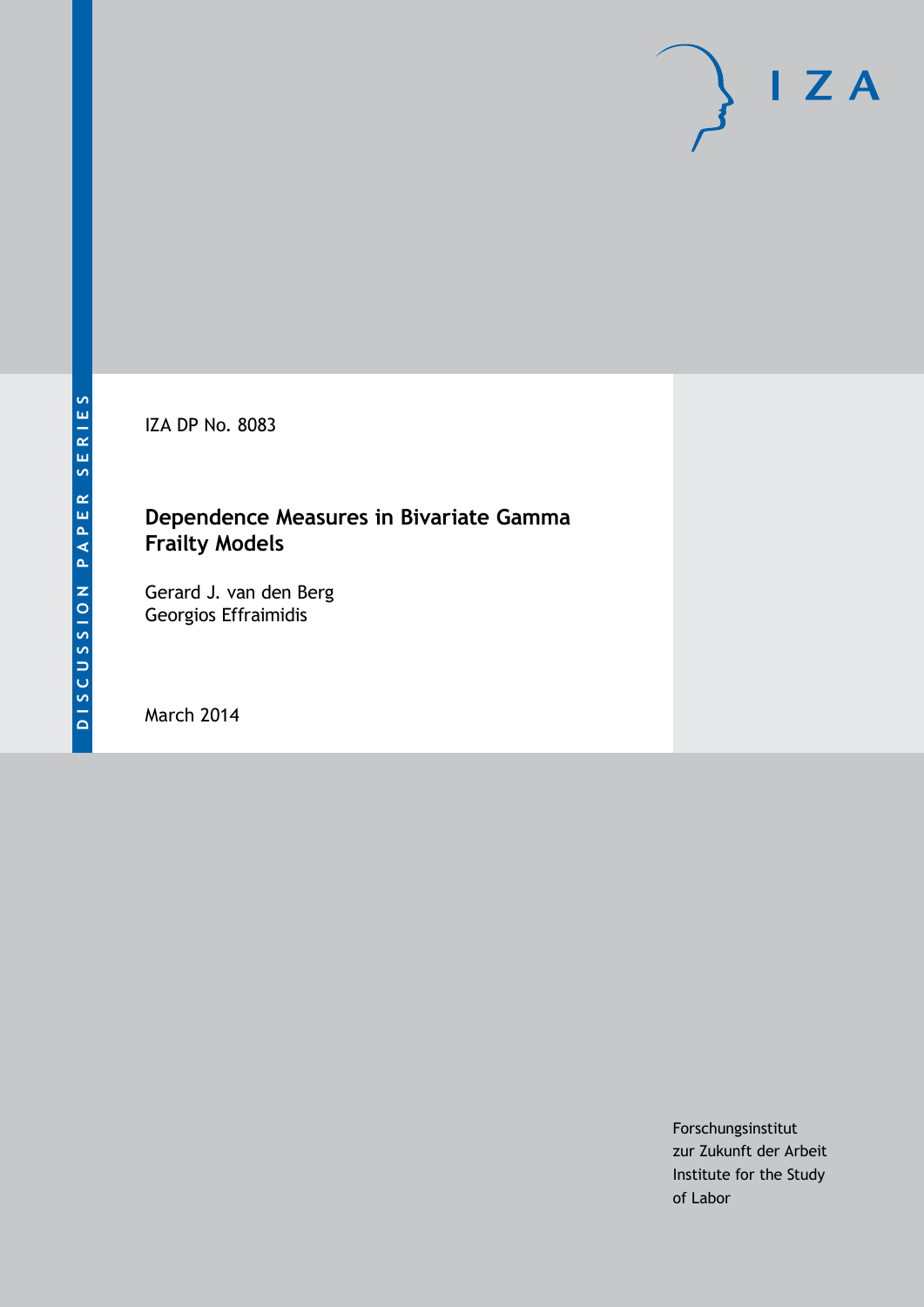# **Dependence Measures in Bivariate Gamma Frailty Models**

### **Gerard J. van den Berg**

*University of Mannheim, IFAU Uppsala, VU University Amsterdam and IZA*

### **Georgios Effraimidis**

*University of Southern Denmark*

Discussion Paper No. 8083 March 2014

IZA

P.O. Box 7240 53072 Bonn Germany

Phone: +49-228-3894-0 Fax: +49-228-3894-180 E-mail: [iza@iza.org](mailto:iza@iza.org)

Any opinions expressed here are those of the author(s) and not those of IZA. Research published in this series may include views on policy, but the institute itself takes no institutional policy positions. The IZA research network is committed to the IZA Guiding Principles of Research Integrity.

The Institute for the Study of Labor (IZA) in Bonn is a local and virtual international research center and a place of communication between science, politics and business. IZA is an independent nonprofit organization supported by Deutsche Post Foundation. The center is associated with the University of Bonn and offers a stimulating research environment through its international network, workshops and conferences, data service, project support, research visits and doctoral program. IZA engages in (i) original and internationally competitive research in all fields of labor economics, (ii) development of policy concepts, and (iii) dissemination of research results and concepts to the interested public.

<span id="page-1-0"></span>IZA Discussion Papers often represent preliminary work and are circulated to encourage discussion. Citation of such a paper should account for its provisional character. A revised version may be available directly from the author.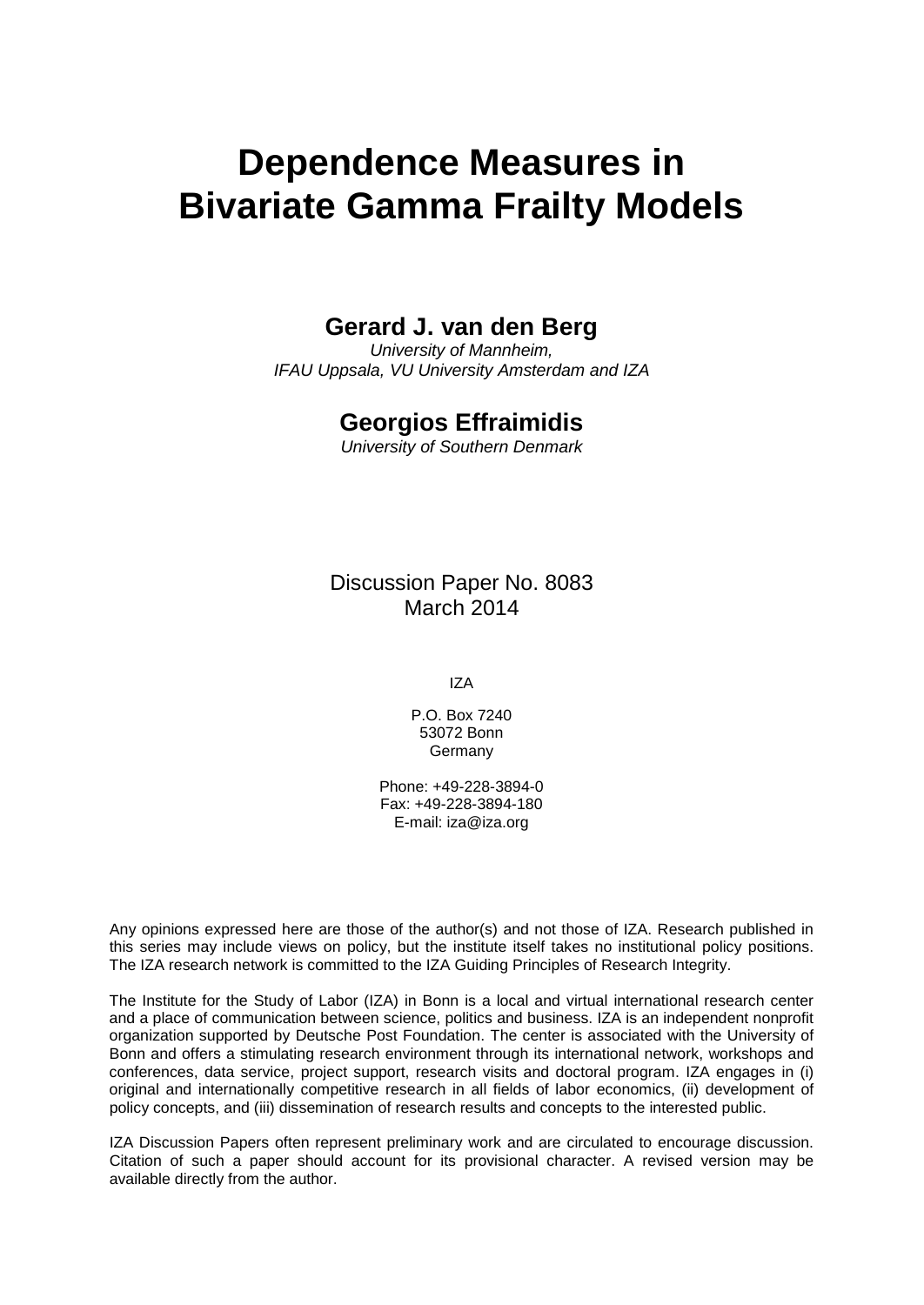IZA Discussion Paper No. 8083 March 2014

# **ABSTRACT**

# **Dependence Measures in Bivariate Gamma Frailty Models[\\*](#page-1-0)**

Bivariate duration data frequently arise in economics, biostatistics and other areas. In "bivariate frailty models", dependence between the frailties (i.e., unobserved determinants) induces dependence between the durations. Using notions of quadrant dependence, we study restrictions that this imposes on the implied dependence of the durations, if the frailty terms act multiplicatively on the corresponding hazard rates. Marginal frailty distributions are often taken to be gamma distributions. For such cases we calculate general bounds for two association measures, Pearson's correlation coefficient and Kendall's tau. The results are employed to compare the flexibility of specific families of bivariate gamma frailty distributions.

JEL Classification: C41, C51, C34, C33, C32, J64

Keywords: bivariate gamma distribution, duration models, competing risks, Kendall's tau, negative and positive quadrant dependence, Pearson's correlation coefficient, unobserved heterogeneity, survival analysis

Corresponding author:

Georgios Effraimidis University of Southern Denmark Department of Business and Economics Campusvej 55 5230 Odense M **Denmark** E-mail: [gef@sam.sdu.dk](mailto:gef@sam.sdu.dk)

The helpful comments of Maarten Lindeboom, Richard Paap, Geert Ridder and participants at seminars at USC and the Tinbergen Institute Amsterdam and at a conference in Milan are gratefully acknowledged.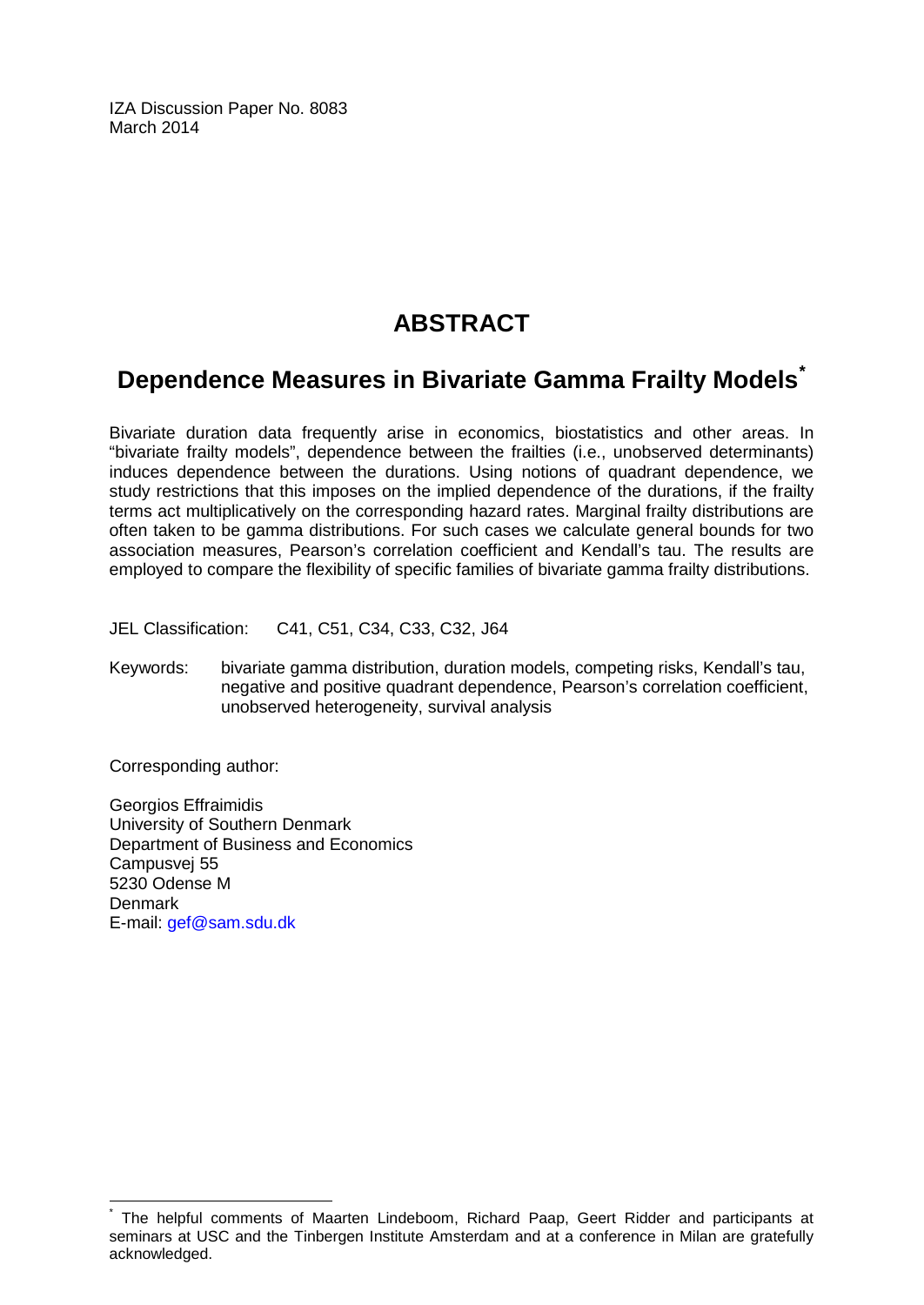### **1 Introduction**

To describe the distribution of time that a subject spends in a certain state of interest, it is common to use models in which the exit rate out of the state (or hazard rate) depends multiplicatively on some unobserved characteristics or frailty term. In the bivariate frailty model (Clayton, 1978), two duration variables are considered, each with its own hazard rate and its own frailty term. These durations may describe two parallel, possibly competing, durations of the same subject (e.g., duration until merger and duration until bankruptcy of a firm) or single durations of two subjects which belong to the same cluster (e.g., death times of twins). This model has several applications in biostatistics, economics, engineering and many other fields. See Van den Berg (2001) for an overview.

The popularity of the bivariate frailty model among practitioners derives in part from the fact that it allows for a convenient way to model dependence (conditional on observed characteristics) between the duration variables. Dependence between the two duration variables is caused by dependence between the unobserved characteristics that enter the underlying hazard rates. Knowledge of the dependence structure of the frailty terms helps us to determine the type of association between the duration variables. Therefore, it is worth studying which functional forms of the distribution of the frailty terms are not needlessly restrictive in their implications for the joint duration distribution.

Our contribution in this paper is twofold. First, we study the notions of negative quadrant dependence and positive quadrant dependence for the joint distribution of the duration variables as a function of the quadrant dependence of the frailty terms. Secondly, we study the dependence between the duration variables under the condition that the frailty terms are gamma distributed. This choice of distribution is particularly relevant for two reasons. The first reason is that it leads to convenient functional forms for the duration model and hence it is commonly implemented in standard statistical software. The second reason is that the frailty distribution among the subjects who are still in the state of interest as time proceeds converges under weak requirements to a gamma distribution (see Abbring and Van den Berg (2007)). Thus, in many cases the gamma distribution provides a good approximation of an unknown true distribution. This has further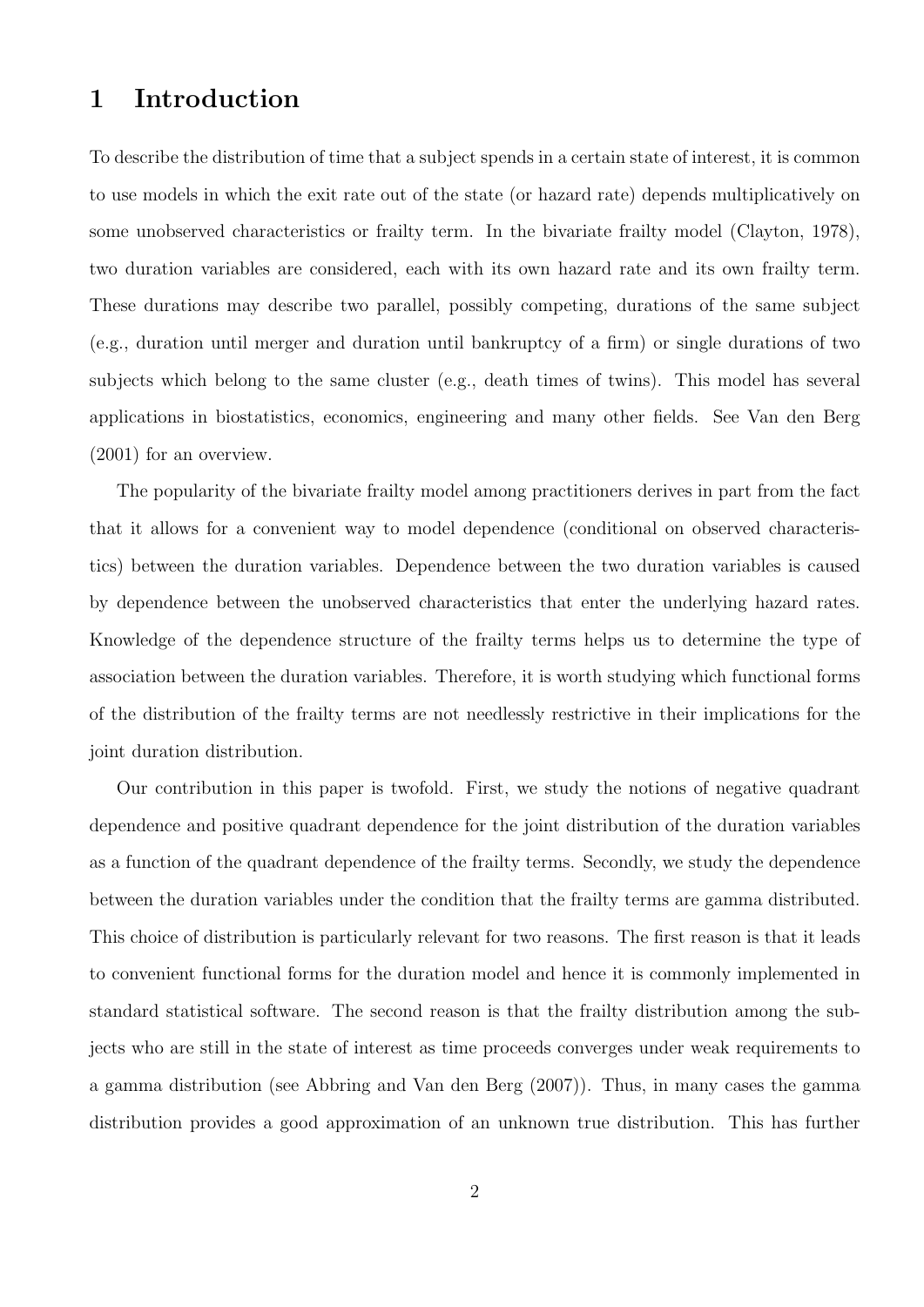increased the popularity of the gamma frailty distribution. Several authors have proposed graphical and numerical procedures to check for the adequacy of the assumption of gamma distribution for the frailty term. For example, Cui and Sun (2004) propose a supremum-type test statistic, whose asymptotic critical values are calculated by Monte Carlo simulation, and apply a numerical method as well as a graphical approach to test the validity of the gamma assumption. Shih and Louis (1995) apply a graphical method to test the assumption of gamma frailty by calculating the average of the posterior mean of the frailty given the observed data.

To quantify the degree of dependence between the duration outcomes, we will employ two association measures, specifically Pearson's correlation coefficient and Kendall's tau. The former, which measures the strength of the linear relationship between two random variables, is commonly used in empirical analysis for statistical inference. The latter measures the strength of any monotonic relationship between two random variables and consequently it is characterized by the rank-invariant property.

We focus on negative as well as positive dependence between the duration variables. In biostatistical applications, the duration variables are usually positively dependent as the corresponding hazard rates share same unobserved or nonmeasurable characteristics (e.g., environmental, genetic). In social sciences, there are numerous examples of negative dependence between the duration variables. This can be explained as follows. If an element of the set of covariates is unobserved in the data, and if this element has a positive effect on one of the hazard rates and a negative effect on the other, then this leads to a negative dependence between the duration variables. In labour economics, for instance, consider an individual who is unemployed and faces two competing exits from the unemployment state: employment and dropping out of the labor force. If the unemployed individual is strongly motivated (which is not observed) to get a job, then the exit rate into employment will be negatively associated with the exit rate out of the labor force. In the latter case, this can be captured by a multiplicative frailty term for the exit rate to employment that can be thought to be increasing in motivation, and another multiplicative frailty term for the exit rate into nonparticipation that can be thought to be decreasing in motivation.

The results of this paper are useful for researchers who work with the bivariate gamma frailty model. First, we discuss which bivariate distributions for the frailty terms generate negative and/or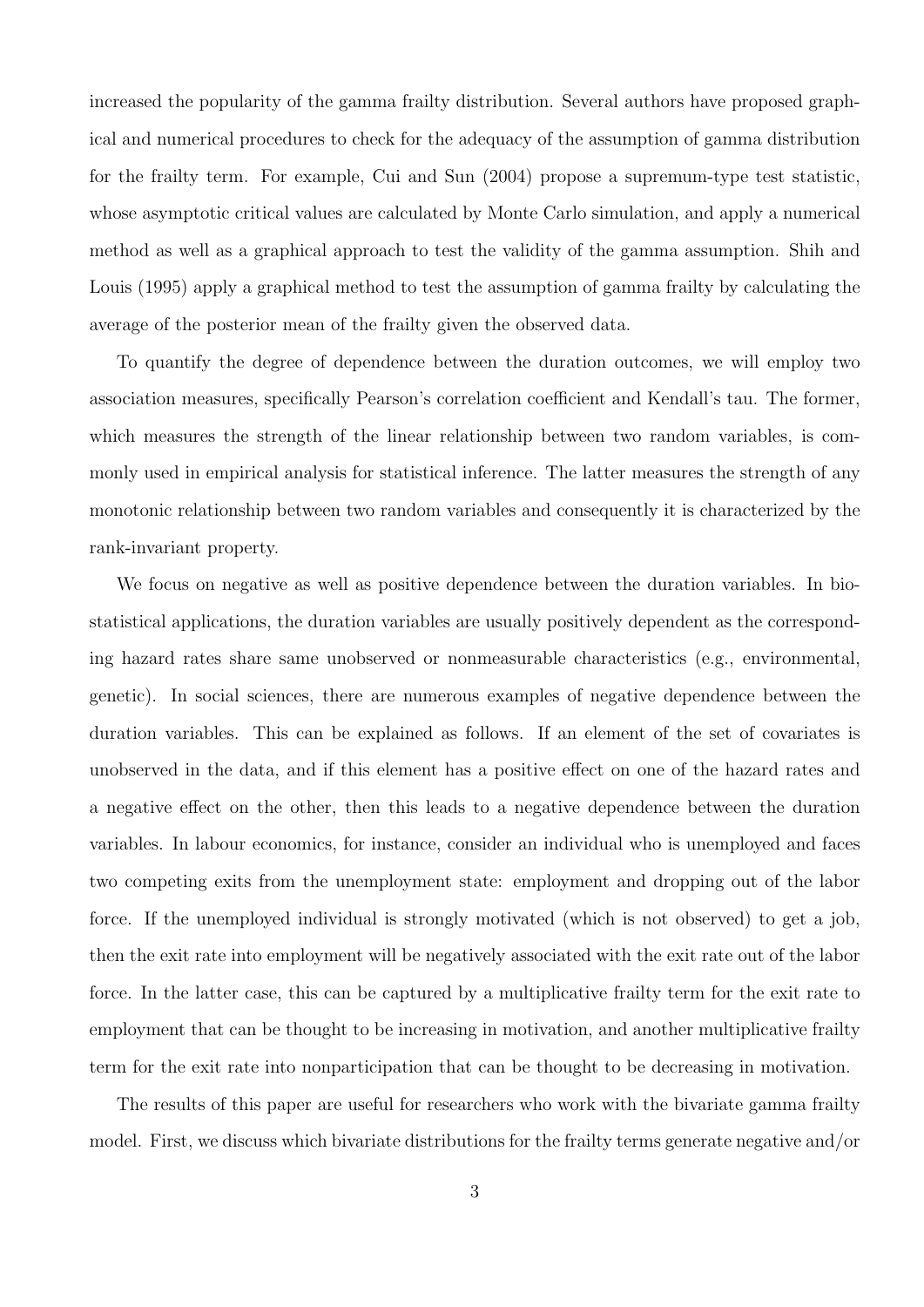positive dependence between the duration variables. Second, we calculate bounds for the Pearson's correlation coefficient, if the baseline hazard are of the Weibull form. Moreover, we derive results on the bounds for the Kendall's tau which are more general concerning the bivariate gamma frailty model, as we do not make use of any parametric assumption regarding the interaction of time and explanatory variables. Finally, we compare our findings with the results of Van den Berg (1997), who provides nonparametric bounds for these two measures and considers bounds for discrete and lognormal frailty distributions.

The rest of the paper is structured as follows. Section 2 briefly introduces the bivariate frailty model and discusses dependence properties of the joint survival function (equivalently, joint distribution) of the duration variables given the dependence structure of the distribution of the frailty terms. In Section 3, we discuss the properties of different bivariate distributions with gamma marginals which can be used for modelling the bivariate distribution of the two frailty terms. Section 4 focuses on the bounds for Pearson's correlation coefficient, and Section 5 studies the bounds for Kendall's tau. Section 6 concludes and discusses possible extensions. The mathematical proofs are deferred to Appendix A. In Appendix B, we consider the dependence properties of some popular bivariate copulas. For notational convenience, we will omit the transpose symbol for vectors throughout the paper.

### **2 Quadrant dependence in the bivariate frailty model**

#### **2.1 Model Framework**

Let  $T_1$  and  $T_2$  represent the nonnegative stochastic durations of interest and  $X$  be a vector of observable characteristics with support  $\mathcal{X} \subseteq \mathbb{R}^d$ , where *d* is a finite positive integer number. Denote by  $x \in \mathcal{X}$  the realization of X. In addition, introduce two frailty terms  $V_1 \in \mathbf{R}_+$  and  $V_2 \in \mathbf{R}_+$  that are independent of the vector  $X$  and directly affect the realization of  $T_1$  and  $T_2$ , respectively. The random variables  $V_1$  and  $V_2$  capture unobserved or nonmeasurable time-invariant characteristics. The corresponding hazard rate of the duration variables  $T_1|x, V_1$  and  $T_2|x, V_2$  is expressed as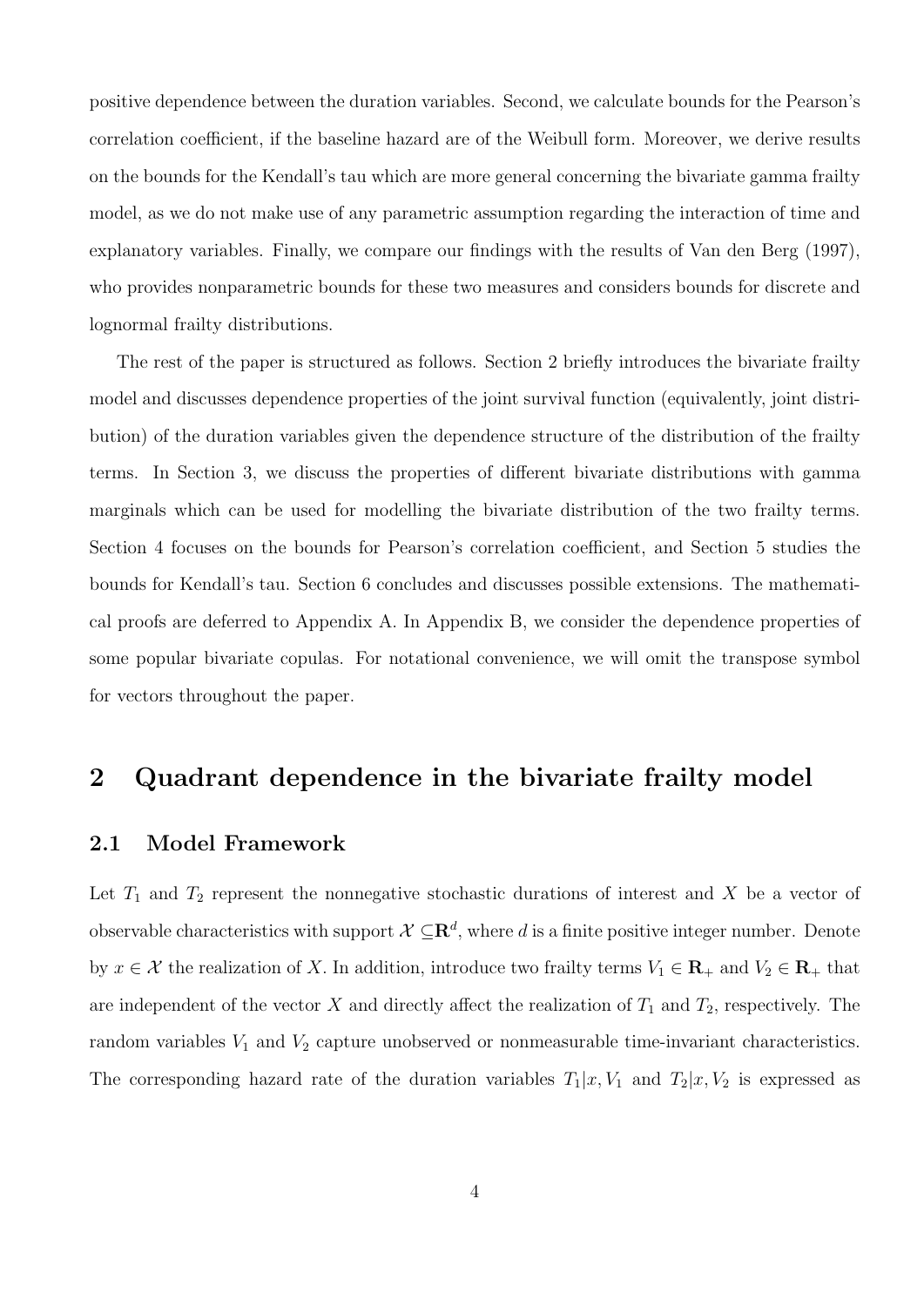follows:

$$
\theta_1(t|x, V_1) = \lambda_1(t, x)V_1,
$$
  
\n
$$
\theta_2(t|x, V_2) = \lambda_2(t, x)V_2,
$$
\n(1)

with  $\lambda_1 : \mathbf{R}_+ \times \mathcal{X} \to (0, \infty)$  and  $\lambda_2 : \mathbf{R}_+ \times \mathcal{X} \to (0, \infty)$ . We shall assume that the functions  $\lambda_1(.,x)$ and  $\lambda_2(.,x)$  are integrable on bounded intervals of the positive real line, that is, the quantities  $\Lambda_1(t,x) = \int_0^t \lambda_1(\omega, x) d\omega$  and  $\Lambda_2(t,x) = \int_0^t \lambda_2(\omega, x) d\omega$  exist for each  $(t,x) \in \mathbf{R}_+ \times \mathcal{X}$ .

We denote by *G* the distribution of the bivariate random vector  $(V_1, V_2)$  and by  $G_1$  and  $G_2$ the marginal distribution of  $V_1$  and  $V_2$ , respectively. The main assumption that will hold throughout this paper is  $T_1 \perp T_2 | x, V_1, V_2$ . In words, the duration variables are stochastically independent of each other given the observable characteristics and the frailty terms. Let  $i = 1, 2,$ and consider the survival functions  $S_i(t|x,V_i) = \mathbf{P}(T_i > t|x,V_i)$  and  $S(t_1,t_2|x,V_1,V_2) = \mathbf{P}(T_1 > t_1)$  $t_1, T_2 > t_2 | x, V_1, V_2$ ). The specification (1) implies  $S_i(t | x, V_i) = \exp(-\Lambda_i(t, x)V_i)$ , and therefore  $S(t_1, t_2 | x, V_1, V_2) = \exp(-\Lambda_1(t_1, x)V_1 - \Lambda_2(t_2, x)V_2)$  when the conditional independence property  $T_1 \perp T_2 | x, V_1, V_2$  is used. Also, introduce the survival functions  $S_i(t|x) = \mathbf{P}(T_i > t|x)$  and  $S(t_1, t_2|x) = \mathbf{P}(T_1 > t_1, T_2 > t_2|x)$ . The survival function of  $T_i|x$  can be explicitly calculated by a mixture of exponential distributions in the following way:

$$
S_i(t|x) = \int_{\mathbf{R}_+} \exp(-\Lambda_i(t,x)v) dG_i(v) = \mathcal{L}_{G_i}(\Lambda_i(t,x)), \quad i = 1, 2,
$$
\n(2)

where the generic symbol  $\mathcal L$  denotes the Laplace Transform  $(LT)$  of the corresponding probability measure. Likewise, the survival function of  $(T_1, T_2)|x$  can be represented by a mixture of bivariate exponential distributions as follows:

$$
S(t_1, t_2 | x) = \int_{\mathbf{R}_+^2} \exp(-\Lambda_1(t_1, x)v_1 - \Lambda_2(t_2, x)v_2) dG(v_1, v_2)
$$
  
=  $\mathcal{L}_G(\Lambda_1(t_1, x), \Lambda_2(t_2, x)).$  (3)

If  $V_1 \perp V_2$  we get  $\mathcal{L}_G(s_1, s_2) = \mathcal{L}_{G_1}(s_1) \mathcal{L}_{G_2}(s_2)$  for all  $(s_1, s_2) \in \mathbb{R}^2_+$  and thus we have, by (2) and (3),  $T_1 \perp T_2 | x$  for any  $x \in \mathcal{X}$ . On the other hand, if  $T_1 \perp T_2 | x$  for some  $x \in \mathcal{X}$ , then  $V_1 \perp V_2$ by noting, in view of (1), that  $\ln V_i = -\ln \Lambda_i(T_i, x) + \epsilon_i$  for  $i = 1, 2$ , where  $\epsilon_1, \epsilon_2$  are independent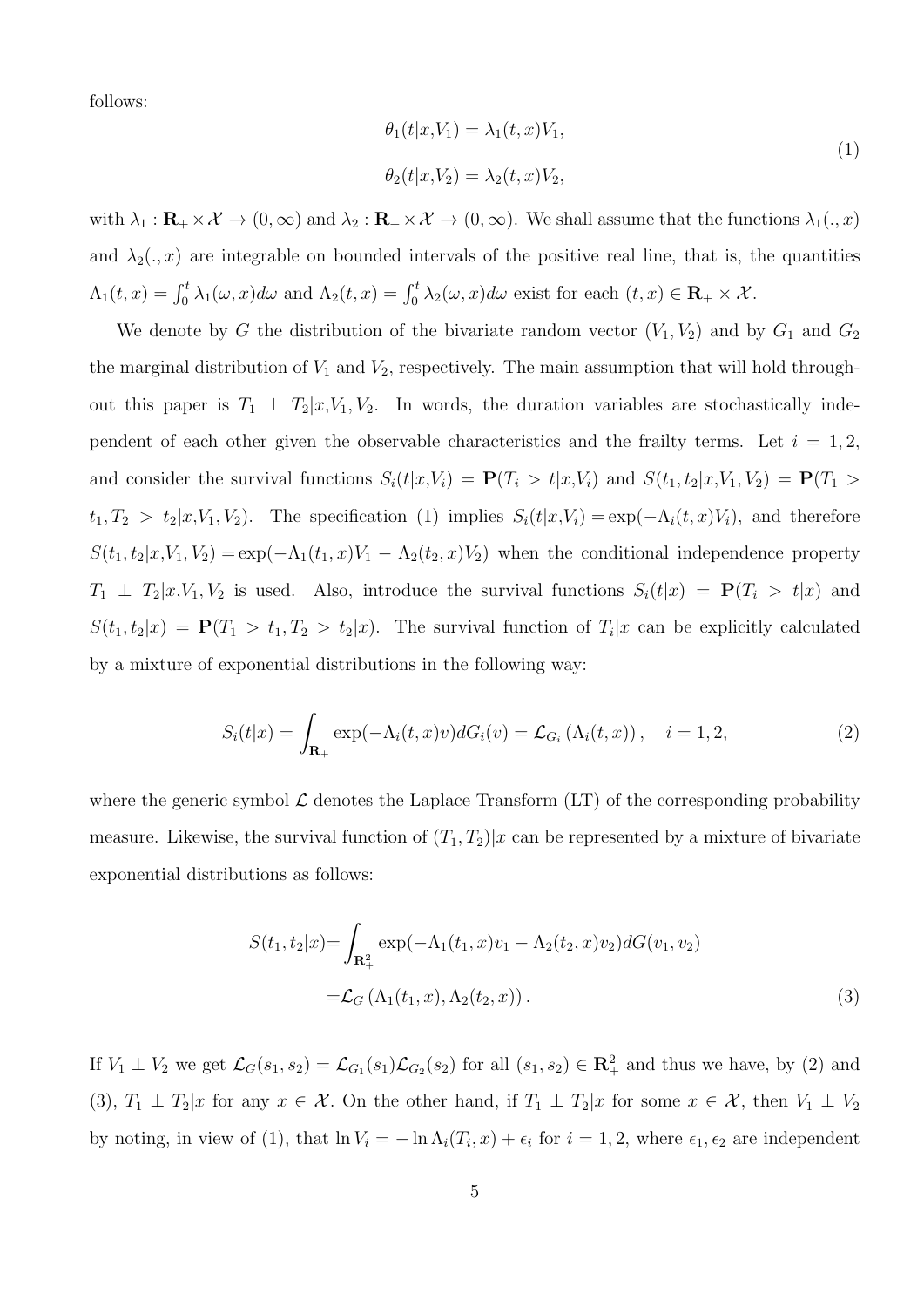random variables with probability density function  $f_i(\epsilon) = e^{\epsilon} \exp(-e^{\epsilon})$ .

#### **2.2 Quadrant dependence**

We first begin with the definitions of negative quadrant dependence and positive quadrant dependence (Lehmann, 1966).

**Definition 1** *An*  $\mathbb{R}^2_+$ *-valued bivariate random vector*  $(W_1, W_2)$  *and its distribution function are said to be negative* (*positive*) *quadrant dependent if*

$$
\mathbf{P}(W_1 \le w_1, W_2 \le w_2) \le (\ge) \mathbf{P}(W_1 \le w_1) \mathbf{P}(W_2 \le w_2) \text{ for all } (w_1, w_2) \in \mathbf{R}_+^2.
$$

 $Equivalently,$  an  $\mathbb{R}^2_+$ *-bivariate random vector*  $(W_1, W_2)$  and its survival function are said to be *negative* (*positive*) *quadrant dependent if*

$$
\mathbf{P}(W_1 > w_1, W_2 > w_2) \leq (\geq) \mathbf{P}(W_1 > w_1) \mathbf{P}(W_2 > w_2) \text{ for all } (w_1, w_2) \in \mathbb{R}^2_+.
$$

In the sequel, we use the acronyms NQD and PQD for the terms negative quadrant dependent and positive quadrant dependent, respectively. These two dependence concepts are the weakest for describing the dependence structure between two random variables. In particular, the density function of a bivariate random vector is reverse rule of order two, the strongest notion of negative dependence, only if the underlying distribution function is NQD. Likewise, the density function of a bivariate random vector is totally positive of order two*,* the strongest concept of positive dependence, only if the corresponding distribution is PQD.<sup>1</sup>. Next, we recall the definition of the concordance ordering  $\prec_C$  that can be found in Joe (1997).

**Definition 2** Suppose  $\mathcal{P}^a$  and  $\mathcal{P}^b$  are bivariate distribution functions on  $\mathbb{R}^2_+$  or bivariate survival functions on  $\mathbb{R}^2_+$  with specific marginals  $\mathcal{P}_1$  and  $\mathcal{P}_2$ . If  $\mathcal{P}^a(w_1, w_2) \leq \mathcal{P}^b(w_1, w_2)$  for all  $(w_1, w_2) \in$ 

*f*(max(*x*<sub>1</sub>*, y*<sub>1</sub>)*,* max(*x*<sub>2</sub>*, y*<sub>2</sub>))*f*(min(*x*<sub>1</sub>*, y*<sub>1</sub>)*,* min(*x*<sub>2</sub>*, y*<sub>2</sub>)) *− f*(*x*<sub>1</sub>*, x*<sub>2</sub>)*f*(*y*<sub>1</sub>*, y*<sub>2</sub>) ≥ 0

<sup>&</sup>lt;sup>1</sup>A function  $f: A \subseteq \mathbb{R}^2 \mapsto \mathbb{R}_+$  is totally positive of order two if

for  $(x_1, x_2), (y_1, y_2) \in A$ . In case the above inequality is reversed, the function f is reverse rule of order two (Joe, 1997).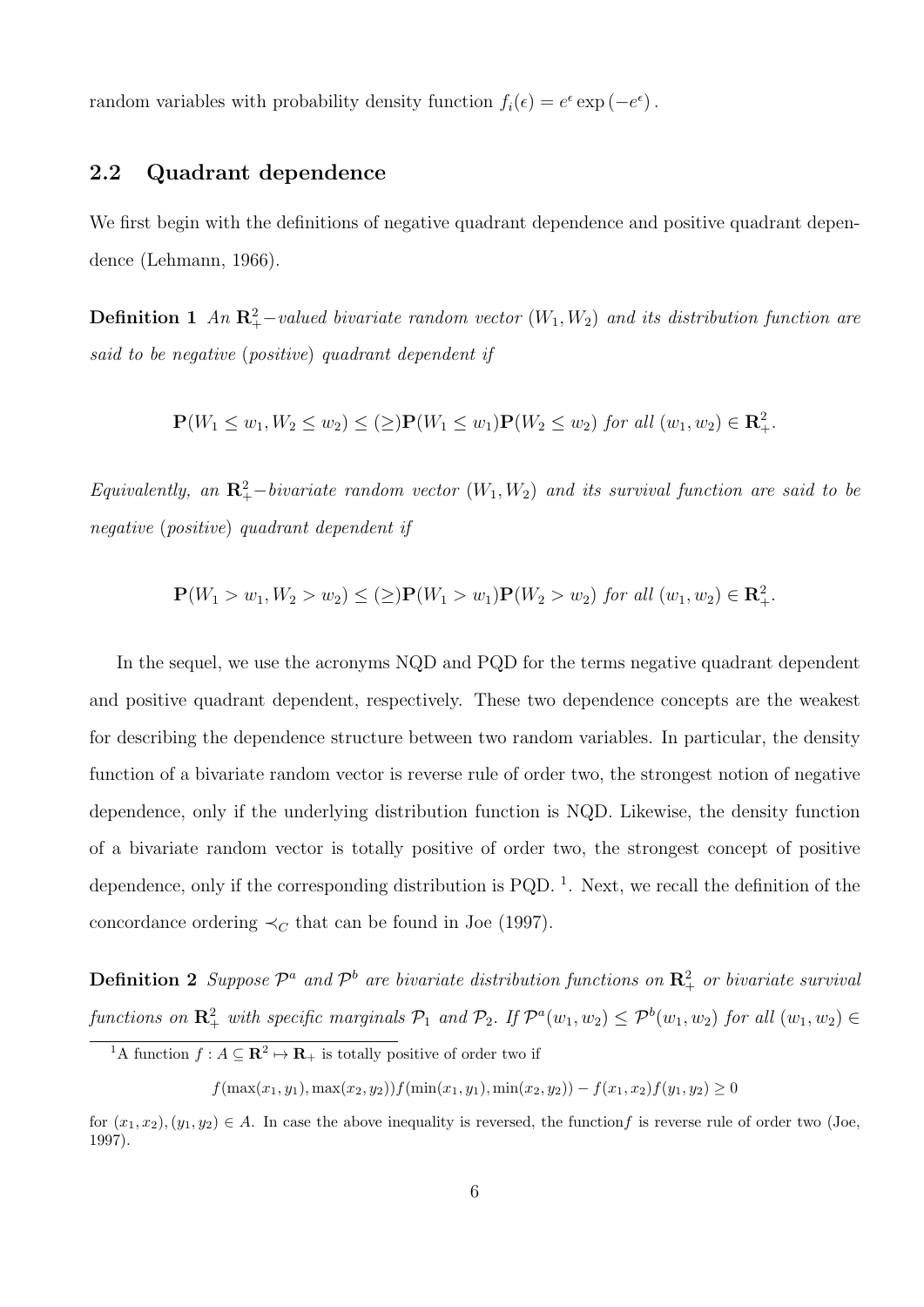$\mathbb{R}^2_+$ *, then we say that*  $\mathcal{P}^b$  *is more concordant than*  $\mathcal{P}^a$ *, written as*  $\mathcal{P}^a \prec_C \mathcal{P}^b$ *.* 

We first obtain the following result which states that any concordance ordering between two different distributions of  $(V_1, V_2)$  will result in the same concordance ordering between the corresponding survival functions of  $(T_1, T_2)|x$ .

**Proposition 1** Let  $G^a$  and  $G^b$  represent two different distributions of the random vector  $(V_1, V_2)$ *with*  $G^a \prec_C G^b$ . Also, denote by  $S^a$  and  $S^b$  the corresponding mixtures of bivariate exponential *distributions as defined in* (*3*)*. Then,*  $S^a \prec_C S^b$  *for each*  $x \in \mathcal{X}$ *.* 

An important remark about Proposition 1 is that its result can be extended to any arbitrary bivariate hazard model in which the  $S(t_1, t_2 | x, v_1, v_2)$  is a bounded, continuous and 2 *−* positive function in  $(v_1, v_2)$  for all  $(t_1, t_2, x) \in \mathbb{R}_+^2 \times \mathcal{X}$  (see Appendix A). The next corollary directly follows from Proposition 1 by setting  $G^a(v_1, v_2) \le G_1(v_1)G_2(v_2) = G^b(v_1, v_2), (v_1, v_2) \in \mathbb{R}^2_+$ , for the NQD result and  $G^a(v_1, v_2) = G_1(v_1)G_2(v_2) \le G^b(v_1, v_2), (v_1, v_2) \in \mathbb{R}^2_+$  for the PQD result.

**Corollary 1** Let  $T_1$  and  $T_2$  be the duration variables that are generated by the bivariate frailty *model* (1). If  $(V_1, V_2)$  *is NQD* (*PQD*)*, then*  $(T_1, T_2)|x$  *is NQD* (*PQD*) *for every*  $x \in \mathcal{X}$ *.* 

#### **2.3 Association measures for the duration variables**

In Sections 4 and 5 we shall consider bounds for the values of Pearson's correlation coefficient and Kendall's tau, respectively. The former quantitatively describes the strength of the linear relationship between  $T_1$  and  $T_2$ , whereas the latter is a rank correlation coefficient between  $T_1$ and  $T_2$ . According to Corollary 1, the type of quadrant dependence of the random vector  $(V_1, V_2)$ determines the type of quadrant dependence of the random vector  $(T_1, T_2)|x$  for any  $x \in \mathcal{X}$  and thereby the sign of these two association measures.

Assuming that  $\mathbf{E}(T_i|x) < \infty$  and  $\mathbf{E}(T_i^2|x) < \infty$  for  $x \in \mathcal{X}$  and  $i = 1, 2$ , the conditional on x Pearson's correlation coefficient between  $T_1$  and  $T_2$  is expressed as

$$
\rho(T_1, T_2|x) = \frac{\text{Cov}(T_1, T_2|x)}{\left[\text{Var}(T_1|x)\text{Var}(T_2|x)\right]^{\frac{1}{2}}}.
$$
\n(4)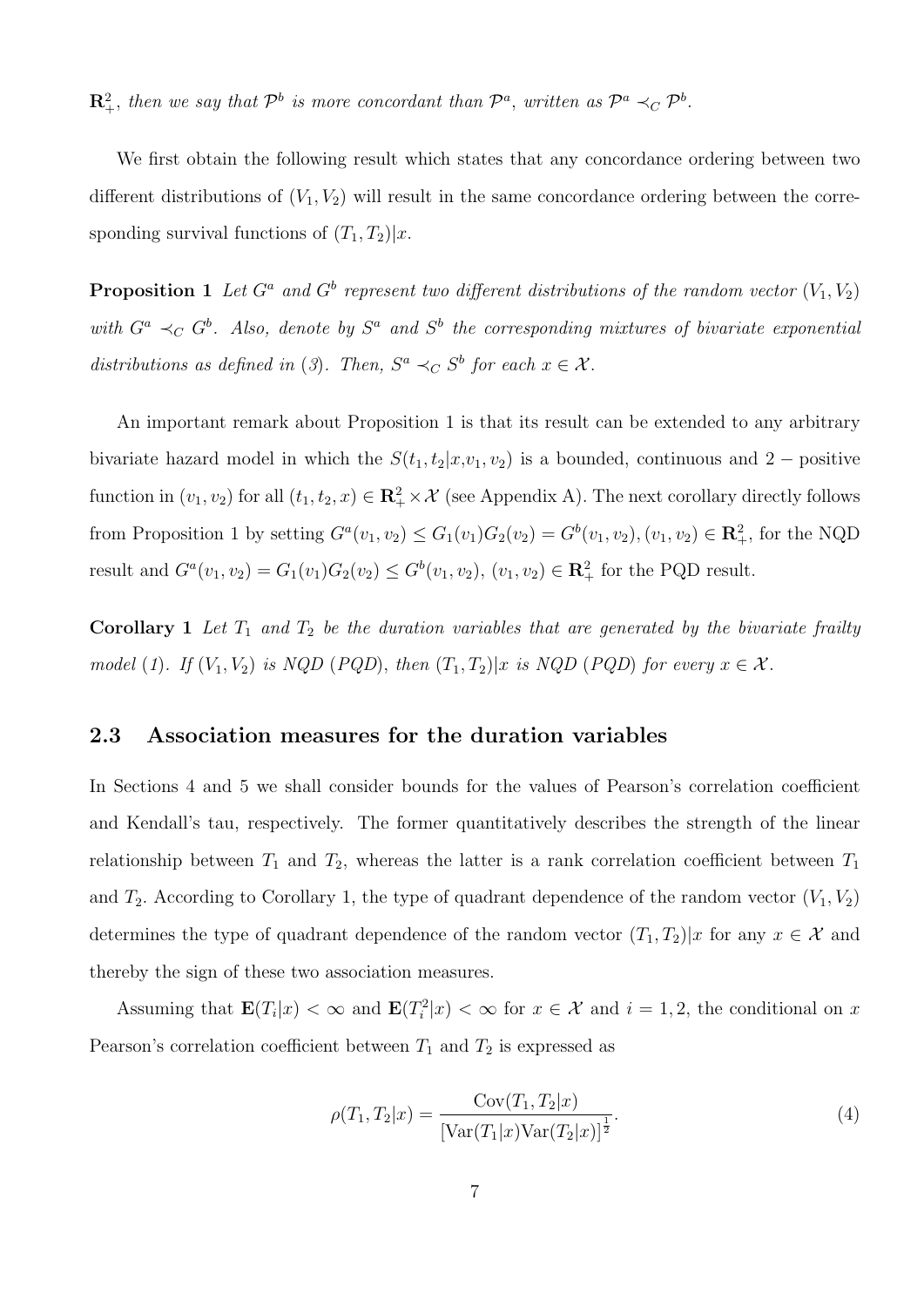By Hoeffding's identity we have

$$
Cov(T_1, T_2|x) = \int_{\mathbf{R}_+^2} \left[ S(t_1, t_2|x) - S_1(t_1|x)S_2(t_2|x) \right] dt_1 dt_2.
$$

Therefore, if  $(T_1, T_2)|x$  is NQD for all  $x \in \mathcal{X}$  it will hold that  $S(t_1, t_2|x) - S_1(t_1|x)S_2(t_2|x) \leq 0$  for all  $(t_1, t_2, x) \in \mathbb{R}_+^2 \times \mathcal{X}$  and therefore  $\rho(T_1, T_2 | x) \leq 0$  for any  $x \in \mathcal{X}$ . The previous inequalities will be reversed in case  $(T_1, T_2)|x$  is PQD.

The main drawback of Pearson's correlation coefficient is that it is not rank-invariant, that is, generally  $\rho(T_1, T_2|x) \neq \rho(h_1(T_1), h_2(T_2)|x)$  for any nonlinear strictly monotone transformations *h*<sup>1</sup> and *h*2. A measure that satisfies this property is the Kendall's tau which has attracted the interest of researchers who work on duration analysis (Wang et al., 2000; Martin and Betensky, 2005; Beaudoin et al., 2007; Oakes, 2008). To be more precise, consider two independent copies  $(T_1^A, T_2^A)|x$  and  $(T_1^B, T_2^B)|x$  of the bivariate random vector  $(T_1, T_2)|x$ . The value of  $\tau(T_1, T_2|x)$  for any  $x \in \mathcal{X}$  is calculated by the following difference

$$
\tau(T_1, T_2|x) = \mathbf{P}\left[ (T_1^A - T_1^B)(T_2^A - T_2^B) > 0|x \right] - \mathbf{P}\left[ (T_1^A - T_1^B)(T_2^A - T_2^B) < 0|x \right],
$$

which gives

$$
\tau(T_1, T_2|x) = 2\mathbf{P} \left[ (T_1^A - T_1^B)(T_2^A - T_2^B) > 0|x \right] - 1.
$$
 (5)

Clearly, it holds that  $-1 \leq \tau(T_1, T_2 | x) \leq 1$  for all  $x \in \mathcal{X}$  and it is also easy to see that the value of  $\tau(T_1, T_2|x)$  is equal to  $-1$  (+1) if and only if  $T_2 = h(T_1)$ , with *h* to be a strictly decreasing (increasing) transformation. Some further elaboration of (5) gives

$$
\tau(T_1, T_2|x) = 4 \int_{\mathbf{R}_+^2} S(t_1, t_2|x) dS(t_1, t_2|x) - 1.
$$
 (6)

Note that we have chosen to express  $\tau(T_1, T_2|x)$  as a functional of  $S(t_1, t_2|x)$  and not of  $F(t_1, t_2|x)$ , where  $F(t_1, t_2|x) = 1 - S_1(t_1|x) - S_2(t_2|x) + S(t_1, t_2|x)$ , as we find it more convenient for the analysis in the sequel. Hence, in case  $(T_1, T_2)|x$  is NQD for all  $x \in \mathcal{X}$ , it will hold that  $S(t_1, t_2|x) \le$  $S_1(t_1|x)S_2(t_2|x)$  for all  $(t_1, t_2, x) \in \mathbb{R}_+^2 \times \mathcal{X}$  and by using the result of Theorem 2 of Tchen (1980)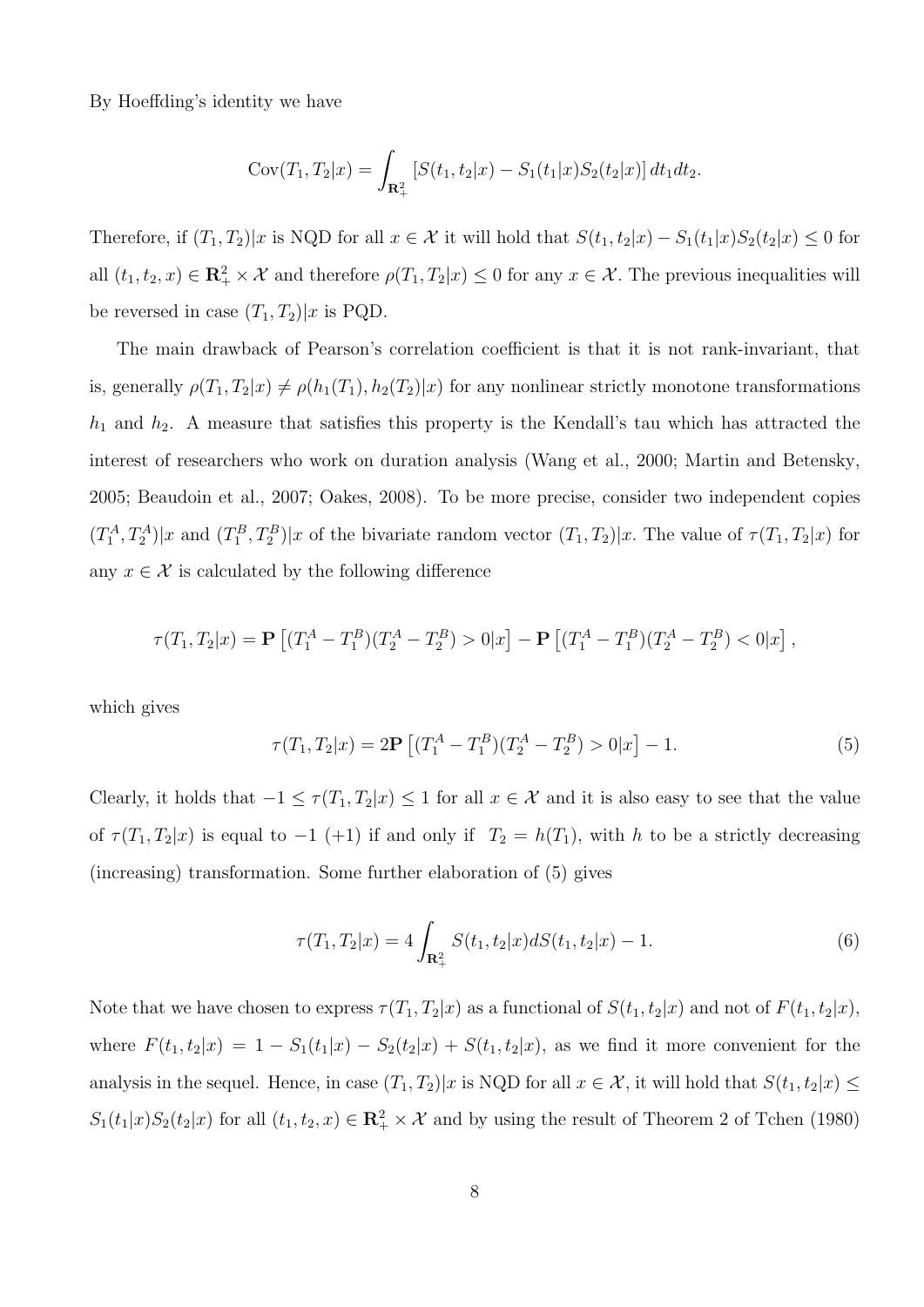it can be readily shown that  $\tau(T_1, T_2 | x) \leq 0$  for any  $x \in \mathcal{X}$ . On the other hand, if  $(T_1, T_2 | x)$  is PQD the previous inequalities will go in the opposite direction.

### **3 Bivariate frailty distribution with gamma marginals**

To derive bounds for the values of the two association measures, we assume  $V_i \sim Gamma(k_i, \mu_i)$ for  $i = 1, 2$ , where the parameters  $k_i$  and  $\mu_i$  are defined as shape parameter and scale parameter, respectively, and we assume that they are strictly positive. More precisely, the probability density of  $V_i$  is given by

$$
g_i(v) = \frac{1}{\mu_i^{k_i} \Gamma(k_i)} v^{k_i - 1} \exp(-\frac{v}{\mu_i}), \ v_i > 0, k_i > 0, \mu_i > 0,
$$

where the Eulerian gamma function  $\Gamma$  is computed by  $\Gamma(k) = \int_0^\infty \omega^{k-1} \exp(-\omega) d\omega$  for  $k > 0$ . In the next two subsections we shall discuss possible parameterizations of *G* and the dependence structure they induce on  $(T_1, T_2)|x$ .

#### **3.1 Bivariate gamma distributions**

Before proceeding to the description of two bivariate gamma distributions, recall that if  $T_1$  and  $T_2$  are generated by (1), then  $S(t_1,t_2|x) = \mathcal{L}_G(\Lambda_1(t_1,x),\Lambda_2(t_2,x))$  and  $S_i(t|x) = \mathcal{L}_{G_i}(\Lambda_i(t,x))$  for  $i = 1, 2$ . The first distribution that we study as a candidate for the parameterization of *G* is the double bivariate gamma Kotz et al. (2000), which has the following stochastic representation

$$
V_i = \mu_i (V_0 + V_{0i}), \quad i = 1, 2, \tag{7}
$$

with  $V_0 \sim \text{Gamma}(k_0, 1)$  and  $V_{0i} \sim \text{Gamma}(k_{0i}, 1)$  being independent gamma variates. The marginal distribution of  $V_i$  is gamma distribution with shape parameter  $k_0+k_{0i}$  and scale parameter  $\mu_i$ .

Cherian (1941) studied the above distribution for  $\mu_1 = \mu_2 = 1$  and  $k_{01} = k_{02}$ . The use of the double bivariate gamma distribution is widespread in applications in the field of biostatistics (Korsgaard and Andersen, 1998; Zhong and Li, 2002; Jonker et al., 2009) and demography (Yashin et al., 1995). By using Bayes' law we can deduce that the vector  $(V_1, V_2)$  is PQD and consequently,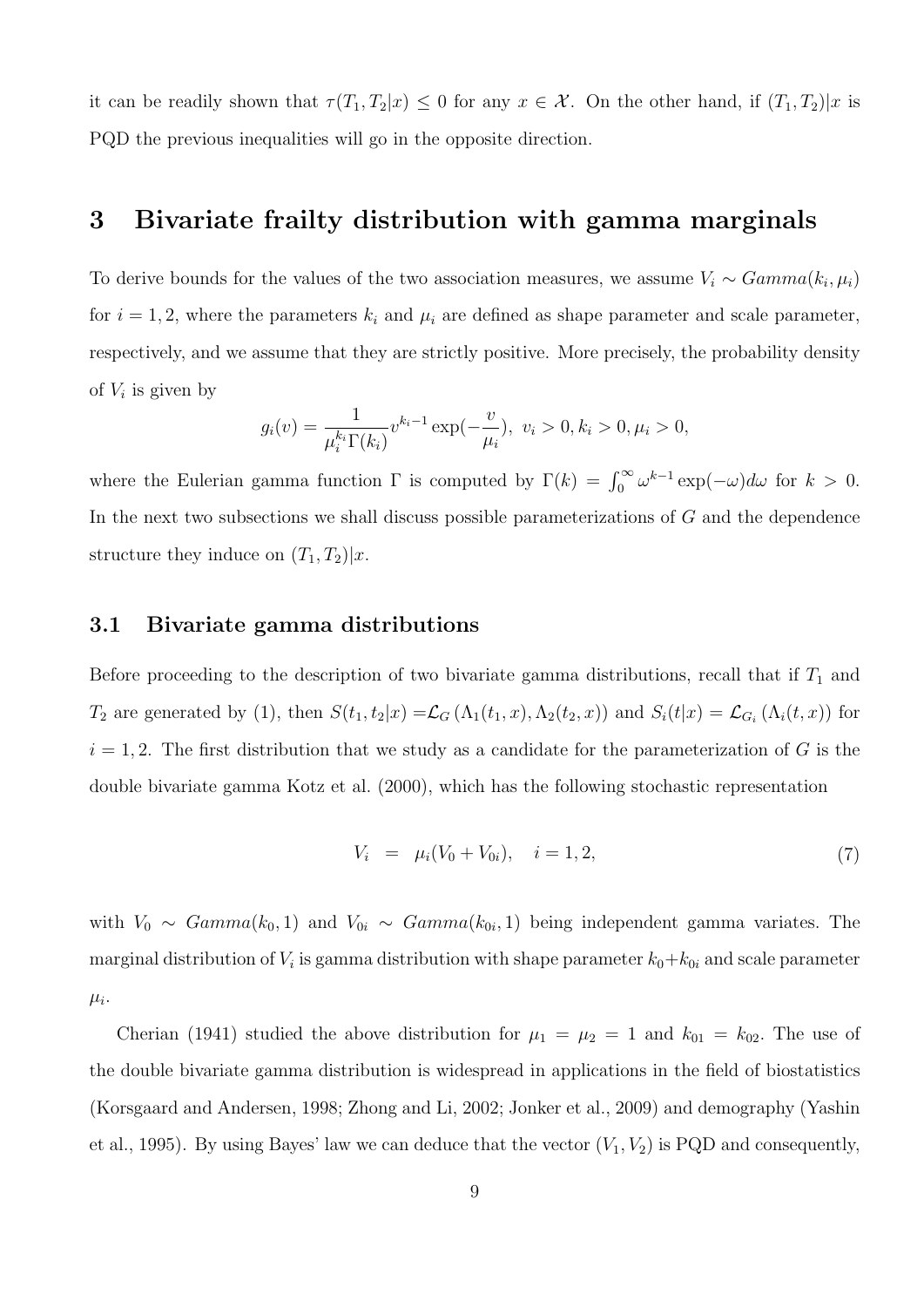by Corollary 1, the vector  $(T_1, T_2)|x$  is PQD for each  $x \in \mathcal{X}$ . There is an alternative way to view that  $(T_1, T_2)|x$  is PQD for this case. The LT of the double gamma distribution is expressed as  $\mathcal{L}_{G}(s_1,s_2) = \mathcal{L}_{G_0}(\mu_1s_1 + \mu_2s_2)\mathcal{L}_{G_{01}}(\mu_1s_1)\mathcal{L}_{G_{02}}(\mu_2s_2)$  for any  $(s_1,s_2) \in \mathbb{R}^2_+$ . Provided that  $V_0 \sim$  $Gamma(k_0, 1)$ , it holds that  $\mathcal{L}_{G_0}(\mu_1 s_1 + \mu_2 s_2) \geq \mathcal{L}_{G_0}(\mu_1 s_1) \mathcal{L}_{G_0}(\mu_2 s_2)$  for all  $(s_1, s_2) \in \mathbb{R}^2_+$ , from which it is straightforward to infer that  $(T_1, T_2)|x$  is PQD. Finally, note that for the limiting case  $k_{0i} \to 0$  we get that  $P(\mu_2 V_1 = \mu_1 V_2) \to 1$ .

The second bivariate gamma distribution that we consider for modelling *G* is mostly known by its LT, which is expressed as follows

$$
\mathcal{L}_G(s_1, s_2) = (1 + \mu_1 s_1 + \mu_2 s_2 + \mu_1 s_1 s_2)^{-k}, \quad (s_1, s_2) \in \mathbb{R}^2_+,
$$
 (8)

with  $k > 0$ ,  $\mu_1 > 0$ ,  $\mu_2 > 0$  and  $\mu_1 \mu_2 - \mu_1 \geq 0$ . The above LT corresponds to a bivariate gamma distribution with  $V_1 \sim \text{Gamma}(k, \mu_1)$  and  $V_2 \sim \text{Gamma}(k, \mu_2)$ . Kotz et al. (2000) call it the Kibble and Moran bivariate distribution. This bivariate gamma distribution is used by Henderson and Shimakura (2003) who apply a Poisson-gamma model in longitudinal data to account for individual-random effects and within-individual serial correlation. The case  $\mu_{12} = 0$  corresponds to  $P(\mu_2 V_1 = \mu_1 V_2) = 1$  and the case  $\mu_1 \mu_2 - \mu_1 2 = 0$  corresponds to independence between  $V_1$  and *V*<sub>2</sub>. It is easy to verify that  $\mathcal{L}_G(s_1, s_2) \geq \mathcal{L}_{G_1}(s_1) \mathcal{L}_{G_2}(s_2)$  for all  $(s_1, s_2) \in \mathbb{R}^2_+$ , and therefore the random vector  $(T_1, T_2)|x$  is PQD for each  $x \in \mathcal{X}$ .

Parameterization of *G* by using one of the two above distributions is convenient: although the corresponding densities have quite complicated expressions, the LT for each distribution has closed form expression which in turn gives a closed form expression for  $S(t_1, t_2|x)$  as well. The main drawback of using one of these two bivariate distributions is that the  $(T_1, T_2)|x$  is PQD, and consequently the  $\rho(T_1, T_2|x)$  and  $\tau(T_1, T_2|x)$  will be nonnegative for all  $x \in \mathcal{X}$ . On the other hand, Børing (2009) develops a three-parameter bivariate gamma distribution that allows for negative as well as positive correlation between  $V_1$  and  $V_2$ . Clearly, its advantage compared to the two previous gamma distributions is that it also allows for negative correlation between  $V_1$  and  $V_2$  and the same for  $T_1$  and  $T_2$ . However, we cannot say anything about quadrant dependence as negative (positive) correlation between *V*<sup>1</sup> and *V*<sup>2</sup> does not necessarily imply negative (positive) quadrant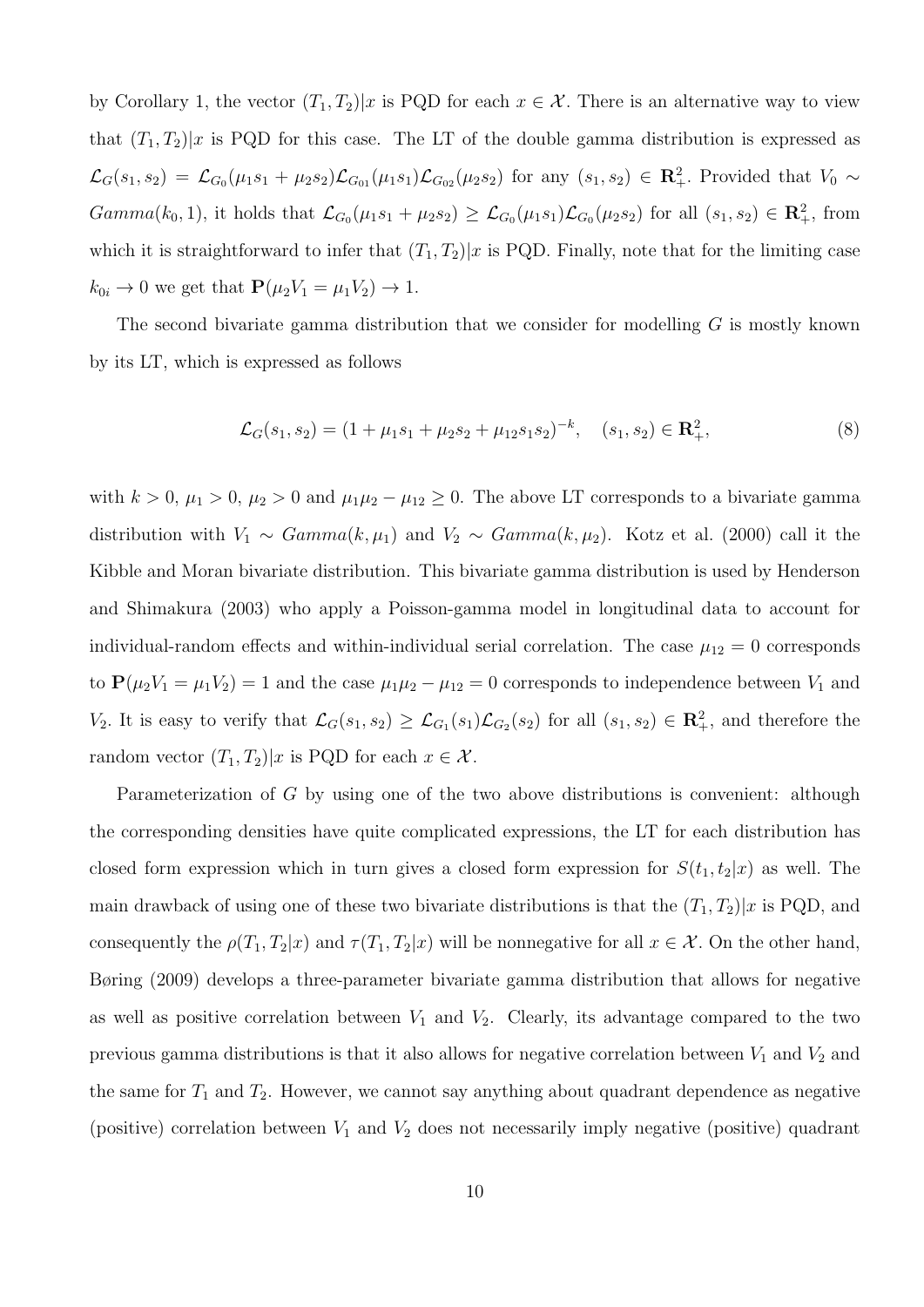dependence between these two random variables (and consequently between  $T_1$  and  $T_2$ ). In the next subsection, we consider the notion of one-parameter copula for parameterizing *G* and as we shall discuss, it is possible that both types of quadrant dependence can be attained for the random variables  $V_1$  and  $V_2$ .

#### **3.2 Copula with gamma marginals**

The advantage of using the copula approach is that it allows us to separate the bivariate distribution *G* into the marginals  $G_1, G_2$  and an **R**-valued pure dependence parameter  $\psi$  which captures the level of dependence between  $V_1$  and  $V_2$ . Nelsen (2006) provides a detailed exposition of the important concept of copula.

According to the celebrated Sklar's theorem (Sklar, 1959) and given that the distributions  $G_1, G_2$  are continuous functions, there exists a unique copula  $C_{\psi} : [0,1]^2 \rightarrow [0,1]$  such that  $G(v_1, v_2) = C_\psi(G_1(v_1), G_2(v_2))$  for all  $(v_1, v_2) \in \mathbb{R}^2_+$ . It is not difficult to see that  $C_\psi$  is the distribution of the random vector  $(G_1(V_1), G_2(V_2))$ . Conversely, for any given bivariate distribution *G* we can construct the corresponding copula by considering the quantity  $G(G_1^{-1}(v_1), G_2^{-1}(v_2))$ , where  $G_i^{-1}(v) = \inf \{ \omega \in \mathbf{R} : G_i(\omega) \geq v \}$  for  $i = 1, 2$ . Hence, we have  $\psi = k_0$  for the double bivariate gamma and  $\psi = \mu_{12}$  for the Kibble and Moran bivariate distribution.

It is well-known that the following Frechet bounds apply:

$$
\max\{G_1(v_1) + G_2(v_2) - 1, 0\} \le C_\psi(G_1(v_1), G_2(v_2)) \le \min\{G_1(v_1), G_2(v_2)\}\tag{9}
$$

for every  $(v_1, v_2) \in \mathbb{R}_+^2$ . When  $C_{\psi}(G_1(v_1), G_2(v_2)) = \max\{G_1(v_1) + G_2(v_2) - 1, 0\}$  for each  $(v_1, v_2) \in$  $\mathbb{R}^2_+$ , it holds that  $G_1(V_1) + G_2(V_2) - 1 = 0$  with probability one, and the random variables  $V_1$ and  $V_2$  are called countermonotonic. When  $C_\psi(G_1(v_1), G_2(v_2)) = \min\{G_1(v_1), G_2(v_2)\}$  for all  $(v_1, v_2) \in \mathbb{R}^2_+$ , it holds  $G_1(V_1) = G_2(V_2)$  with probability one, and the random variables  $V_1$  and  $V_2$ are called comonotonic. Equivalently, if  $C_{\psi}$  equals the lower (upper) Frechet bound, the random variable  $V_1$  is a strictly decreasing (increasing) function of  $V_2$ . Note that when  $\mathbf{P}(\mu_2 V_1 = \mu_1 V_2) = 1$ , which implies  $k_1 = k_2$ , the *G* coincides with the upper Frechet bound, and thus both of the two bivariate gamma distributions that were studied in the previous subsection allow, in the limit, this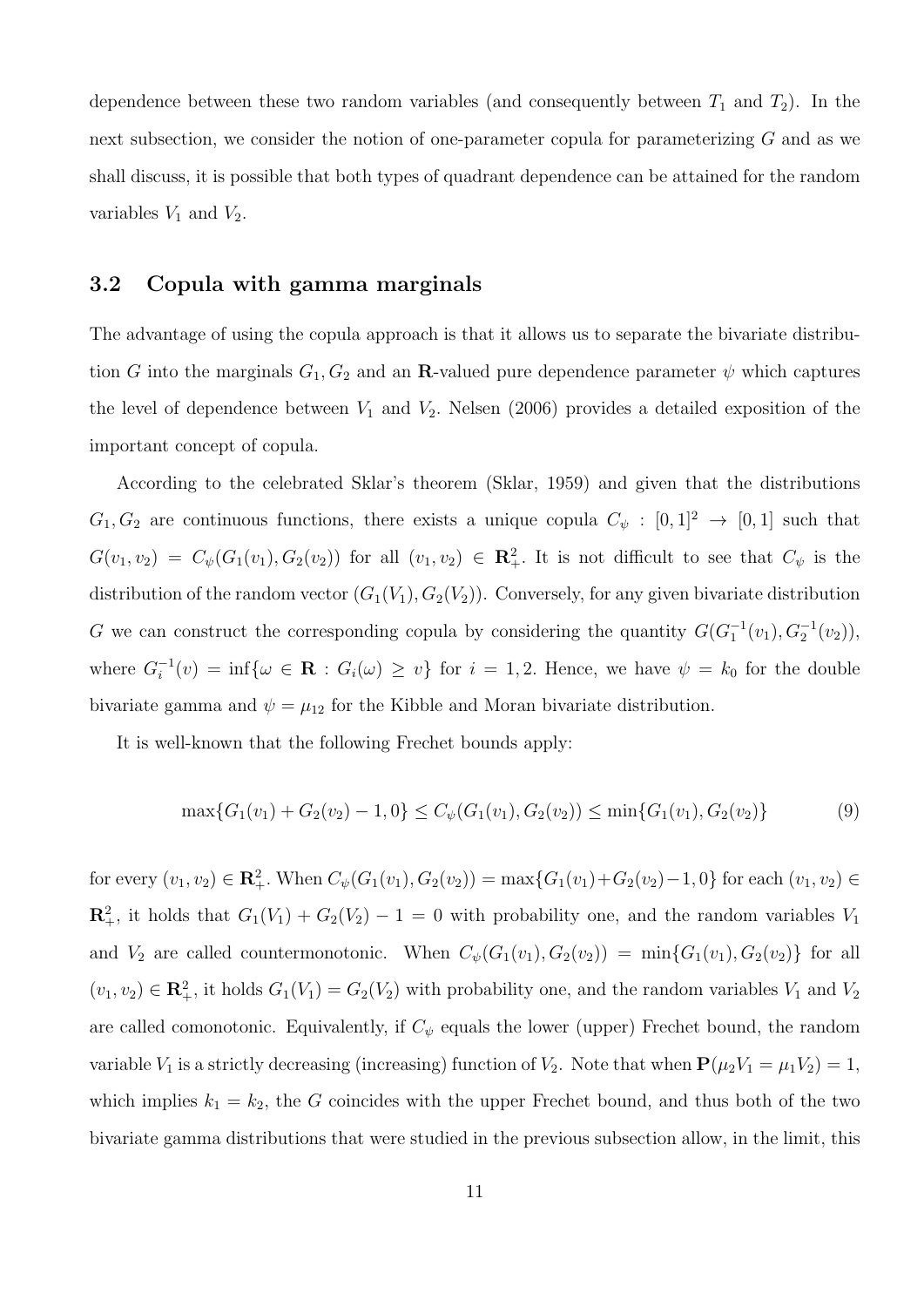probabilistic behavior.

The family of bivariate copulas that we could use to parameterize  $C_{\psi}$  is, for instance, either the Archimedean family or the Farlie-Gumbel-Morgenstern (FGM) family. In Appendix B, we provide a discussion about the functional form and dependence properties of three Archimedean copulas, Clayton, Frank, Gumbel, and also the FGM copula. Note that the Clayton copula we describe in Appendix B is a simple extension of the copula introduced by Clayton (1978). The three aforementioned Archimedean copulas are quite flexible in terms of positive dependence between *V*<sup>1</sup> and  $V_2$  (and consequently, between  $T_1$  and  $T_2$ ) in the sense that they can be, in the limit, equal to the upper Frechet bound (9). Regarding negative dependence, the Gumbel copula does not admit a representation such that *V*<sup>1</sup> and *V*<sup>2</sup> are negatively dependent. However, the Clayton copula and the Frank copula allow for negative dependence, with the Frank copula converging towards the lower Frechet bound (9) for limiting values of the dependence parameter *ψ.* Note that the Clayton copula equals the lower Frechet bound for some certain value of the parameter  $\psi$ ; however, if  $\psi$ converges towards this particular value the copula does not converge to the lower Frechet bound. On the other hand, the FGM copula does allow for both negative and positive dependence. But, its shortcoming is that it does not allow for strong (either positive or negative) dependence, that is, for any values of the parameter  $\psi$ , the Frechet bounds (9) cannot be approached.

### **4 Pearson's correlation coefficient**

In this section we focus our attention on Pearson's correlation coefficient under the assumption of  $\lambda_i(t,x) = \alpha_i t^{\alpha_i - 1} \varphi_i(x)$  for  $i = 1,2$ , with  $\alpha_i > 0, t \in \mathbb{R}_+$  and  $\varphi_i : \mathcal{X} \to (0,\infty)$ . Namely, the hazard rates of the bivariate frailty model (1) are expressed as

$$
\theta_1(t|x, V_1) = \alpha_1 t^{\alpha_1 - 1} \varphi_1(x) V_1,
$$
  
\n
$$
\theta_2(t|x, V_2) = \alpha_2 t^{\alpha_2 - 1} \varphi_2(x) V_2.
$$
\n(10)

The specification (10), which is widely known as the Weibull bivariate frailty model, is a special case of the bivariate frailty model  $\theta_i(t|x,V_i) = \tilde{\lambda}_i(t)\varphi_i(x)V_i$ , where  $\tilde{\lambda}_i$  is called baseline hazard and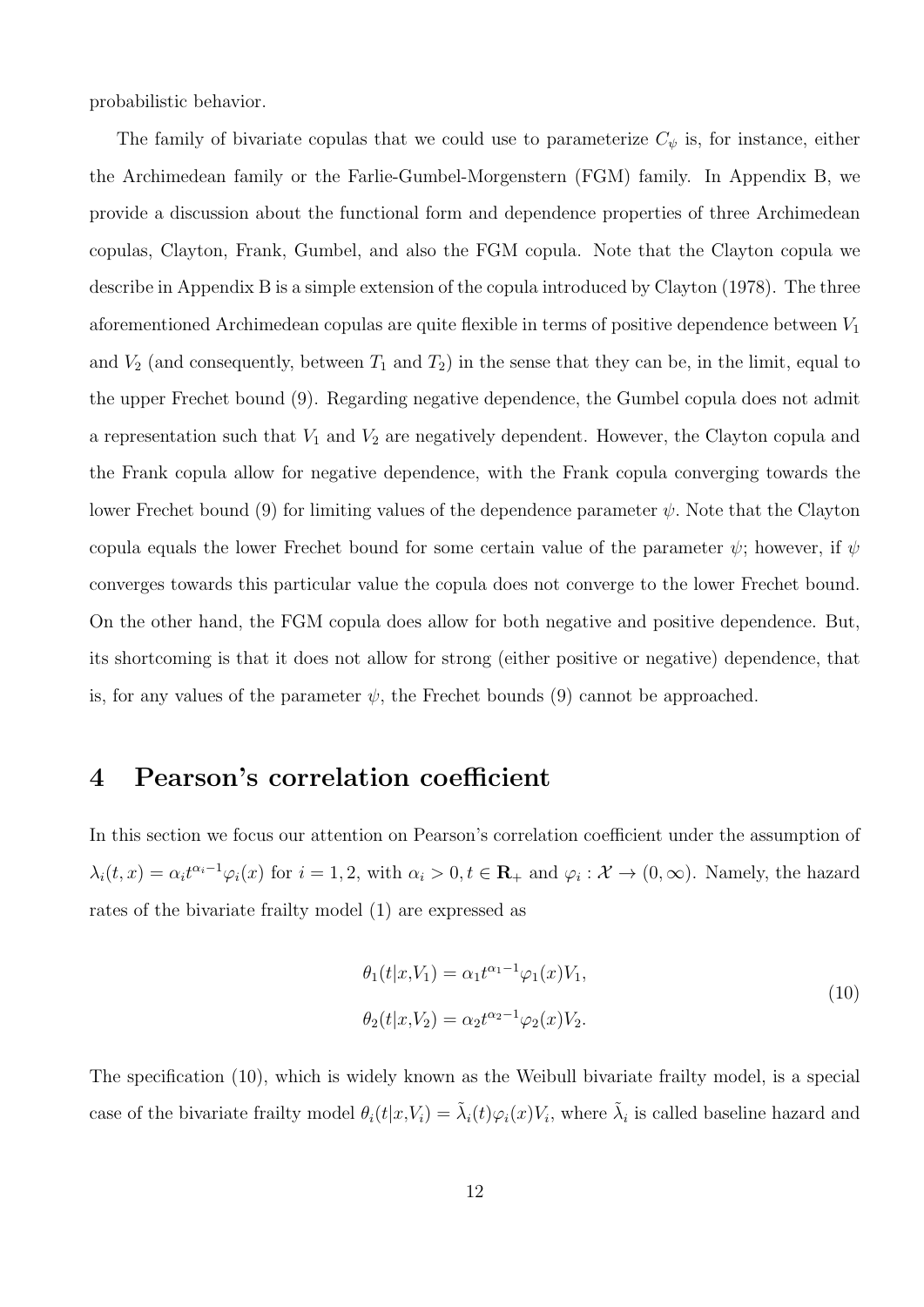$\varphi_i$  is known as regressor function.

Next, we recall that

$$
\rho(T_1, T_2|x) = \frac{\text{Cov}(T_1, T_2|x)}{\left[\text{Var}(T_1|x)\text{Var}(T_2|x)\right]^{\frac{1}{2}}}, \quad x \in \mathcal{X}.
$$

The covariance and the variance formulas are given by

$$
Cov(T_1, T_2|x) = \mathbf{E}\left[\mathbf{E}(T_1T_2|x, V_1, V_2)\right] - \prod_{i=1}^2 \mathbf{E}\left[\mathbf{E}(T_i|x, V_i)\right]
$$
\n(11)

and

$$
Var(T_i|x) = \mathbf{E}\left[Var(T_i|x, V_i)\right] + Var\left[\mathbf{E}(T_i|x, V_i)\right]
$$
\n(12)

for  $i = 1, 2$ , where the outer expectations and variance in the right-hand side of the two above equations are taken with respect to the distribution of the frailty terms. The term  $\mathbf{E}[\text{Var}(T_i|x, V_i)]$ captures the autonomous variation, whereas the term  $\text{Var}[\mathbf{E}(T_i|x,V_i)]$  captures the variation due to the presence of the frailty term. Under specification (10), the variable  $T_i|x, V_i$  follows a Weibull distribution with shape parameter  $\alpha_i$  and scale parameter  $(\varphi_i(x)V_i)^{-\frac{1}{\alpha_i}}$  and thus  $\mathbf{E}(T_i|x,V_i)$  and  $Var(T_i|x,V_i)$  are proportional to  $V_i^{-\frac{1}{\alpha_i}}$  and  $V_i^{-\frac{2}{\alpha_i}}$ , respectively. Denote by  $\rho_{12}$  the Pearson's correlation coefficient between  $V_1^{-\frac{1}{\alpha_1}}$  and  $V_2^{-\frac{1}{\alpha_2}}$ . Assuming that

$$
\mathbf{E}\left(V_i^{-\frac{1}{\alpha_i}}\right) < \infty, \ \mathbf{E}\left(V_i^{-\frac{2}{\alpha_i}}\right) < \infty \ \text{for each } \alpha_i > 0,
$$

we write

$$
\rho_{12} = \frac{\mathbf{E}\left(V_1^{-\frac{1}{\alpha_1}}V_2^{-\frac{1}{\alpha_2}}\right) - \mathbf{E}\left(V_1^{-\frac{1}{\alpha_1}}\right)\mathbf{E}\left(V_2^{-\frac{1}{\alpha_2}}\right)}{\prod_{i=1}^2 \left[\mathbf{E}\left(V_i^{-\frac{2}{\alpha_i}}\right) - \left[\mathbf{E}\left(V_i^{-\frac{1}{\alpha_i}}\right)\right]^2\right]^{\frac{1}{2}}}.
$$
\n(13)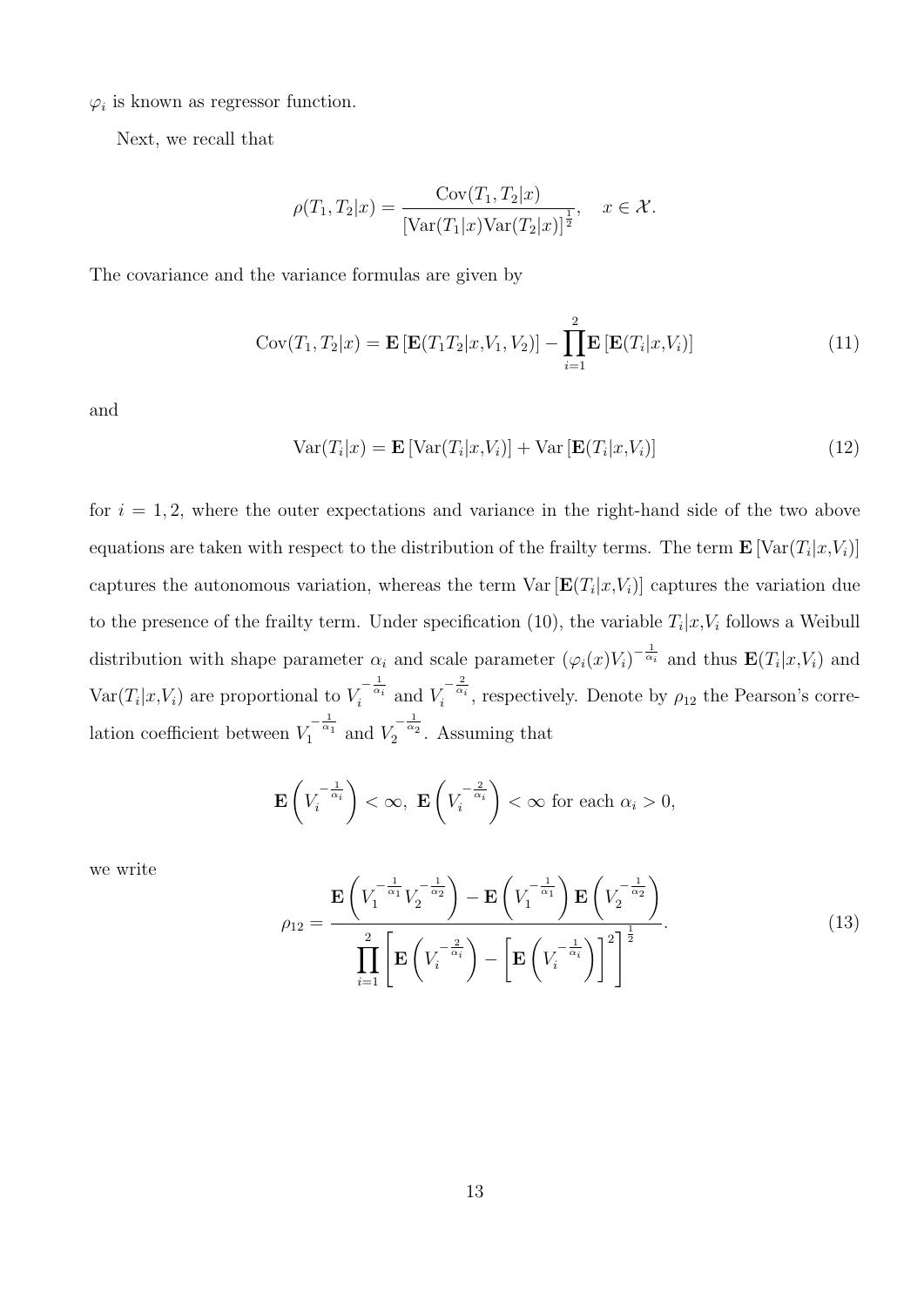After doing some algebra we can rewrite  $\rho(T_1, T_2|x)$  as follows

$$
\rho(T_1, T_2 | x) = \rho_{12} \prod_{i=1}^2 \left[ \delta(\alpha_i) + (\delta(\alpha_i) - 1) \frac{\left[ \mathbf{E} \left( V_i^{-\frac{1}{\alpha_i}} \right) \right]^2}{\mathbf{E} \left( V_i^{-\frac{2}{\alpha_i}} \right) - \left[ \mathbf{E} \left( V_i^{-\frac{1}{\alpha_i}} \right) \right]^2} \right]^{-\frac{1}{2}},
$$
\n(14)

with

$$
\delta(\alpha_i) = \frac{\left[\Gamma(1 + \frac{1}{\alpha_i})\right]^2}{\Gamma(1 + \frac{2}{\alpha_i})}, \qquad \alpha_i > 0.
$$
\n(15)

The function  $\delta$  is a strictly decreasing function in  $\alpha_i$ , with  $\lim_{\alpha_i\to 0} \delta(\alpha_i) = \infty$  and  $\lim_{\alpha_i\to\infty} \delta(\alpha_i) =$ 1. One important observation from (14) is that the value of  $\rho(T_1, T_2|x)$  for fixed  $\alpha_1$  and  $\alpha_2$  depends on the strength of the linear relationship between the random variables  $V_1^{-\frac{1}{\alpha_1}}$  and  $V_2^{-\frac{1}{\alpha_2}}$  and not between the random variables  $V_1$  and  $V_2$ . The latter is a consequence of the nonlinearity of the model (10).

Recall from Section 2.1 that if  $(V_1, V_2)$  is NQD (PQD) the  $(T_1, T_2)|x$  is NQD (PQD) for any  $x \in \mathcal{X}$  and therefore the  $\rho(T_1, T_2|x)$  is nonpositive (nonnegative). This works in formula (14) by way of the term  $\rho_{12}$ . In particular, if  $(V_1, V_2)$  is NQD (PQD) the  $(V_1^{-\frac{1}{\alpha_1}}, V_2^{-\frac{1}{\alpha_2}})$  is NQD (PQD) as well due the monotonic relationship between  $V_i$  and  $V_i^{-\frac{1}{\alpha_i}}$  for each  $\alpha_i > 0$ , which in turn implies that  $\rho_{12}$  is nonpositive (nonnegative).

Define for  $(\alpha_1, \alpha_2) \in (0, \infty)^2$ 

$$
b_l(\alpha_1, \alpha_2) = -\frac{1}{\left[\delta(\alpha_1)\delta(\alpha_2)\right]^{\frac{1}{2}} + \left[\left(\delta(\alpha_1) - 1\right)\left(\delta(\alpha_2) - 1\right)\right]^{\frac{1}{2}}}
$$
(16)

$$
b_u(\alpha_1, \alpha_2) = \frac{1}{\left[\delta(\alpha_1)\delta(\alpha_2)\right]^{\frac{1}{2}}}.
$$
\n(17)

As shown by Van den Berg (1997), for Weibull baseline hazards and any arbitrary joint distribution function of the random vector  $(V_1, V_2)$  the bounds for  $\rho(T_1, T_2|x)$  are the following:

$$
b_l(\alpha_1, \alpha_2) < \rho(T_1, T_2 | x) < b_u(\alpha_1, \alpha_2) \tag{18}
$$

for each pair  $(\alpha_1, \alpha_2) \in (0, \infty)^2$ . The bounds are tight for certain bivariate distributions of  $(V_1, V_2)$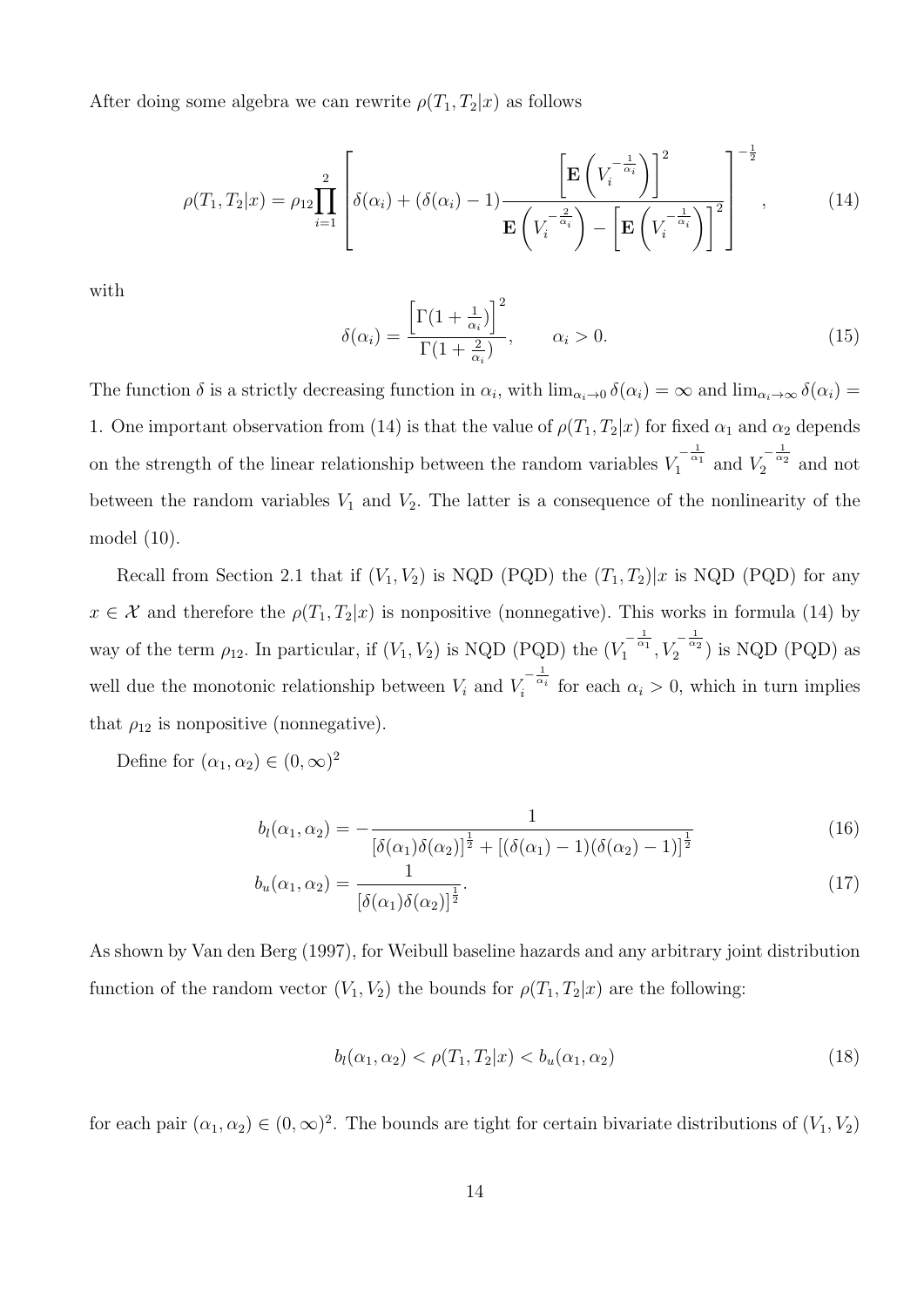with discrete support; that is, they are approached arbitrarily closely. Given that  $\delta(\alpha_i)$  is strictly decreasing in  $\alpha_i$ , it is obvious from the above result that the range of possible values of  $\rho(T_1, T_2|x)$ is increasing in  $\alpha_i$  and thus the extreme values  $-1$  and 1 are possible to obtain for  $\alpha_i \to \infty$ . This result can be explained as follows: to obtain maximum correlation it is required that the first type of variation  $\mathbf{E} \left[ \text{Var}(T_i | x, V_i) \right]$  be minimal relative to the second type of variation  $\text{Var} \left[ \mathbf{E}(T_i | x, V_i) \right]$ for each = 1, 2, and that the correlation between  $V_1^{-\frac{1}{\alpha_1}}$  and  $V_2^{-\frac{1}{\alpha_2}}$  be maximal. For  $\alpha_i \to \infty$  the first type of variation decreases and is dominated by the second type, and thus it is possible to obtain any value in the interval  $(-1, 1)$ *.* Reverse statement will hold for  $\alpha_i \to 0$ *.* 

Given that  $V_i \sim Gamma(k_i, \mu_i)$ , it can be easily shown that

$$
\mathbf{E}\left(V_i^{-\frac{1}{\alpha_i}}\right) = \frac{\Gamma\left(k_i - \frac{1}{\alpha_i}\right)}{\Gamma(k_i)}\mu_i^{-\frac{1}{\alpha_i}}, \ \mathbf{E}\left(V_i^{-\frac{2}{\alpha_i}}\right) = \frac{\Gamma\left(k_i - \frac{2}{\alpha_i}\right)}{\Gamma(k_i)}\mu_i^{-\frac{2}{\alpha_i}},\tag{19}
$$

and therefore the restriction  $k_i > \frac{2}{\alpha}$  $\frac{2}{\alpha_i}$  is imposed so that the the first two moments of  $V_i^{-\frac{1}{\alpha_i}}$  are defined for  $i = 1, 2$ . Then we can express  $\rho(T_1, T_2|x)$  as follows:

$$
\rho(T_1, T_2|x) = \rho_{12} \prod_{i=1}^2 \left[ \delta(\alpha_i) + (\delta(\alpha_i) - 1) \frac{\Gamma^2 \left(k_i - \frac{1}{\alpha_i}\right)}{\Gamma \left(k_i - \frac{2}{\alpha_i}\right) \Gamma(k_i) - \Gamma^2 \left(k_i - \frac{1}{\alpha_i}\right)} \right]^{-\frac{1}{2}}.
$$
(20)

In the next two subsections we shall investigate how the assumption of gamma distributed frailties affect the behavior of  $\rho(T_1, T_2|x)$ . In particular, our interest is in studying whether the lower and upper bound of (18) can be arbitrarily approached in case the distribution of  $(V_1, V_2)$ has gamma marginals.

#### **4.1 Lower bound for the Pearson's correlation coefficient**

We first fix our attention on the lower bound of the linear correlation coefficient. The next proposition establishes a nonsharp (i.e., not necessarily attained) lower bound for the  $\rho(T_1, T_2|x)$ .

**Proposition 2** *Suppose*  $T_1$  *and*  $T_2$  *are the duration variables that are generated by the bivariate* frailty model (10), with  $(\alpha_1, \alpha_2) \in (0, \infty)^2$ ,  $V_1 \sim Gamma(k_1, \mu_1)$  and  $V_2 \sim Gamma(k_2, \mu_2)$ . Then,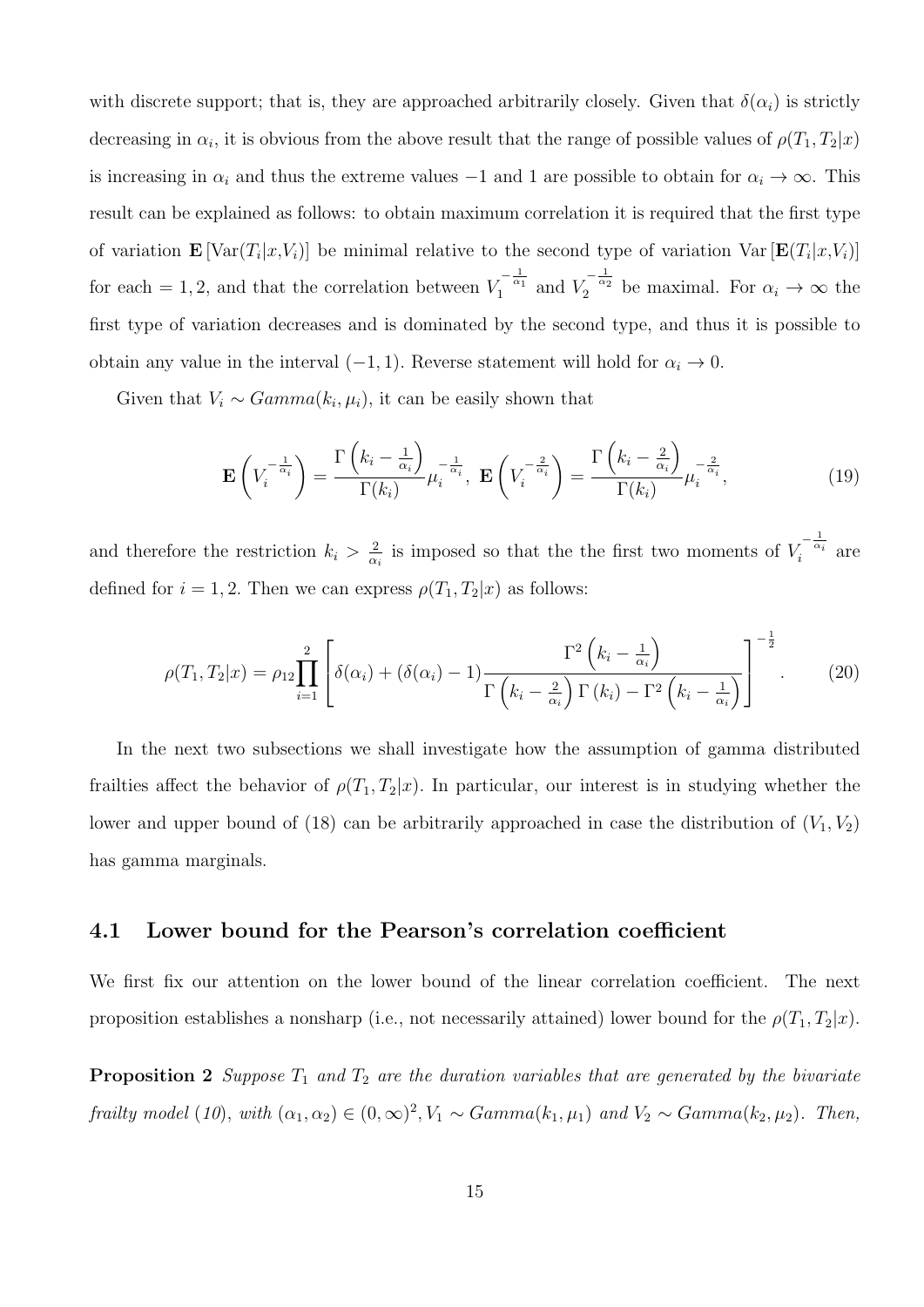*the following inequality holds*

$$
\rho(T_1, T_2|x) \ge b_{gl}(\alpha_1, \alpha_2), \quad x \in \mathcal{X},
$$

*with*

$$
b_{gl}(\alpha_1, \alpha_2) = \min_{\substack{k_1 > \frac{2}{\alpha_1} \\ k_2 > \frac{2}{\alpha_2}}} \left[ \prod_{i=1}^2 \frac{\Gamma(k_i)}{\Gamma(k_i + \frac{1}{\alpha_i})} - \prod_{i=1}^2 \frac{\Gamma(k_i - \frac{1}{\alpha_i})}{\Gamma(k_i)} \right] \prod_{i=1}^2 \left[ \frac{\Gamma(k_i - \frac{2}{\alpha_i})}{\Gamma(k_i)} - \frac{\Gamma^2(k_i - \frac{1}{\alpha_i})}{\Gamma^2(k_i)} \right]^{-\frac{1}{2}}
$$

$$
\times \prod_{i=1}^2 \left[ \delta(\alpha_i) + (\delta(\alpha_i) - 1) \frac{\Gamma^2(k_i - \frac{1}{\alpha_i})}{\Gamma(k_i - \frac{2}{\alpha_i}) \Gamma(k_i) - \Gamma^2(k_i - \frac{1}{\alpha_i})} \right]^{-\frac{1}{2}}
$$

The next table lists the bounds  $b_l(\alpha_1, \alpha_2)$  and  $b_{gl}(\alpha_1, \alpha_2)$  for different values of  $\alpha_1, \alpha_2$ . To make the comparison between  $b_l(\alpha_1, \alpha_2)$  and  $b_{gl}(\alpha_1, \alpha_2)$  more transparent, all numbers have been rounded off to three decimal digits.

| $(\alpha_1,\alpha_2)$ | $b_l(\alpha_1,\alpha_2)$ | $b_{ql}(\alpha_1,\alpha_2)$ |
|-----------------------|--------------------------|-----------------------------|
| (0.5, 1)              | $-0.175$                 | $-0.125$                    |
| (0.5, 2)              | $-0.254$                 | $-0.233$                    |
| (1, 1)                | $-0.333$                 | $-0.220$                    |
| (1, 2)                | $-0.472$                 | $-0.366$                    |
| (1, 3)                | $-0.535$                 | $-0.520$                    |
| (1.5, 2)              | $-0.582$                 | $-0.397$                    |
| (2, 2)                | $-0.647$                 | $-0.451$                    |
| (2,3)                 | $-0.719$                 | $-0.580$                    |
| (4, 4)                | $-0.860$                 | $-0.590$                    |
| (5, 5)                | $-0.860$                 | $-0.599$                    |

Table 1:  $b_l(\alpha_1, \alpha_2)$  and  $b_{gl}(\alpha_1, \alpha_2)$  values.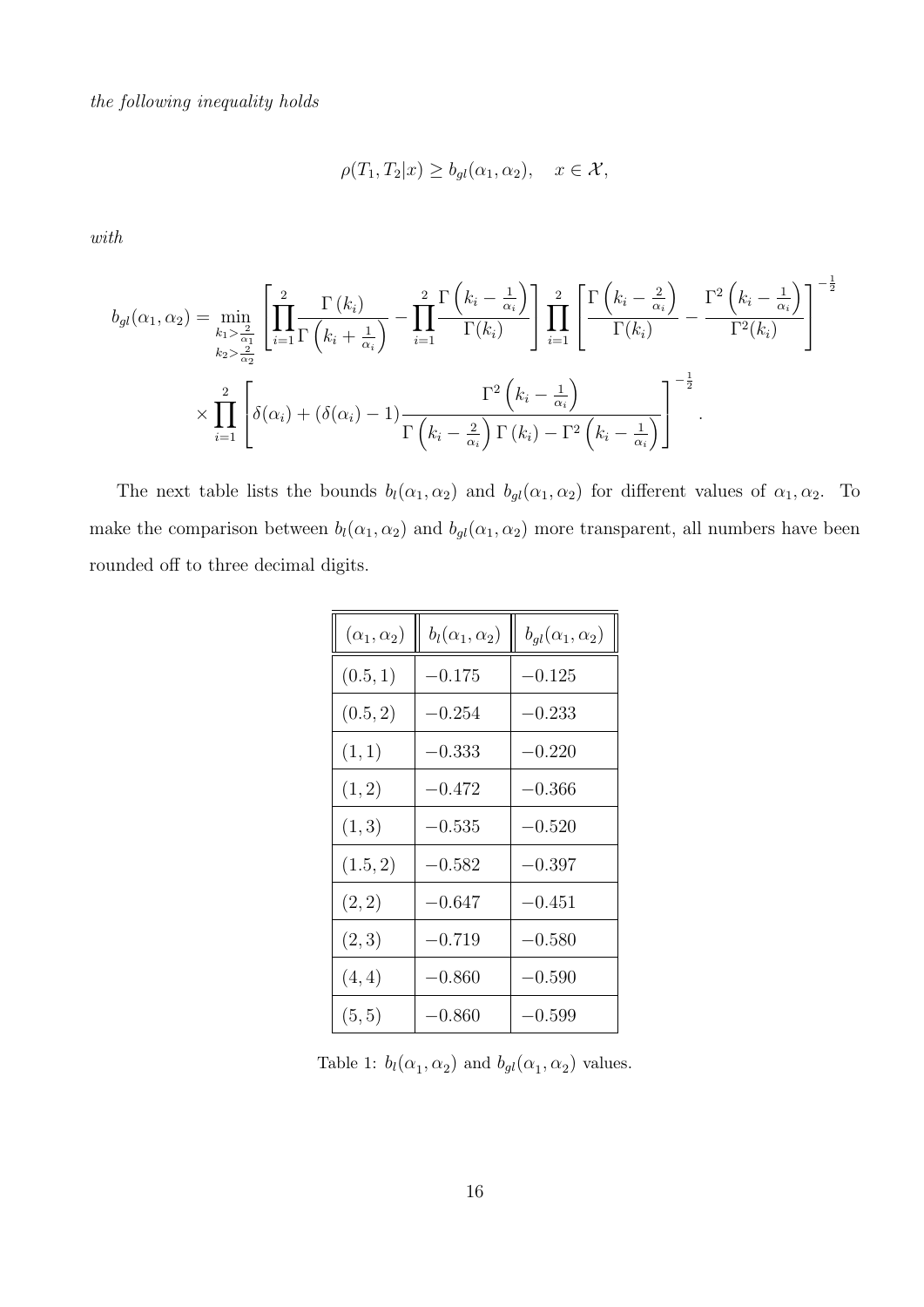In view of the results of Table 1, we can claim that the bound  $b_{gl}(\alpha_1, \alpha_2)$  is generally closer to zero than the bound  $b_l(\alpha_1, \alpha_2)$ . These results reveal a limitation of the the bivariate Weibull gamma frailty model to fit data with relatively large negative dependence between the duration variables. Note that the bound  $b_{gl}(\alpha_1, \alpha_2)$  is not expected to be tight as three successive inequalities were employed to derive it. In fact, there could be values of  $\alpha_1, \alpha_2$  such that  $b_l(\alpha_1, \alpha_2) > b_{gl}(\alpha_1, \alpha_2)$ ; however, this is clearly due to the use of the three inequalities as  $b_l(\alpha_1, \alpha_2)$  covers all the bivariate distributions with support on  $\mathbb{R}^2_+$  and trivially all the bivariate distributions with gamma marginals.

To improve the lower bound for the exponential case (i.e.,  $\alpha_1 = \alpha_2 = 1$ ) we carry out Monte Carlo simulation. For the exponential model we have  $\rho(T_1, T_2|x) = \rho_{12} (\sqrt{k_1 k_2})^{-1}$ . For given marginals  $G_1$  and  $G_2$ ,  $\rho_{12}$  will be minimized if and only if the distribution of  $(V_1^{-1}, V_2^{-1})$  is equal to the lower Frechet bound. However, due to the fact that  $V_i^{-1}$  is strictly decreasing transformation of  $V_i$ , the  $\rho_{12}$  will be minimized for fixed  $G_1$  and  $G_2$  if and only if  $G(v_1, v_2) = \max\{G_1(v_1) + G_2(v_2) -$ 1,0} for each  $(v_1, v_2) \in \mathbb{R}^2_+$ . In case *G* is parameterized by the Frank copula, the lower Frechet bound can be approached very well for limiting values of the dependence parameter. To derive an estimation of the minimum value of  $\rho_{12}$  for fixed  $k_1$  and  $k_2$ , we draw gamma random variables  $V_1$ and *V*<sub>2</sub> by using the relationship  $G_1(V_1) + G_2(V_2) - 1 = 0$ .

For the study of the values of  $\rho_{12}$  and  $\rho(T_1, T_2|x)$  we present two figures. The first figure shows values of  $\rho_{12}$  as a function of  $k_1$  and  $k_2$ . Note that we have reversed the axes with the values of  $k_1$ and  $k_2$  so that we have a clearer picture.

The second figure displays the values of  $\rho(T_1, T_2|x)$  as a function of  $k_1$  and  $k_2$ .

The estimated value of the lower bound is about *−*0*.*14*,* which is clearly much closer to zero than the tight bound  $-\frac{1}{3}$  $\frac{1}{3}$ . From the two above graphs we can easily notice the two opposite effects of the value of the shape parameters on the values of  $\rho_{12}$  and  $\rho(T_1, T_2|x)$ . More precisely,  $\rho_{12}$ approaches arbitrarily closely the value *−*1 for large values of *k*<sup>1</sup> and *k*2. However, large values of the shape parameters weaken the linear relationship between the duration variables as the variation of the random variable  $T_i|x$ -due to the presence of the frailty-is negligible with respect to the autonomous variation. To see this, consider for simplicity the case  $k_1 = k_2 = k$ . Then, we obtain  $\mathbf{E}[\text{Var}(T_i|x,V_i)] = ((k-1)k)^{-1} = O(k^{-2})$  and  $\text{Var}[\mathbf{E}(T_i|x,V_i)] = ((k-1)^2(k-2)) =$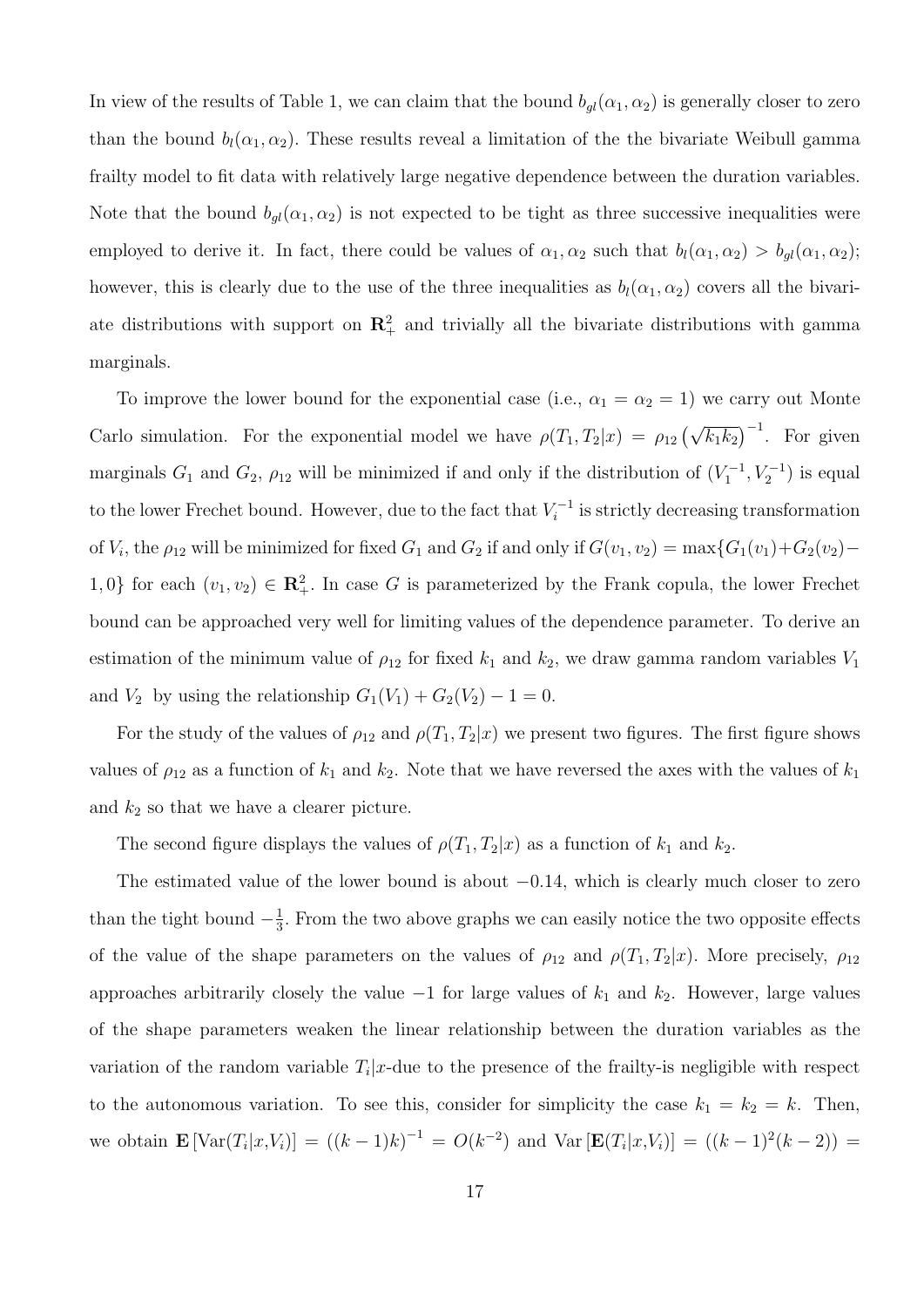

Figure 1: Plot of  $\rho_{12}$  as a function of  $k_1$  and  $k_2$ , if  $\alpha_1 = \alpha_2 = 1$ .



Figure 2: Plot of  $\rho(T_1, T_2|x)$  as a function of  $k_1$  and  $k_2$ , if  $\alpha_1 = \alpha_2 = 1$ .

 $O(k^{-3}) = o(k^{-2})$  for  $k \to \infty$  and  $i = 1, 2$ .

Next, we consider three other possible families of distributions for *G* with marginals different from gamma. In particular, Mardia (1970) shows that if the random vector  $(V_1^{-1}, V_2^{-1})$  follows the Filon-Isserk bivariate Beta distribution, the  $\rho(T_1, T_2|x)$  can attain any values in the interval  $\left(-\frac{1}{3}\right)$  $\frac{1}{3}, 0].$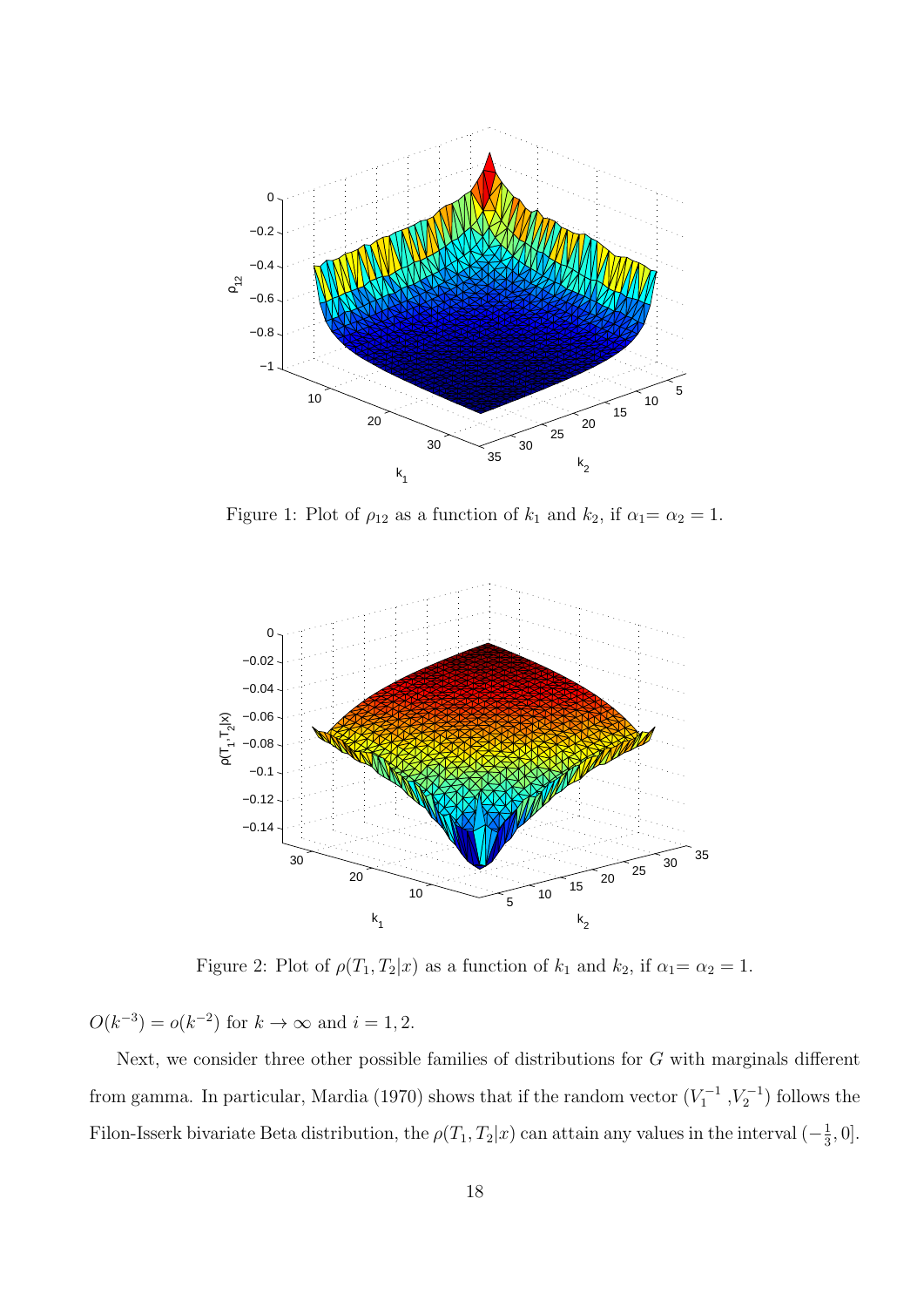Moreover, Van den Berg (1997) shows that if  $(V_i)^{-1} = \sum^k$ *j*=1  $U_{ij}^2$  for  $i = 1, 2$  and some finite positive integer *k*, where the vector  $(U_{1j}, U_{2j})$  follows a bivariate normal distribution, the lower bound of  $\rho(T_1, T_2|x)$  is about *−*0*.*23*.* Finally, Van den Berg (1997) shows that if  $V_i = \exp(\eta_{i0} + \eta_{i1}N)$ , where  $\eta_{i0} \in \mathbf{R}$  and  $\eta_{i1} \in \mathbf{R} \setminus \{0\}$  for  $i = 1, 2$  and  $\mathcal{N}$  is a normally distributed random variable, the lower bound of  $\rho(T_1, T_2|x)$  is about  $-0.17$ . In view of these results and using as criterion the bounds for Pearson's correlation coefficient, the assumption that the distribution of  $(V_1, V_2)$  is characterized by gamma marginals seems quite restrictive for attaining large negative values.

#### **4.2 Upper bound for Pearson's correlation coefficient**

We now concentrate on the bivariate frailty model that has the property  $P(\mu_2 V_1 = \mu_1 V_2) = 1$ , which in turn implies  $G(v_1, v_2) = \min\{G_1(v_1), G_2(v_2)\}\)$  for all  $(v_1, v_2) \in \mathbb{R}^2_+$  and  $k_1 = k_2 = k$ . Under the assumption of identical Weibull baseline hazards-that is,  $\alpha_1 = \alpha_2 = \alpha$ - we have  $\rho_{12} \rightarrow 1$ for any  $k > \frac{2}{\alpha}$ . Also, for  $k \to \frac{2}{\alpha}$  and given that  $\lim_{k \to \frac{2}{\alpha}} \Gamma^2 (k - \frac{2}{\alpha})$  $\frac{2}{\alpha}$   $\rightarrow \infty$ , we get by (20)

$$
\rho(T_1, T_2|x) \to \frac{\left[\Gamma(1 + \frac{1}{\alpha})\right]^2}{\Gamma(1 + \frac{2}{\alpha})} = b_u(\alpha, \alpha).
$$

Therefore, if  $\alpha_1 = \alpha_2 = \alpha$  the upper bound of (18) can be arbitrarily approached in case *G* is equal either to one of the two bivariate gamma distributions of Section 3.1 or to one of the three Archimedean copulas described in detail in Appendix B.

Next, we turn our attention to the case  $\alpha_1 \neq \alpha_2$  and  $V_i \sim \text{Gamma}(k, \mu_i)$  for  $i = 1, 2$ ; that is,  $k_1 = k_2 = k$ . Although imposing the assumption that both marginals have the same shape parameter may seem restrictive, it is rather general. In particular, it includes as special cases the bivariate frailty model in which  $P(\mu_2 V_1 = \mu_1 V_2) = 1$  that we described above for  $\alpha_1 = \alpha_2$  and also the bivariate frailty model for which  $(V_1, V_2)$  is distributed according to the Kibble and Moran bivariate gamma distribution. The next proposition analytically establishes a nonsharp bound for this case that is strictly smaller than the nonparametric upper bound (18).

**Proposition 3** Let  $T_1$  and  $T_2$  be the duration variables that are generated by the bivariate frailty *model* (*10*) *with*  $\alpha_1 > \alpha_2 > 0, V_1 \sim \text{Gamma}(k, \mu_1)$  *and*  $V_2 \sim \text{Gamma}(k, \mu_2)$ *. Then the following*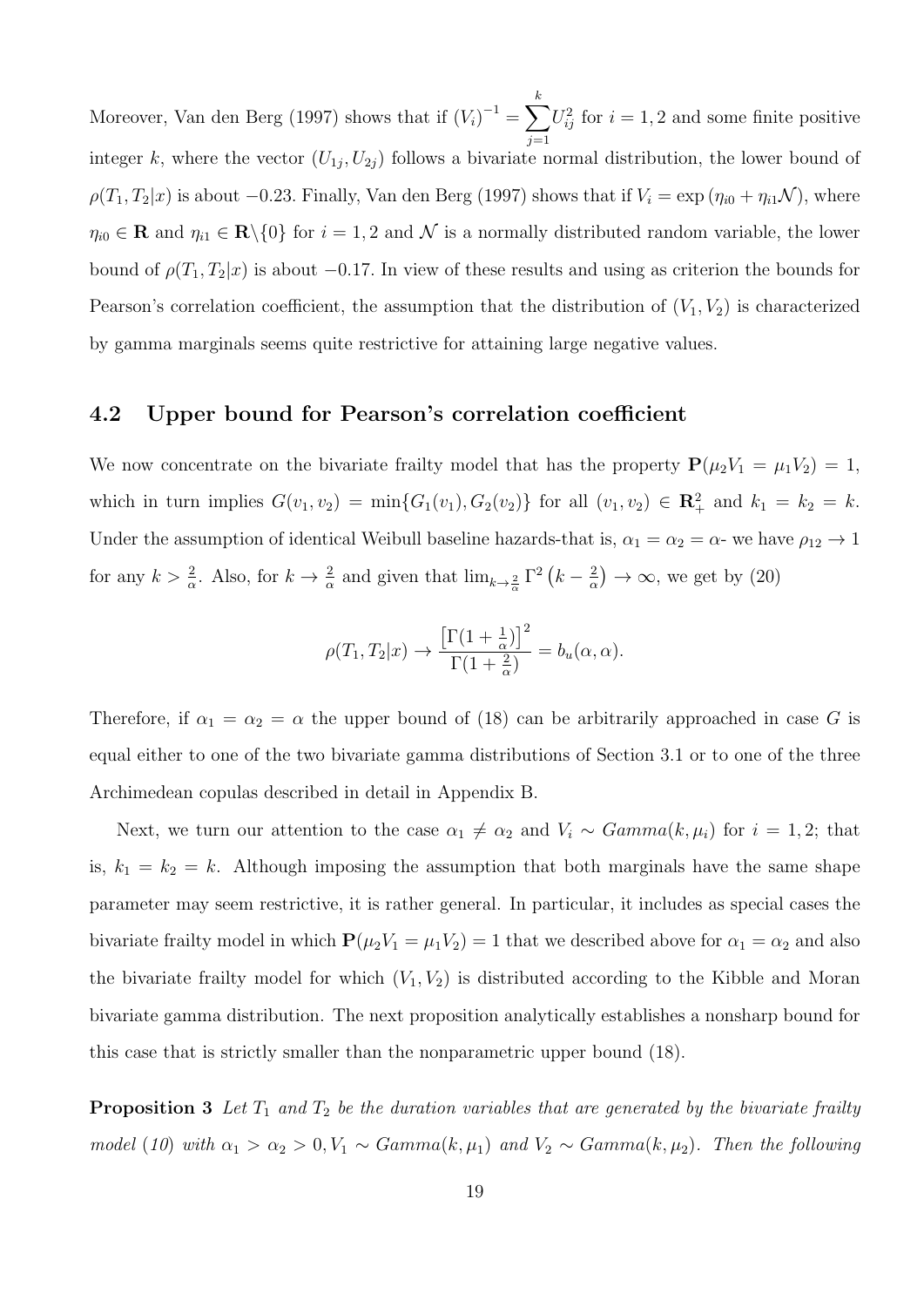*inequality holds*

$$
\rho(T_1, T_2|x) < b_{gu}(\alpha_1, \alpha_2), \quad x \in \mathcal{X},
$$

*with*

$$
b_{gu}(\alpha_1, \alpha_2) = \frac{1}{\left[\delta(\alpha_2)\right]^{\frac{1}{2}}} \left[\delta(\alpha_1) + \left(\delta(\alpha_1) - 1\right) \frac{\Gamma^2\left(\frac{2\alpha_1 - \alpha_2}{\alpha_1 \alpha_2}\right)}{\Gamma\left(\frac{2(\alpha_1 - \alpha_2)}{\alpha_1 \alpha_2}\right) \Gamma\left(\frac{2}{\alpha_2}\right) - \Gamma^2\left(\frac{2\alpha_1 - \alpha_2}{\alpha_1 \alpha_2}\right)}\right]^{-\frac{1}{2}} < b_u(\alpha_1, \alpha_2).
$$

The next table reports the bounds  $b_u(\alpha_1, \alpha_2)$  and  $b_{gu}(\alpha_1, \alpha_2)$  for different values of  $\alpha_1, \alpha_2$ , with  $a_1 > a_2$ . Like in the case with the lower bound, we have rounded all the numbers off to three decimal points.

| $(\alpha_1,\alpha_2)$ | $b_u(\alpha_1,\alpha_2)$ | $b_{qu}(\alpha_1,\alpha_2)$ |
|-----------------------|--------------------------|-----------------------------|
| (0.5, 0.25)           | 0.049                    | 0.037                       |
| (0.75, 0.25)          | 0.071                    | 0.041                       |
| (1, 0.5)              | 0.289                    | 0.204                       |
| (2, 0.5)              | 0.362                    | 0.194                       |
| (2,1)                 | 0.627                    | 0.469                       |
| (5,1)                 | 0.689                    | 0.423                       |
| (5, 2)                | 0.864                    | 0.704                       |
| (10, 2)               | 0.880                    | 0.669                       |
| (10, 5)               | 0.968                    | 0.921                       |
| (20, 10)              | 0.999                    | 0.976                       |

Table 2:  $b_u(\alpha_1, \alpha_2)$  and  $b_{gu}(\alpha_1, \alpha_2)$  values.

The reason that  $b_{gu}(\alpha_1, \alpha_2)$  is that the shape parameter k is bounded from below by the maximum between the values of the ratios  $\frac{2}{\alpha_1}$  and  $\frac{2}{\alpha_2}$  so that the first two moments of  $V_i^{-\frac{1}{\alpha_i}}$  for  $i = 1, 2$  are defined. Moreover, the bound of Proposition 3 is not attained as the gamma distribution is not closed under power transformation. In particular, if  $V_1 \sim \text{Gamma}(k, \mu_1)$ the random variable *V*  $\alpha_1^{\frac{\alpha_2}{\alpha_1}}$ , for any fixed positive  $\alpha_1, \alpha_2$  with  $\alpha_1 \neq \alpha_2$ , does not follow a gamma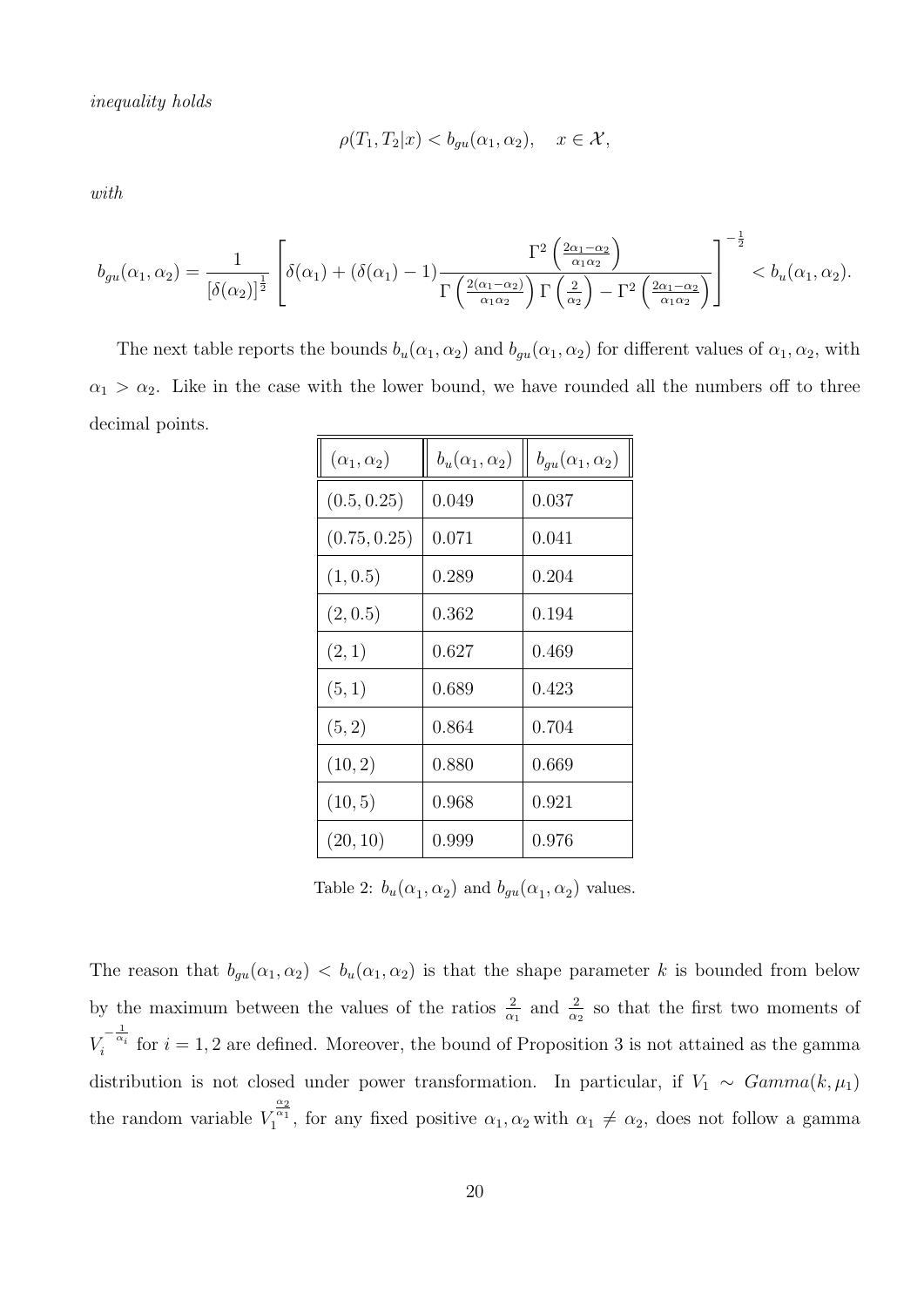distribution, and this implies that we cannot have  $\rho_{12} = 1$  such that  $V_1$  and  $V_2$  are gamma distributed. Hence, even if  $P(\mu_2 V_1 = \mu_1 V_2) = 1$  we will always have  $\rho_{12} < 1$  for any fixed values of  $\alpha_1, \alpha_2$ , with  $\alpha_1 \neq \alpha_2$ .

# **5 Kendall's tau**

We now proceed with the derivation of bounds for the range of values of the Kendall's tau as the results of Van den Berg (1997) do not directly carry over to the bivariate gamma frailty model. As explained in Section 2, for two independent copies,  $(T_1^A, T_2^A)|x$  and  $(T_1^B, T_2^B)|x$ , of the bivariate random vector  $(T_1, T_2)|x$  we have

$$
\tau(T_1, T_2|x) = 2\mathbf{P} \left[ (T_1^A - T_1^B)(T_2^A - T_2^B) > 0|x \right] - 1, \quad x \in \mathcal{X}.
$$
 (21)

In contrast to the Pearson's coefficient case, we will not assume anything about the range of values of the shape parameters. Also, we will not impose any condition on the functional form of  $\lambda_i$  except for the limiting result  $\lim_{t\to\infty} \int_0^t \lambda_i(\omega, x) d\omega = \infty$   $(i = 1, 2)$ . We will make use of the equality

$$
\ln V_i = -\ln \Lambda_i(T_i, x) + \epsilon_i, \quad i = 1, 2,
$$
\n
$$
(22)
$$

with  $\epsilon_1, \epsilon_2$  being independent random variables that have probability density function  $f_i(\epsilon)$  $e^{\epsilon}$  exp (*−e*<sup> $\epsilon$ </sup>). The above equation is an equivalent representation of (1). Also, recall that *S*<sub>*i*</sub>(*t*|*x*) =  $\mathcal{L}_{G_i}(\Lambda_i(t,x))$  for  $(t,x) \in \mathbf{R}_+ \times \mathcal{X}$ . Provided that  $V_i \sim Gamma(k_i, \mu_i)$ , it follows  $S_i(t|x) = (1 +$  $\mu_i \Lambda_i(t, x)$ )<sup>−*ki*</sup>. Therefore, the stochastic duration  $T_i$  can be expressed in structural form as follows

$$
T_i = \Lambda_i^{-1} \left( \frac{1}{\mu_i} U_i^{-\frac{1}{k_i}} - \frac{1}{\mu_i}, x \right), \quad U_i \sim Uniform(0, 1), \quad i = 1, 2. \tag{23}
$$

We first focus on the lower bound of the values of  $\tau(T_1, T_2|x)$ . We assume that  $G(v_1, v_2)$  $\max\{G_1(v_1) + G_2(v_2) - 1, 0\}$  for each  $(v_1, v_2) \in \mathbb{R}^2_+$ . This implies that  $G_1(V_1) + G_2(V_2) - 1 = 0$ with probability one. Hence,  $V_2$  is a strictly decreasing transformation of  $V_1$  and we can write, by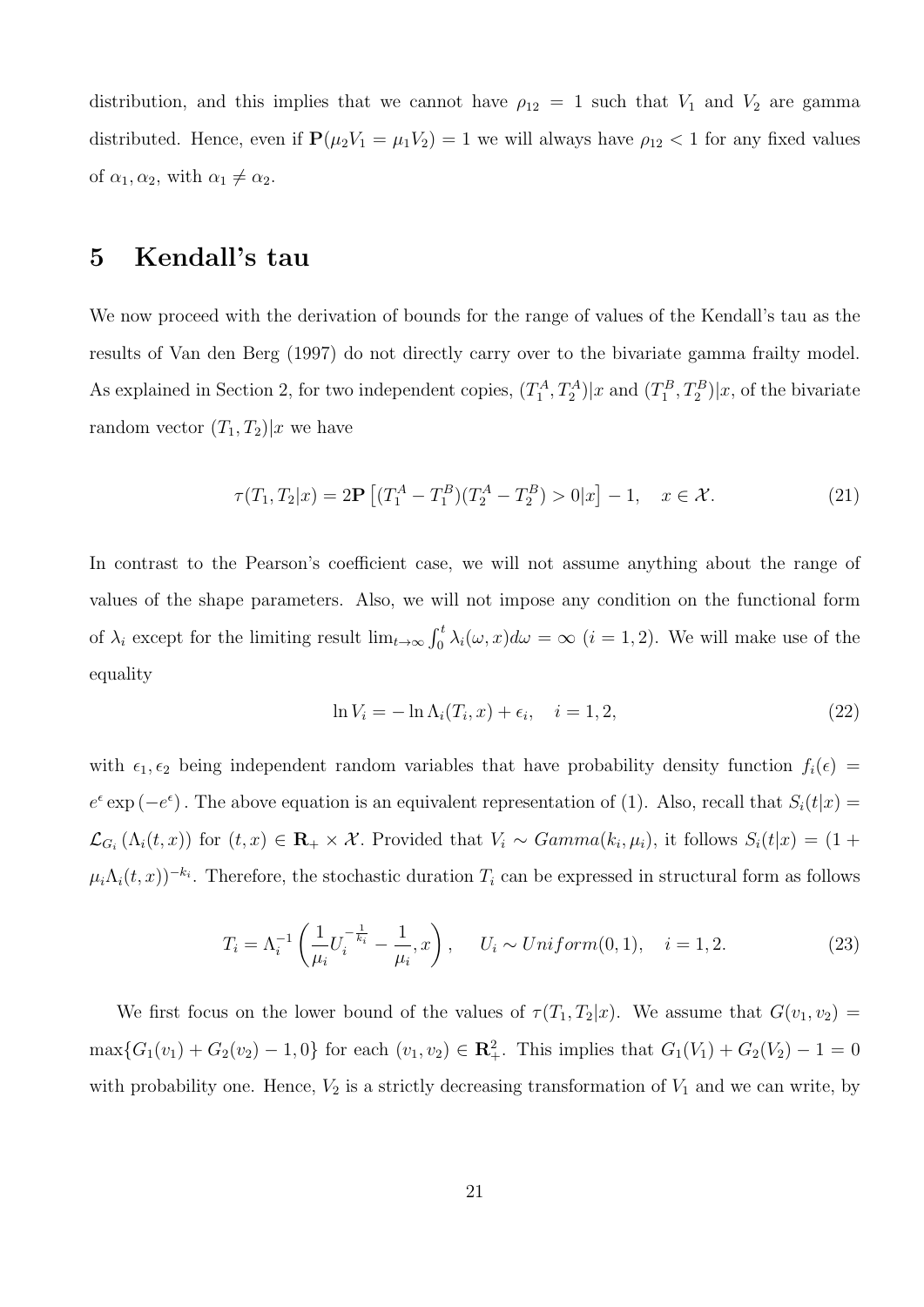(22),

$$
\ln \Lambda_2(T_2, x) = \mathcal{H}(T_1, \epsilon_1, \epsilon_2, x),\tag{24}
$$

where  $\mathcal{H}(\cdot, \epsilon_1, \epsilon_2, x)$  is a strictly decreasing function,  $\lim_{t\to\infty} \mathcal{H}(t, \epsilon_1, \epsilon_2, x) = h(t, x)$  for all  $(\epsilon_1, \epsilon_2, x) \in$  $\mathbb{R}^2 \times \mathcal{X}$ , and  $h(.,x)$  is a strictly decreasing function. By using the rank-invariant property of Kendall's tau and combining (21) and (24), we have

$$
\tau(T_1, T_2 | x) = 2\mathbf{P} \left[ (T_1^A - T_1^B) (\mathcal{H}(T_1^A, \epsilon_1^A, \epsilon_2^A, x) - \mathcal{H}(T_1^B, \epsilon_1^B, \epsilon_2^B, x)) > 0 \right] - 1. \tag{25}
$$

Clearly,  $\tau(T_1, T_2|x)$  can be also written as follows

$$
\tau(T_1, T_2|x) = 2\mathbf{P}\left[\left\{(T_1^A - T_1^B) > 0\right\} \cap \left\{\mathcal{H}(T_1^A, \epsilon_1^A, \epsilon_2^A, x) - \mathcal{H}(T_1^B, \epsilon_1^B, \epsilon_2^B, x) > 0\right\}\right] + 2\mathbf{P}\left[\left\{(T_1^A - T_1^B) < 0\right\} \cap \left\{\mathcal{H}(T_1^A, \epsilon_1^A, \epsilon_2^A, x) - \mathcal{H}(T_1^B, \epsilon_1^B, \epsilon_2^B, x) < 0\right\}\right] - 1.
$$
 (26)

For  $k_1 \to 0$  and  $\mu_1 = O(k_1^{-1})$  we have  $T_1^A \to \infty$  and  $T_1^B \to \infty$  which yield  $\{ \mathcal{H}(T_1^A, \epsilon_1^A, \epsilon_2^A, x)$  $\mathcal{H}(T_1^B, \epsilon_1^B, \epsilon_2^B, x) > 0$   $\} \to \{h(T_1^A, x) - h(T_1^B, x) > 0\} = \{T_1^A - T_1^B < 0\}$  and  $\{\mathcal{H}(T_1^A, \epsilon_1^A, \epsilon_2^A, x) \mathcal{H}(T_1^B, \epsilon_1^B, \epsilon_2^B, x) < 0$   $\} \to \{h(T_1^A, x) - h(T_1^B, x) < 0\} = \{T_1^A - T_1^B > 0\}$ . By making use of these limiting statements, it is obvious, by using (26), that  $\tau(T_1, T_2|x) \to -1$ .

To derive the conditions needed to be satisfied for the upper bound of the  $\tau(T_1, T_2|x)$  values, we require that *G* be equal to the upper Frechet bound, namely,  $G(v_1, v_2) = \min\{G_1(v_1), G_2(v_2)\}$ for each  $(v_1, v_2) \in \mathbb{R}^2_+$ . Under this scenario,  $G_1(V_1) = G_2(V_2)$  with probability one. Thus,  $V_2$  is a strictly increasing transformation of  $V_1$  and therefore we can write, by  $(22)$ ,

$$
\ln \Lambda_2(T_2, x) = \mathcal{Y}(T_1, \epsilon_1, \epsilon_2, x),\tag{27}
$$

where  $\mathcal{Y}(., \epsilon_1, \epsilon_2, x)$  is a strictly increasing function and  $\lim_{t\to\infty} \mathcal{Y}(t, \epsilon_1, \epsilon_2, x) = y(t, x)$  for all  $(\epsilon_1, \epsilon_2, x) \in \mathbb{R}^2 \times \mathcal{X}$ , and  $y(., x)$  is some strictly increasing function. Performing identical cal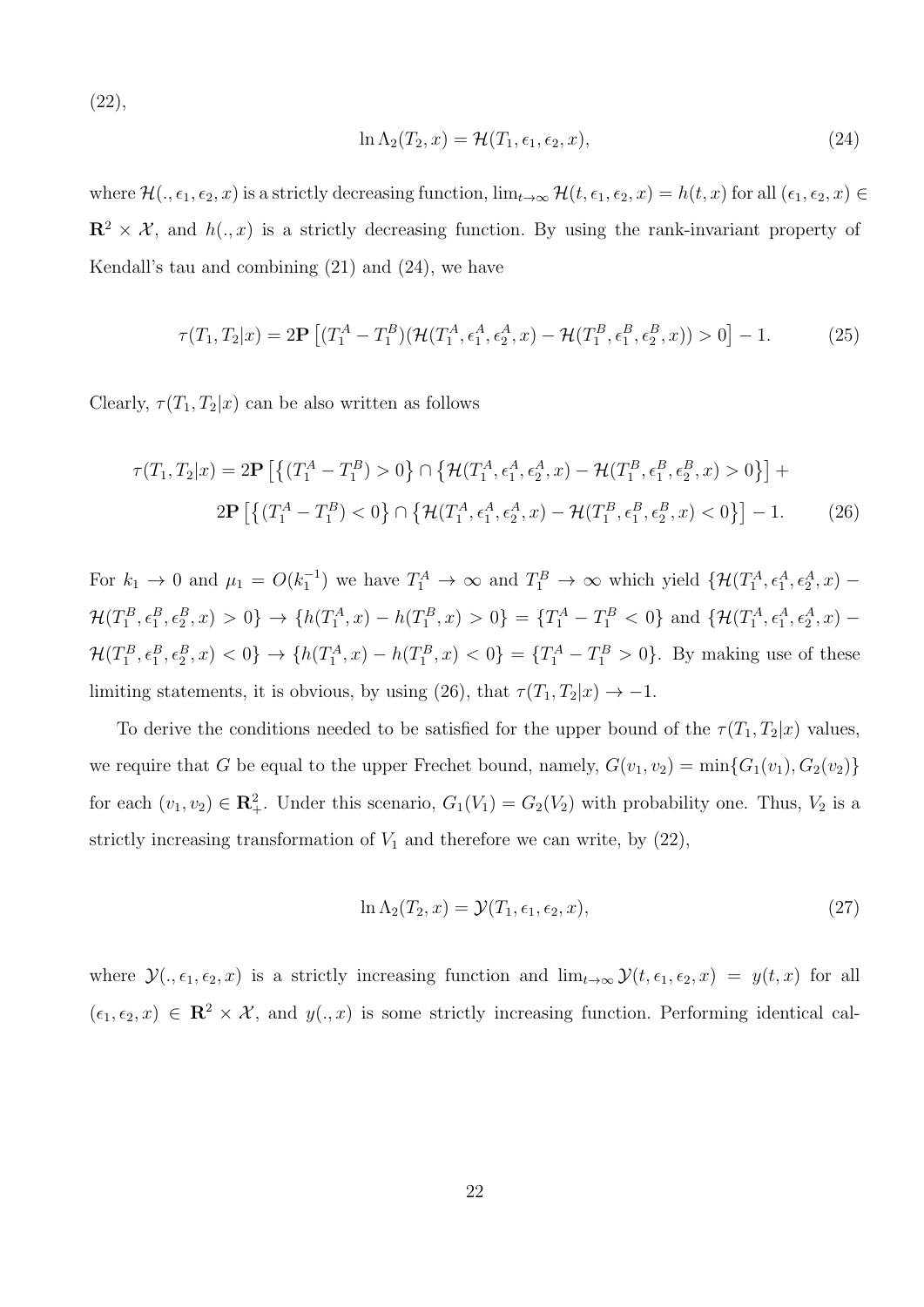culations to the ones of the previous paragraph we obtain

$$
\tau(T_1, T_2|x) = 2\mathbf{P}\left[\left\{(T_1^A - T_1^B) > 0\right\} \cap \left\{\mathcal{Y}(T_1^A, \epsilon_1^A, \epsilon_2^A, x) - \mathcal{Y}(T_1^B, \epsilon_1^B, \epsilon_2^B, x) > 0\right\}\right] + 2\mathbf{P}\left[\left\{(T_1^A - T_1^B) < 0\right\} \cap \left\{\mathcal{Y}(T_1^A, \epsilon_1^A, \epsilon_2^A, x) - \mathcal{Y}(T_1^B, \epsilon_1^B, \epsilon_2^B, x) < 0\right\}\right] - 1. \tag{28}
$$

For  $k_1 \to 0$  and  $\mu_1 = O(k_1^{-1})$  we obtain  $T_1^A \to \infty$  and  $T_1^B \to \infty$  which in turn gives  $\{\mathcal{Y}(T_1^A, \epsilon_1^A, \epsilon_2^A, x)$  $\mathcal{Y}(T_1^B, \epsilon_1^B, \epsilon_2^B, x) > 0$   $\} \to \{y(T_1^A, x) - y(T_1^B, x) > 0\} = \{T_1^A - T_1^B > 0\}$  and  $\{\mathcal{Y}(T_1^A, \epsilon_1^A, \epsilon_2^A, x)$  $\mathcal{Y}(T_1^B, \epsilon_1^B, \epsilon_2^B, x) < 0$   $\} \to \{y(T_1^A, x) - y(T_1^B, x) < 0\} = \{T_1^A - T_1^B < 0\}$ . Given the equality  $\mathbf{P}\left[ (T_1^A - T_1^B) > 0 | x \right] = \mathbf{P}\left[ (T_1^A - T_1^B) < 0 | x \right] = \frac{1}{2}$  $\frac{1}{2}$  for all  $x \in \mathcal{X}$  and making use of (28), the limiting result  $\tau(T_1, T_2|x) \to 1$  is obtained.

We summarize the above discussion to the next proposition.

**Proposition 4** *Suppose*  $T_1$  *and*  $T_2$  *are the duration variables that are generated by the bivariate frailty model* (*1*) *with*  $V_1 \sim \text{Gamma}(k_1, \mu_1)$  *and*  $V_2 \sim \text{Gamma}(k_2, \mu_2)$ *. Then the following double inequality holds:*

$$
-1 < \tau(T_1, T_2 | x) < 1, \quad x \in \mathcal{X}.
$$

*The extreme bounds −*1 *and* 1 *are tight in the sense that they can be approached arbitrarily closely.* More precisely, if  $G(v_1, v_2) = \max\{G_1(v_1) + G_2(v_2) - 1, 0\}$  for each  $(v_1, v_2) \in \mathbb{R}^2_+$  and  $k_1 \to 0$  with  $\mu_1 = O(k_1^{-1})$ , or  $k_2 \to 0$  with  $\mu_2 = O(k_2^{-1})$ , we obtain  $\tau(T_1, T_2 | x) \to -1$ . On the other hand, if  $G(v_1, v_2) = \min\{G_1(v_1), G_2(v_2)\}\$  for each  $(v_1, v_2) \in \mathbb{R}^2_+$  and  $k_1 \to 0$  with  $\mu_1 = O(k_1^{-1})$ , or  $k_2 \to 0$  $with \ \mu_2 = O(k_2^{-1}), \ then \ \tau(T_1, T_2|x) \to 1.$ 

Therefore, by assuming gamma marginals for the distribution of  $(V_1, V_2)$  a necessary condition for approaching the lower bound of  $\tau(T_1, T_2|x)$  is the distribution of  $(V_1, V_2)$  be equal to the Frank copula. On the other hand, the upper bound of  $\tau(T_1, T_2|x)$  can be approached arbitrarily closely if the bivariate distribution is modelled by the two bivariate gamma distributions of Section 3.1 or one of the three Archimedean copulas presented in Appendix B. Note that if  $P(\mu_2 V_1 = \mu_1 V_2) = 1$ , which clearly gives  $G(v_1, v_2) = \min\{G_1(v_1), G_2(v_2)\}\$ for each  $(v_1, v_2) \in \mathbb{R}^2_+$ , we will have  $k_1 = k_2 \rightarrow$ 0*.*

By applying results of Embrechts et al. (2002), we have that  $\tau(T_1, T_2|x) \to -1$  if and only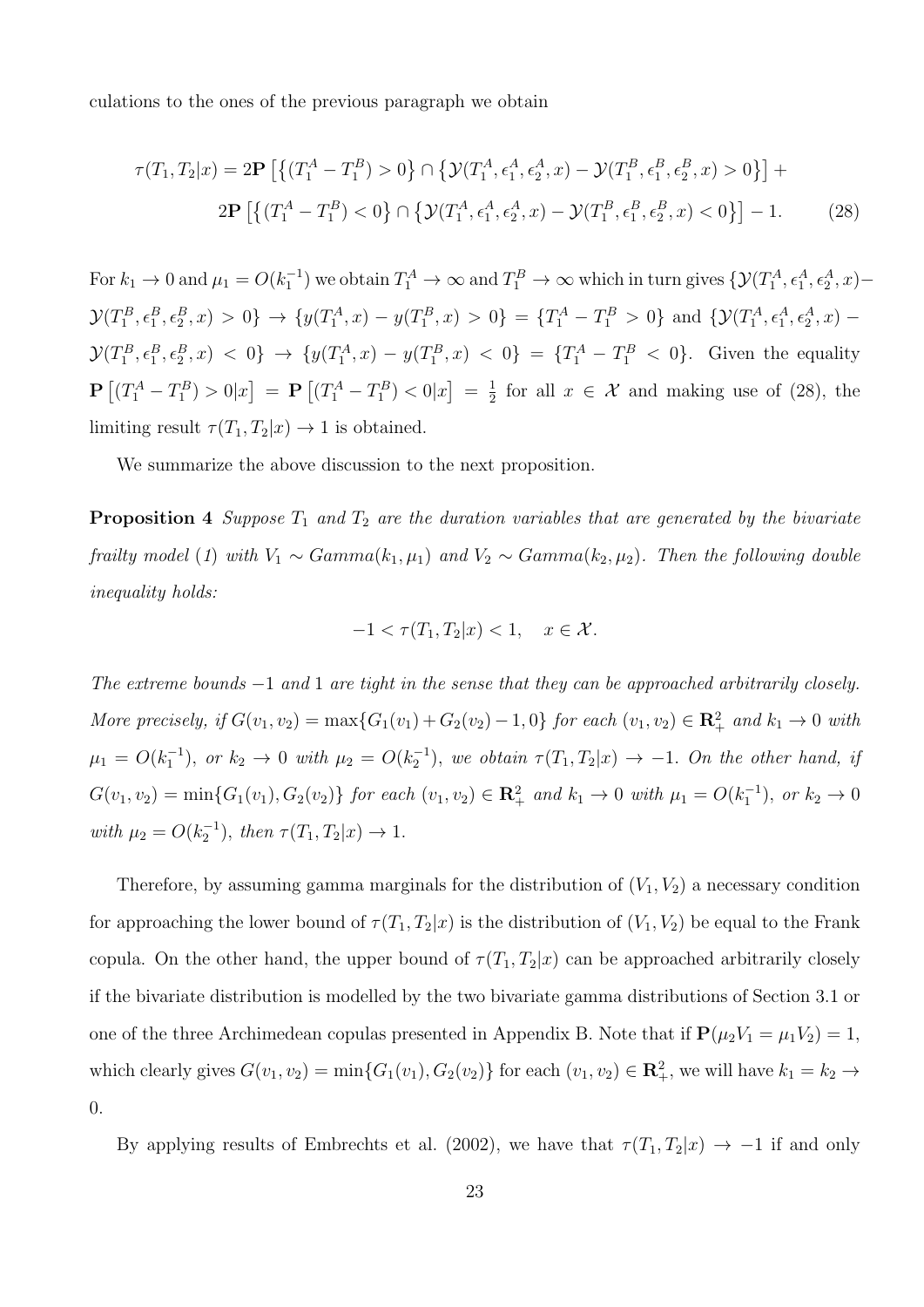if  $S(t_1,t_2|x) \to \max\{S_1(t_1|x) + S_2(t_2|x) - 1,0\}$  for all  $(t_1,t_2,x) \in \mathbb{R}^2_+ \times \mathcal{X}$ , or equivalently,  $S_1(T_1|x) + S_2(T_2|x) - 1 = 0$  for all  $x \in \mathcal{X}$  with probability approaching one. On the other hand,  $\tau(T_1,T_2|x) \to 1$  if and only if  $S(t_1,t_2|x) \to \min\{S_1(t_1|x),S_2(t_2|x)\}\)$  for all  $(t_1,t_2,x) \in \mathbb{R}_+^2 \times \mathcal{X}$ , or equivalently,  $S_1(T_1|x) = S_2(T_2|x)$  for all  $x \in \mathcal{X}$  with probability approaching one. Hence, in view of Proposition 1, the condition in Proposition 4 that *G* is equal to the lower (upper) Frechet bound is indispensable. We should also point out here that  $S(t_1, t_2|x)$  can be written in a copula form as a function only of  $S_1(t_1|x)$  and  $S_2(t_2|x)$  and not of *x* because

$$
S(t_1, t_2 | x) = \mathcal{L}_G \left( \mathcal{L}_{G_1}^{-1}(S_1(t_1 | x)), \mathcal{L}_{G_2}^{-1}(S_2(t_2 | x)) \right), \quad (t_1, t_2, x) \in \mathbb{R}_+^2 \times \mathcal{X},
$$

where  $\mathcal{L}^{-1}$  denotes the inverse of the LT of the corresponding probability measure.

# **6 Conclusions**

We examine the dependence structure in bivariate frailty models in which the duration variables are dependent by way of the frailty terms. We first show that if the distribution of the frailty terms is negative (positive) quadrant dependent, then the conditional, on observed characteristics, joint survival function of the duration outcomes is negative (positive) quadrant dependent as well. To quantify the level of dependence between the duration variables, we consider Pearson's correlation coefficient and Kendall's tau. We provide bounds for the range of values of these measures under the assumption of gamma distributed frailty terms. To model the dependence structure between the frailty terms, we can use either standard bivariate gamma distributions or copulas with gamma marginals. The former induce only positive dependence between the duration variables, whereas the latter can induce positive and/or negative dependence. Strong negative (positive) dependence between the duration outcomes can be generated by bivariate distributions of the frailty terms which can be, in the limit, equal to the lower (upper) Frechet bound.

We calculate bounds for the values of Pearson's correlation coefficient if the baseline hazards have a Weibull specification. Regarding the negative values, we analytically provide a nonsharp lower bound. We improve the lower bound for the exponential case by means of Monte Carlo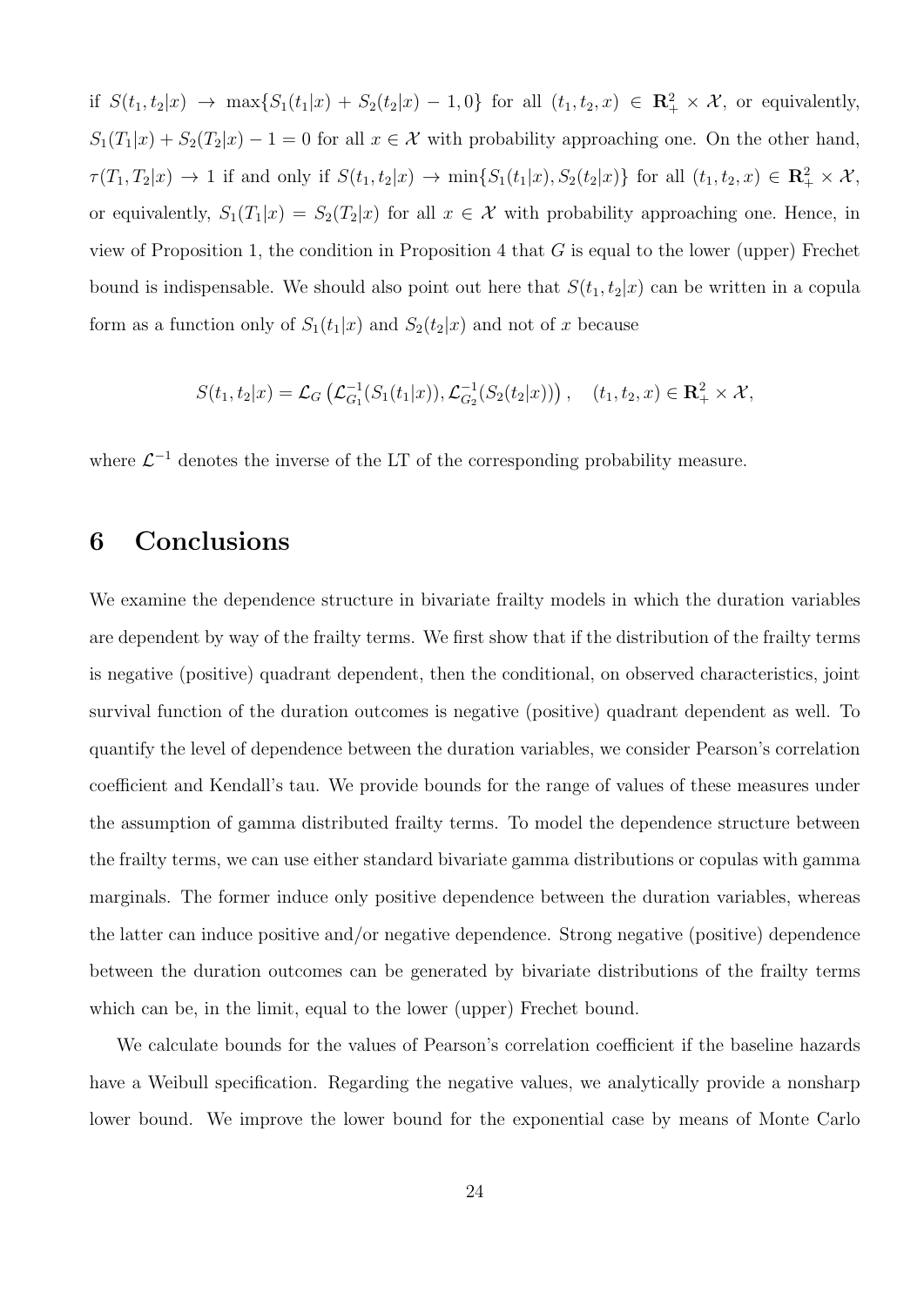simulation. The resulting lower bound is closer to zero than its nonparametric analogue which is derived by Van den Berg (1997). For positive values of Pearson's coefficient we show that the upper bound of Van den Berg (1997) can be approached arbitrarily closely in case the Weibull specifications are identical. Moreover, we provide an upper bound for different Weibull specifications which is strictly smaller than the nonparametric bound. The resulting bound cannot be attained due to the fact that the gamma distribution is not closed under power transformation.

In contrast to Pearson's correlation coefficient, Kendall's tau can take any value in the interval (*−*1*,* 1) regardless of the functional form specification about the hazard rates. If the bivariate distribution of the frailty terms approaches the lower (upper) Frechet bound and the first moment of the frailty term(s) is finite, then the lower (upper) bound can be approached arbitrarily closely. In particular, we should impose the condition that one of the two shape parameters converges towards zero.

In terms of practical choices for functional forms, we make the following recommendations. First, if the interest is models that are able to capture a negative association between say two duration variables, and if the researcher wants to restrict him/herself to bivariate gamma frailty distributions, then the researcher should choose the bivariate gamma distribution that is based on the Frank copula. This specification allows for a larger range of negative associations than other specifications. Secondly, if the researcher wants to capture the largest possible range of negative associations between the duration variables regardless of the functional form of the frailty distribution, then the researcher should refrain from using bivariate gamma frailty distributions and instead adopt discrete frailty distributions. The latter are known to provide maximum flexibility in terms of association (Van den Berg, 2007).

A fruitful topic for future research is the study of bounds for the two association measures in bivariate duration models where the two duration variables are parallel and the realization of one of these two variables affects the hazard rate of the other. Moreover, a promising topic for investigation is the study of the range of values for local measures of dependence such as the crossratio function (Clayton, 1978). Finally, it is of practical relevance to consider the concepts of lower tail and upper tail dependence between the duration variables. In particular, if the data display dependence between extreme values of the duration variables, we should know which bivariate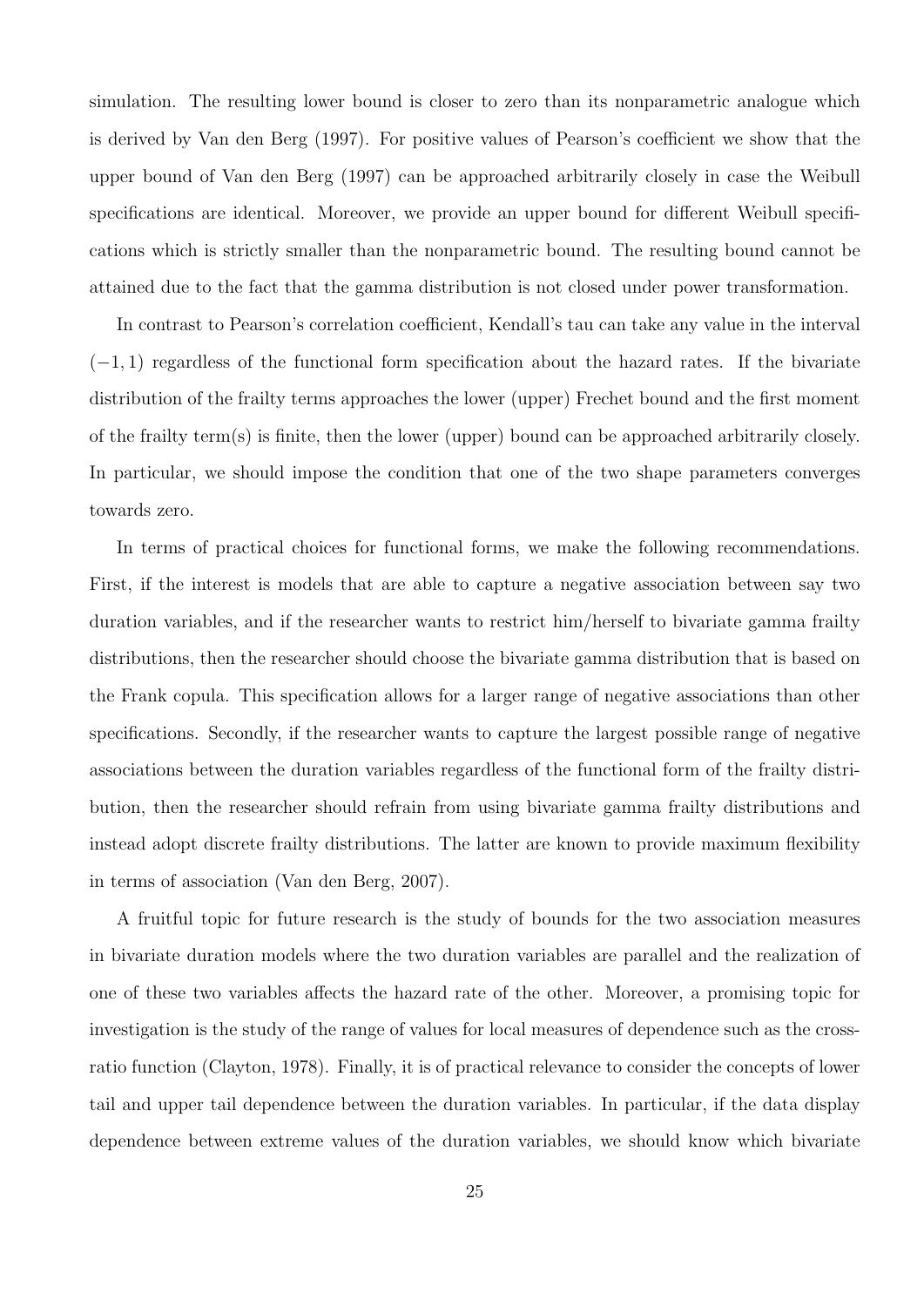distributions for the frailty terms allow such a dependence pattern.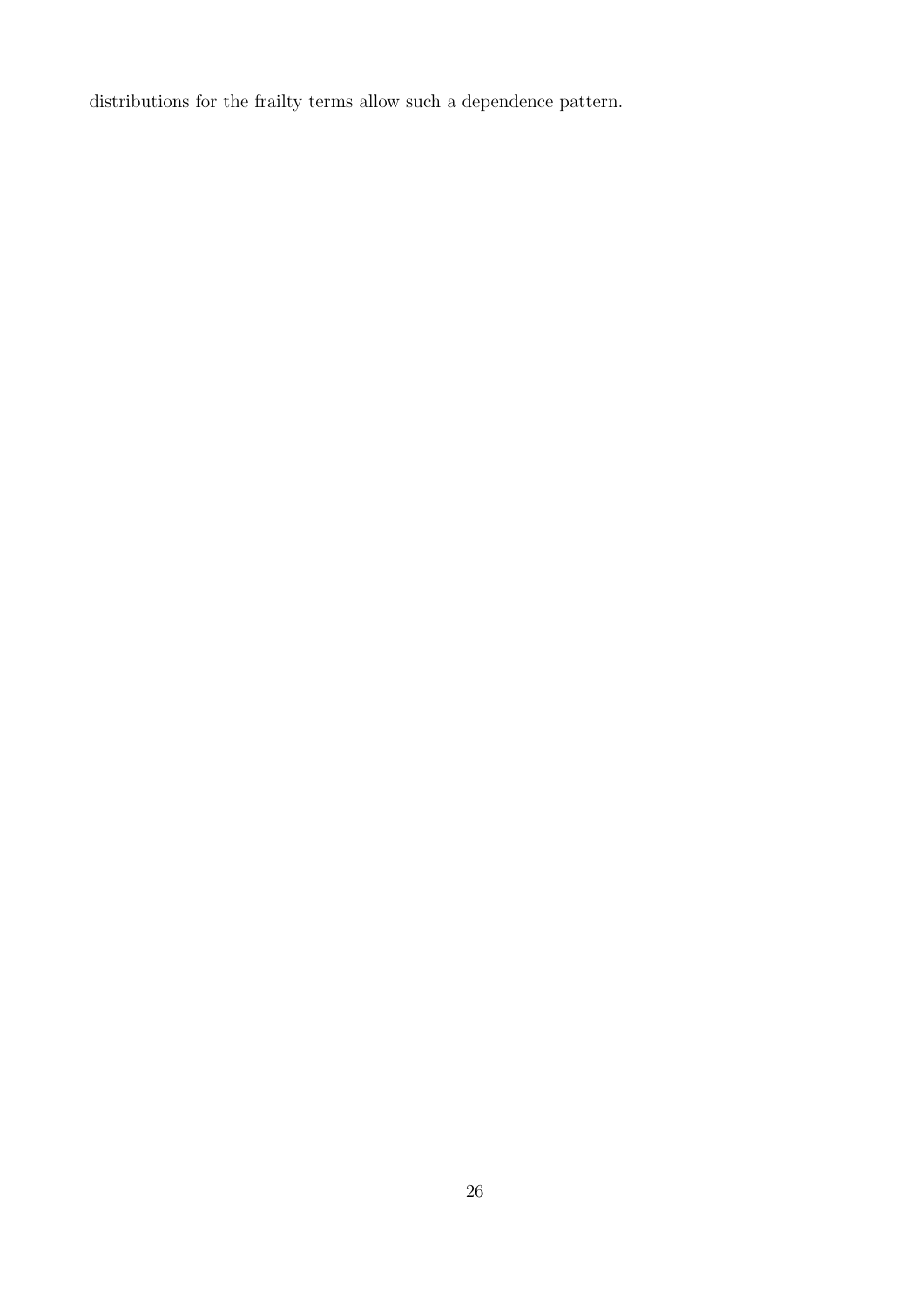# **Appendix A**

This appendix presents the mathematical proofs for the first three propositions in the main text.

**Proof of Proposition 1.** By definition

$$
S^{j}(t_{1}, t_{2}|x) = \int_{\mathbf{R}_{+}^{2}} S(t_{1}, t_{2}|x, v_{1}, v_{2}) dG^{j}(v_{1}, v_{2}), \quad j = a, b,
$$
\n(A-1)

where  $S(t_1, t_2 | x, v_1, v_2) = \exp(-\Lambda_1(t_1, x)v_1 - \Lambda_2(t_2, x)v_2)$  for  $(t_1, t_2, x, v_1, v_2) \in \mathbb{R}^2_+ \times \mathcal{X} \times \mathbb{R}^2_+$ . The integrand is a continuous bounded function in  $(v_1, v_2)$  for any  $(t_1, t_2, x) \in \mathbb{R}_+^2 \times \mathcal{X}$ . Moreover, it holds that  $\frac{\vartheta^2}{\vartheta u_1}$  $\frac{\partial^2}{\partial v_1 \partial v_2} S(t_1, t_2 | x, v_1, v_2) > 0$  for each  $(t_1, t_2, x, v_1, v_2) \in \mathbb{R}_+^2 \times \mathcal{X} \times (0, \infty)^2$  (i.e., the  $S(t_1, t_2 | x, v_1, v_2)$  is a 2−positive function in  $v_1, v_2$ ). Given that  $G^a \prec_C G^b$ , we obtain the inequality  $S^a(t_1,t_2|x) \leq S^b(t_1,t_2|x)$  for all  $(t_1,t_2,x) \in \mathbb{R}_+^2 \times \mathcal{X}$  by Theorem 2 of Tchen (1980). Recall also that

$$
S_i(t|x) = \int_{\mathbf{R}_+} \exp\left(-\Lambda_i(t,x)v\right) dG_i(v), \quad i = 1, 2. \tag{A-2}
$$

Provided that  $G^a$  and  $G^b$  are characterized by the fixed marginals  $G_1$  and  $G_2$ , it follows that the bivariate survival functions  $S^a$  and  $S^b$  are characterized by the same marginals,  $S_1$  and  $S_2$ . This in turn implies that  $S^a \prec_C S^b$  for each  $x \in \mathcal{X}$ .

Define for each  $\varepsilon > 0$  the digamma function

$$
\psi(\varepsilon) = \frac{\Gamma'(\varepsilon)}{\Gamma(\varepsilon)}\tag{A-3}
$$

and the polygamma function

$$
\psi^{(n)}(\varepsilon) = \frac{d^n \psi(\varepsilon)}{d\varepsilon^n}, \quad n \in \mathbf{N},
$$
\n(A-4)

with  $\psi^{(0)}(.) = \psi(.)$ . Moreover, it holds that

$$
\psi^{(n)}(\varepsilon) = (-1)^{n+1} \int_{\mathbf{R}_+} \frac{t^n}{1 - e^{-t}} e^{-\varepsilon t} dt, \quad \varepsilon > 0.
$$
\n(A-5)

We state Lemma 1 which is needed for the proof of Proposition 2 and 3. Its simple proof, which makes use of  $(A-4)$  and  $(A-5)$ , is omitted.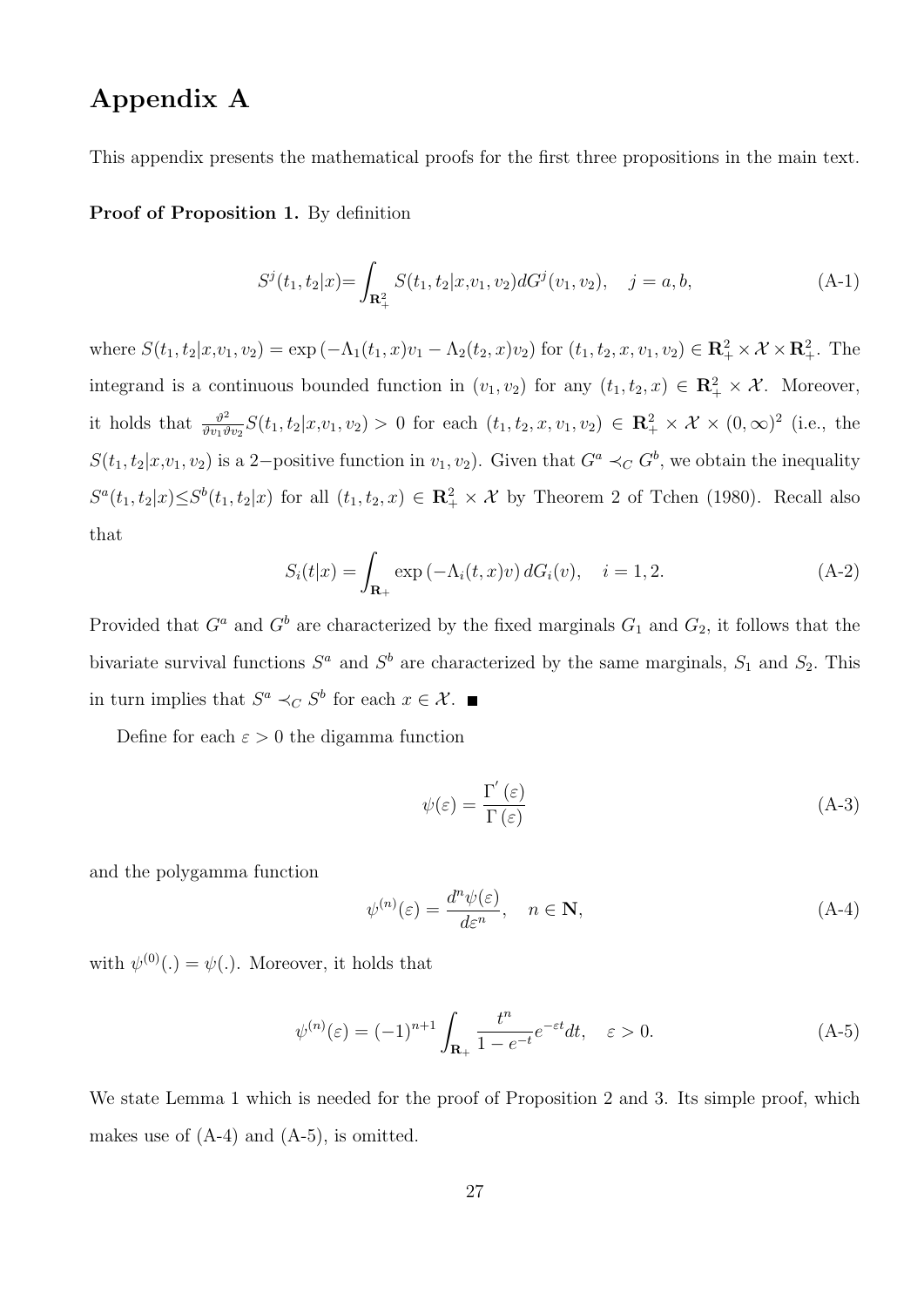**Lemma 1** *Let*  $(\varepsilon_1, \varepsilon_2, \varepsilon_3) \in (0, \infty)^3$ *. Then,* 

$$
\Gamma(\varepsilon_1) \Gamma(\varepsilon_1 + \varepsilon_2 + \varepsilon_3) - \Gamma(\varepsilon_1 + \varepsilon_2) \Gamma(\varepsilon_1 + \varepsilon_3) > 0.
$$

**Proof of Proposition 2.** Recall that

$$
\rho(T_1, T_2 | x) = \rho_{12} \prod_{i=1}^2 \left[ \delta(\alpha_i) + (\delta(\alpha_i) - 1) \frac{\Gamma^2 \left( k_i - \frac{1}{\alpha_i} \right)}{\Gamma \left( k_i - \frac{2}{\alpha_i} \right) \Gamma \left( k_i \right) - \Gamma^2 \left( k_i - \frac{1}{\alpha_i} \right)} \right]^{-\frac{1}{2}}
$$
(A-6)

for  $x \in \mathcal{X}$ , where

$$
\rho_{12} = \frac{\mathbf{E}\left(V_1^{-\frac{1}{\alpha_1}}V_2^{-\frac{1}{\alpha_2}}\right) - \mathbf{E}\left(V_1^{-\frac{1}{\alpha_1}}\right)\mathbf{E}\left(V_2^{-\frac{1}{\alpha_2}}\right)}{\prod_{i=1}^2 \left[\mathbf{E}\left(V_i^{-\frac{2}{\alpha_i}}\right) - \left[\mathbf{E}\left(V_i^{-\frac{1}{\alpha_i}}\right)\right]^2\right]^{\frac{1}{2}}}.
$$
\n(A-7)

Note that by Lemma 1 we get  $\Gamma\left(k_i-\frac{2}{\alpha}\right)$ *αi*  $\int \Gamma(k_i) - \Gamma^2(k_i - \frac{1}{\alpha})$ *αi*  $\left( \frac{1}{2} \right) > 0$  for  $\varepsilon_1 = k_i - \frac{2}{\alpha}$  $\frac{2}{\alpha_i}$  and  $\varepsilon_2 = \varepsilon_3 =$ 1  $\frac{1}{\alpha_i}$ , with  $k_i > \frac{2}{\alpha_i}$  $\frac{2}{\alpha_i}$ . Given also that  $\delta(\alpha_i) > 1$  for each  $\alpha_i > 0$ , our problem reduces to bound from below the numerator of  $(A-7)$ , for fixed marginals  $G_1, G_2, \ldots$ 

Denote by **E**<sub>*l*</sub> the expectation with respect to the probability measure max ${G_1(v_1) + G_2(v_2) - G_1(v_1)}$ 1*,* 0*}.* By using the formula for the covariance and employing Hoeffding's identity, we get

$$
\mathbf{E}\left(V_1^{-\frac{1}{\alpha_1}}V_2^{-\frac{1}{\alpha_2}}\right) \ge \mathbf{E}_l\left(V_1^{-\frac{1}{\alpha_1}}V_2^{-\frac{1}{\alpha_2}}\right).
$$
 (A-8)

The mapping  $\omega \mapsto (\omega)^{-1}$  is strictly convex and thus Jensen's inequality entails

$$
\mathbf{E}_{l}\left(V_{1}^{-\frac{1}{\alpha_{1}}}V_{2}^{-\frac{1}{\alpha_{2}}}\right) \geq \left[\mathbf{E}_{l}\left(V_{1}^{\frac{1}{\alpha_{1}}}V_{2}^{\frac{1}{\alpha_{2}}}\right)\right]^{-1},\tag{A-9}
$$

which together with  $(A-8)$  implies

$$
\mathbf{E}\left(V_1^{-\frac{1}{\alpha_1}}V_2^{-\frac{1}{\alpha_2}}\right) \ge \left[\mathbf{E}_l\left(V_1^{\frac{1}{\alpha_1}}V_2^{\frac{1}{\alpha_2}}\right)\right]^{-1} \tag{A-10}
$$

For  $G = \max\{G_1(v_1) + G_2(v_2) - 1, 0\}$ , the random vector  $(V_1, V_2)$  is NQD, which in turn gives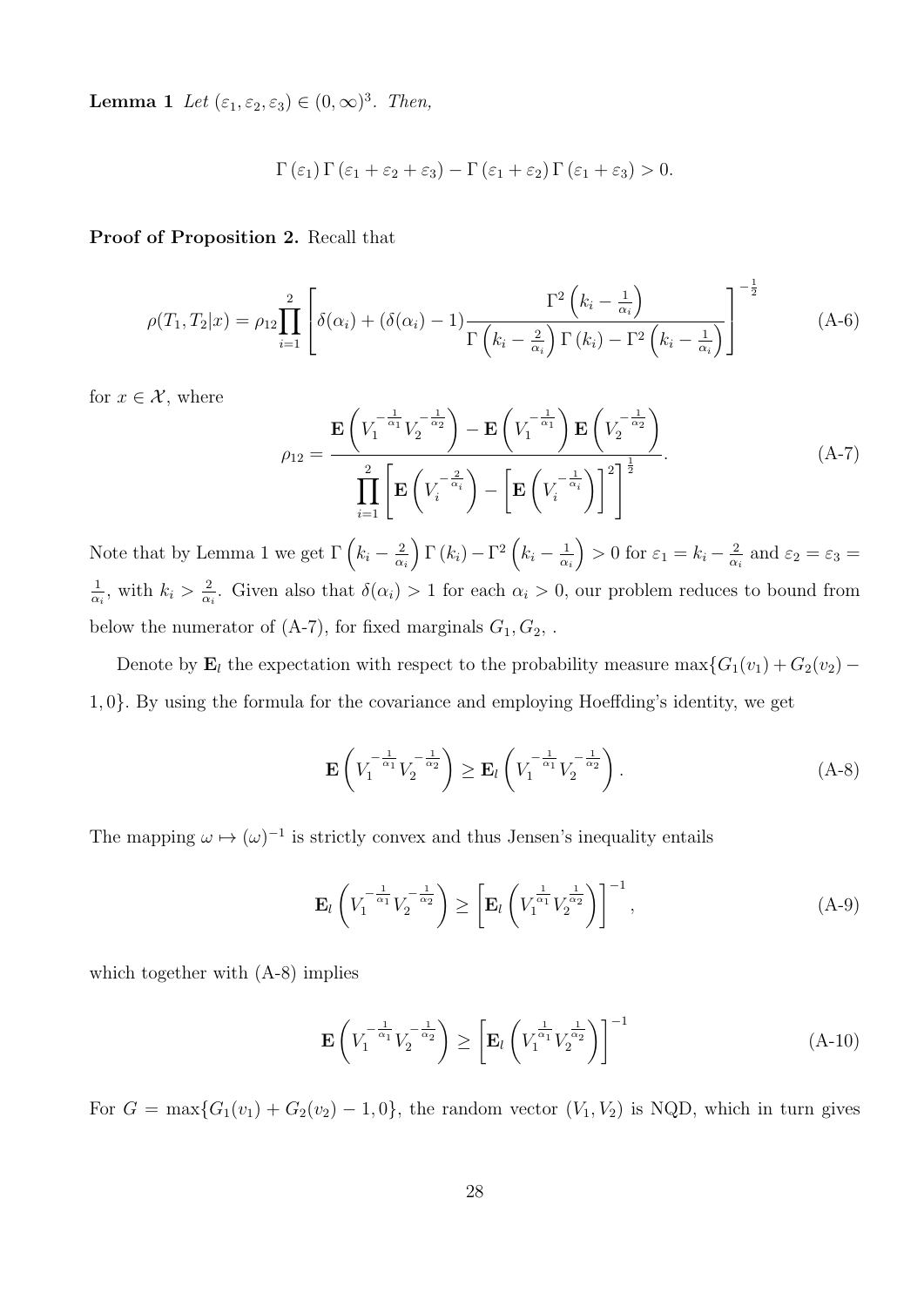that the  $(V_1^{\frac{1}{\alpha_1}}, V_2^{\frac{1}{\alpha_2}})$  is NQD as well due to the fact that  $V_i^{\frac{1}{\alpha_i}}$  is strictly increasing transformation of  $V_i$  for  $i = 1, 2$ . Using again the formula of the covariance and Hoeffding's identity we get

$$
\mathbf{E}_{l}\left(V_{1}^{\frac{1}{\alpha_{1}}}V_{2}^{\frac{1}{\alpha_{2}}}\right) \leq \mathbf{E}\left(V_{1}^{\frac{1}{\alpha_{1}}}\right)\mathbf{E}\left(V_{2}^{\frac{1}{\alpha_{2}}}\right).
$$
\n(A-11)

Therefore, combining (A-10) and (A-11) we deduce

$$
\mathbf{E}\left(V_1^{-\frac{1}{\alpha_1}}V_2^{-\frac{1}{\alpha_2}}\right) \ge \left[\mathbf{E}\left(V_1^{\frac{1}{\alpha_1}}\right)\mathbf{E}\left(V_2^{\frac{1}{\alpha_2}}\right)\right]^{-1}.\tag{A-12}
$$

For  $m < k_i$ , the  $m$ −th moment of  $V_i$  and  $V_i^{-1}$  is given by

$$
\mathbf{E}\left(V_i^m\right) = \frac{\Gamma\left(k_i + m\right)}{\Gamma\left(k_i\right)} \mu_i^m, \ \mathbf{E}\left(V_i^{-m}\right) = \frac{\Gamma\left(k_i - m\right)}{\Gamma(k_i)} \mu_i^{-m}.\tag{A-13}
$$

Hence, use of the formulas (A-6), (A-7), (A-12) and (A-13) for  $m = \frac{1}{a}$  $\frac{1}{a_i}$  and  $m = \frac{2}{a_i}$  $rac{2}{a_i}$  and some algebra yields the thesis of the proposition.  $\blacksquare$ 

**Proof of Proposition 3.** For  $i = 1, 2$  the ratio within the brackets in the formula of  $\rho(T_1, T_2|x)$ , see (A-6), can be rewritten as  $\frac{1}{\mathcal{F}(y_i(k), \alpha_i^{-1})-1}$  for  $y_i(k) = k - \frac{2}{\alpha}$  $\frac{2}{\alpha_i}$ , where  $\mathcal{F}(\varepsilon_1, \varepsilon_2) = \frac{\Gamma(\varepsilon_1)\Gamma(\varepsilon_1+2\varepsilon_2)}{\Gamma^2(\varepsilon_1+\varepsilon_2)},$  $\varepsilon_1 > 0, \varepsilon_2 > 0$ . We first show that  $\mathcal{F}(\varepsilon_1, \varepsilon_2)$  is strictly decreasing in  $\varepsilon_1$  for each  $\varepsilon_2 \in (0, \infty)$ , which in turn will imply that  $\mathcal{F}(y_i(k), \alpha_i^{-1})$  is strictly decreasing in *k* for any positive  $\alpha_i$ . Taking the logarithm of  $\mathcal{F}(\varepsilon_1, \varepsilon_2)$  and then differentiating with respect to  $\varepsilon_1$ , we obtain

$$
\frac{\vartheta \log \mathcal{F}(\varepsilon_1, \varepsilon_2)}{\vartheta \varepsilon_1} = \psi(\varepsilon_1) + \psi(\varepsilon_1 + 2\varepsilon_2) - 2\psi(\varepsilon_1 + \varepsilon_2),\tag{A-14}
$$

Differentiating  $\frac{\vartheta \log \mathcal{F}(\varepsilon_1, \varepsilon_2)}{\vartheta \varepsilon_1}$  with respect to  $\varepsilon_2$  it follows

$$
\frac{\vartheta}{\vartheta \varepsilon_2} \left[ \frac{\vartheta \log \mathcal{F}(\varepsilon_1, \varepsilon_2)}{\vartheta \varepsilon_1} \right] = 2\psi^{(1)}(\varepsilon_1 + 2\varepsilon_2) - 2\psi^{(1)}(\varepsilon_1 + \varepsilon_2). \tag{A-15}
$$

Clearly,  $\psi^{(2)}(\varepsilon) \leq 0$  for  $\varepsilon > 0$ , which in turn implies  $\frac{\vartheta}{\vartheta \varepsilon_2}$  $\int \frac{\vartheta \log \mathcal{F}(\varepsilon_1, \varepsilon_2)}{\vartheta \varepsilon_1}$  $\left[\right] \leq 0$  for all  $(\varepsilon_1, \varepsilon_2) \in (0, \infty)^2$ by using (A-5). Hence, given that  $\frac{\vartheta \log \mathcal{F}(\varepsilon_1,0)}{\vartheta \varepsilon_1} = 0$  it follows  $\frac{\vartheta \log \mathcal{F}(\varepsilon_1,\varepsilon_2)}{\vartheta \varepsilon_1} \leq 0$  for all  $(\varepsilon_1,\varepsilon_2) \in (0,\infty)^2$ . Therefore, given that  $\rho(T_1, T_2|x)$  is strictly decreasing in  $\mathcal{F}(y_i(k), \alpha_i^{-1})$  for  $\rho_{12} > 0$ , it follows that it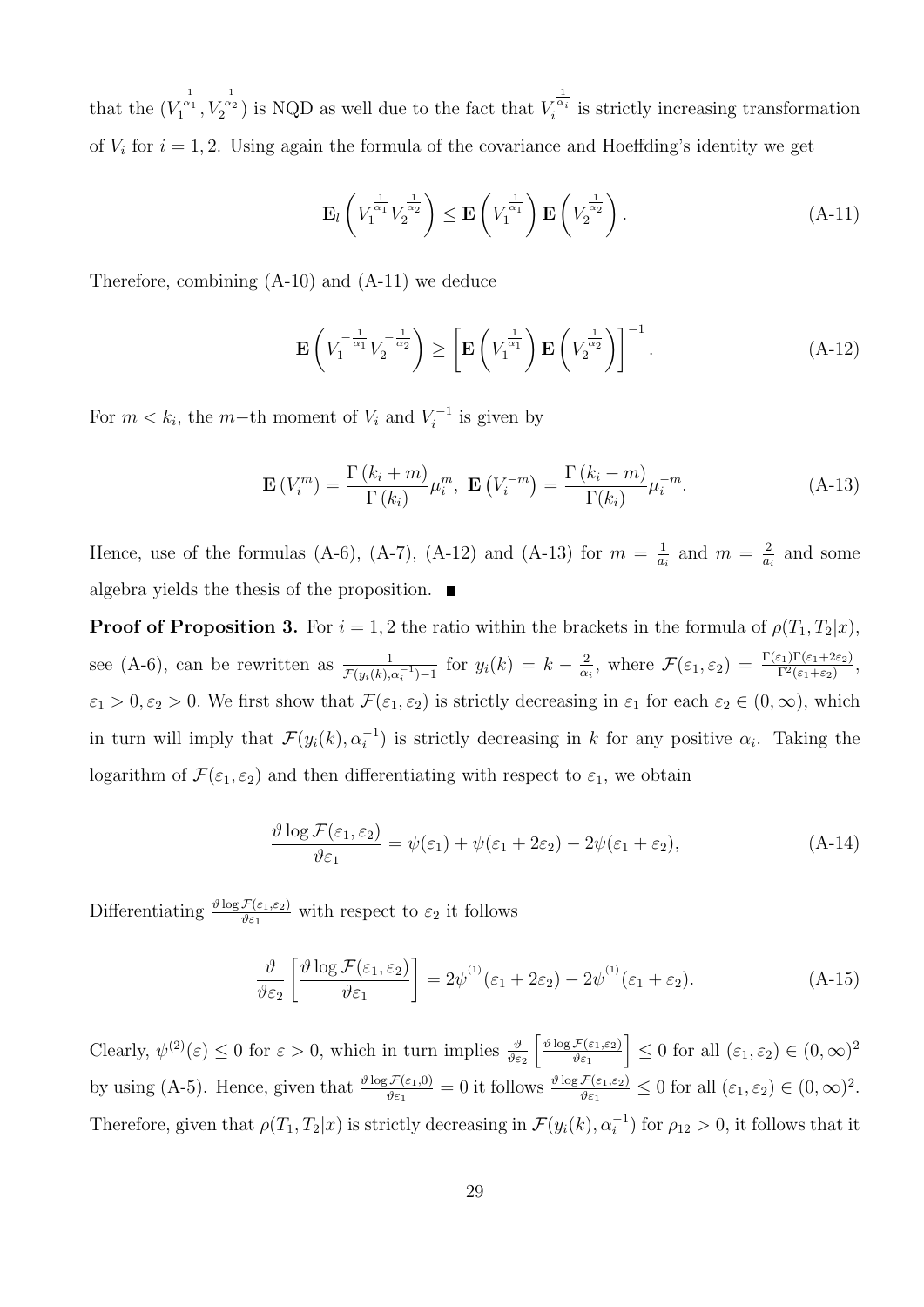is strictly decreasing in *k* for every positive  $\alpha_i$ , and consequently, for  $\rho_{12} = 1$ ,  $k \to \max\{\frac{2}{\alpha}\}$  $\frac{2}{\alpha_1}, \frac{2}{\alpha_2}$  $\frac{2}{\alpha_2}$ } = 2  $\frac{2}{\alpha_2}$  and by continuity of  $\Gamma$ (*.*), the bound is obtained. By Lemma 1, we have  $\log \mathcal{F}(\varepsilon_1, \varepsilon_2) > 0$  for all  $\varepsilon_1 > 0, \varepsilon_2 > 0$  and thus  $\Gamma\left(\frac{2(\alpha_1 - \alpha_2)}{\alpha_1 \alpha_2}\right)$  $\Gamma\left(\frac{2}{\alpha}\right)$  $\int -\Gamma^2 \left( \frac{2\alpha_1 - \alpha_2}{\alpha_1 \alpha_2} \right)$  $\left( \alpha \right) > 0$  for all  $\alpha_1, \alpha_2 > 0$ , with  $\alpha_1 > \alpha_2$ . *α*<sup>2</sup> Using also the property  $\delta(\alpha_1) > 1$  for each  $\alpha_1 > 0$ , the inequality  $b_{gu}(\alpha_1, \alpha_2) < b_u(\alpha_1, \alpha_2)$  is shown. Ē

# **Appendix B**

In this appendix we provide a brief discussion about the Archimedean family, the FGM family of copulas, and their corresponding properties. The Archimedean family is constructed according to  $C_{\psi}(\omega_1, \omega_2) = \xi_{\psi}^{[-1]}(\xi_{\psi}(\omega_1) + \xi_{\psi}(\omega_2))$  with  $\xi_{\psi} : [0,1] \to [0,\infty), \xi_{\psi}'(\omega) < 0, \xi_{\psi}''(\omega) > 0$  for each  $\omega \in (0,1)$  and  $\xi_{\psi}(1) = 0$ . The function  $\xi_{\psi}^{[-1]}(\omega)$  is called pseudo-inverse and is equal to  $\xi_{\psi}^{-1}(\omega)$  if  $\omega < \xi_{\psi}(0)$  and 0 elsewhere. In case  $\xi_{\psi}^{-1}(\omega) = \xi_{\psi}^{[-1]}(\omega)$  for every  $\omega \in [0, \infty)$ , both the copula and the respective generator are called strict. The case of  $\xi_{\psi}(\omega) = -\ln \omega$  corresponds to independence between the underlying random variables. Nelsen (2006) describes this important class of copulas. We first describe the three most popular copulas which belong to the Archimedean family.

**Clayton Copula**: For  $\xi_{\psi}(\omega) = \frac{1}{\psi}(\omega^{-\psi} - 1)$  we obtain the Clayton copula which is given by

$$
C_{\psi}(\omega_1, \omega_2) = \max \left\{ \left( \omega_1^{-\psi} + \omega_2^{-\psi} - 1 \right), 0 \right\}^{-\frac{1}{\psi}}, \ \psi \in [-1, \infty) \backslash 0. \tag{B-1}
$$

If  $\psi \in [-1,0)$  the  $C_{\psi}$  is NQD and for every  $\psi \in (0,\infty)$  the  $C_{\psi}$  is PQD. Additionally,  $C_{-1}(\omega_1,\omega_2)$  $=\max{\{\omega_1+\omega_2-1,0\}}$ ,  $\lim_{\psi\to\infty}C_{\psi}(\omega_1,\omega_2)=\min{\{\omega_1,\omega_2\}}$  and  $\lim_{\psi\to 0}C_{\psi}(\omega_1,\omega_2)=\omega_1\omega_2$  for every  $(\omega_1, \omega_2) \in [0, 1]^2$ . Note that  $\lim_{\psi \to -1} C_{\psi}(\omega_1, \omega_2) \neq \max{\omega_1 + \omega_2 - 1, 0}$ , which implies that  $C_{\psi}$  is not right-continuous at *−*1*.*

**Frank Copula**: If we apply  $\xi_{\psi}(\omega) = -\ln \frac{e^{-\psi \omega} - 1}{e^{-\psi} - 1}$  as generator, we get the Frank copula

$$
C_{\psi}(\omega_1, \omega_2) = -\frac{1}{\psi} \ln \left[ 1 + \frac{(e^{-\psi \omega_1} - 1)(e^{-\psi \omega_2} - 1)}{e^{-\psi} - 1} \right], \ \psi \in (-\infty, \infty) \setminus 0. \tag{B-2}
$$

For any  $\psi \in (-\infty, 0)$  the  $C_{\psi}$  is NQD and for every  $\psi \in (0, \infty)$  the  $C_{\psi}$  is PQD. Additionally,  $\lim_{\psi \to -\infty} C_{\psi}(\omega_1, \omega_2) = \max{\{\omega_1 + \omega_2 - 1, 0\}}, \lim_{\psi \to \infty} C_{\psi}(\omega_1, \omega_2) = \min{\{\omega_1, \omega_2\}}$  and  $\lim_{\psi \to 0} C_{\psi}(\omega_1, \omega_2)$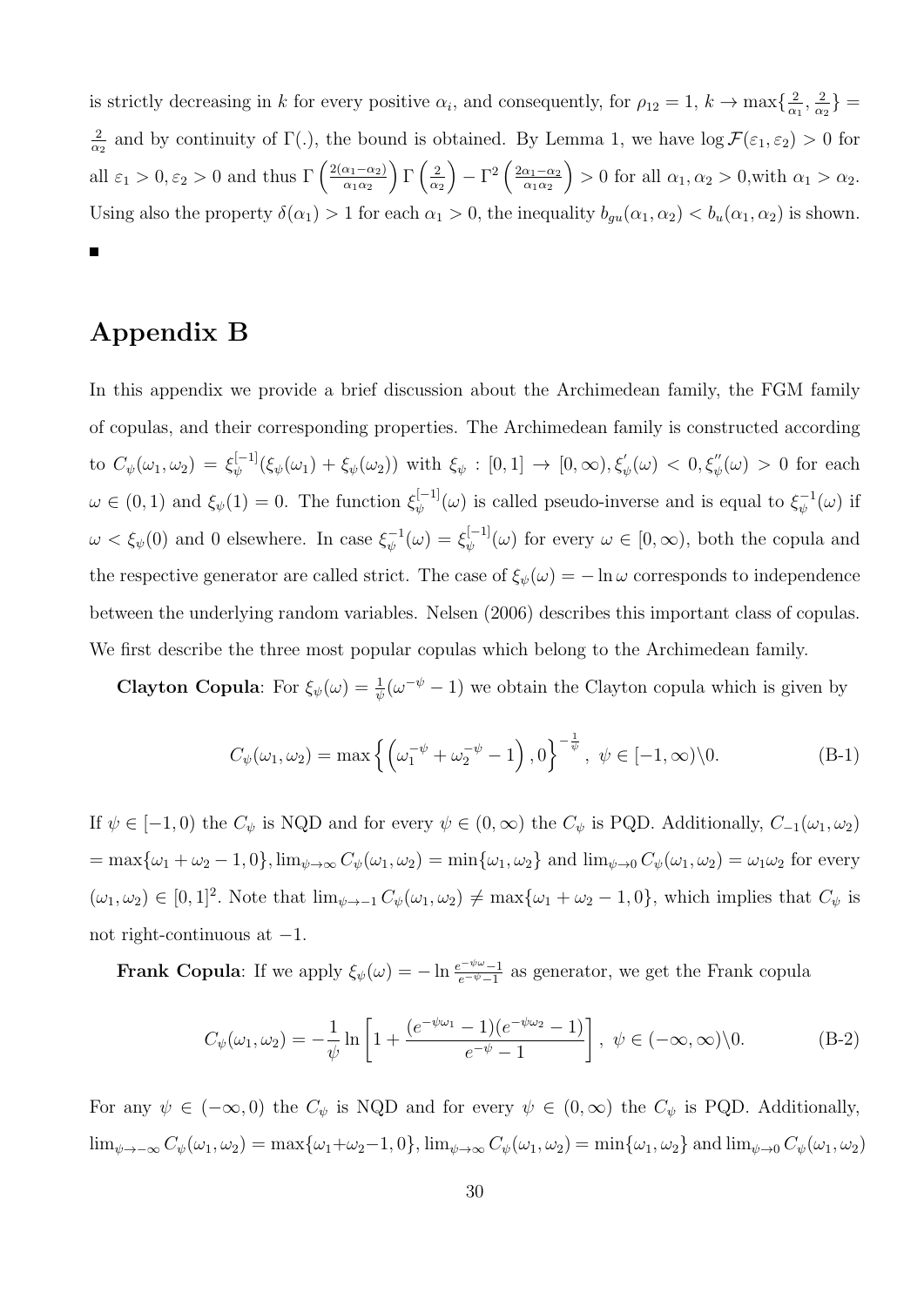$=\omega_1\omega_2$  for all  $(\omega_1, \omega_2) \in [0, 1]^2$ .

**Gumbel Copula**: For  $\xi_{\psi}(\omega) = (-\ln \omega)^{\psi}$  we get the Gumbel copula which is expressed as

$$
C_{\psi}(\omega_1, \omega_2) = \exp\left[-\left((- \ln \omega_1)^{\psi} + (- \ln \omega_2)^{\psi}\right)^{\frac{1}{\psi}}\right], \ \psi \in [1, \infty). \tag{B-3}
$$

The  $C_{\psi}(\omega_1, \omega_2)$  is PQD for any  $\psi \in (1, \infty)$ . Moreover,  $\lim_{\psi \to \infty} C_{\psi}(\omega_1, \omega_2) = \min{\{\omega_1, \omega_2\}}$ ,  $C_1(\omega_1, \omega_2) =$  $\omega_1 \omega_2$  for any  $(\omega_1, \omega_2) \in [0, 1]^2$ .

Finally, another copula that we could employ for parameterizing *G* is the Farlie-Gumbel-Morgenstern (FGM) copula.

**Farlie-Gumbel-Morgenstern Copula**: This family of distributions is expressed as

$$
C_{\psi}(\omega_1, \omega_2) = \omega_1 \omega_2 + \psi \omega_1 \omega_2 (1 - \omega_1)(1 - \omega_2), \ \psi \in [-1, 1].
$$
\n(B-4)

If  $\psi \in [-1,0)$  the  $C_{\psi}$  is NQD, if  $\psi \in (0,1]$  the  $C_{\psi}$  is PQD, and  $C_0(\omega_1,\omega_2) = \omega_1\omega_2$  for any  $(\omega_1, \omega_2) \in [0, 1]^2.$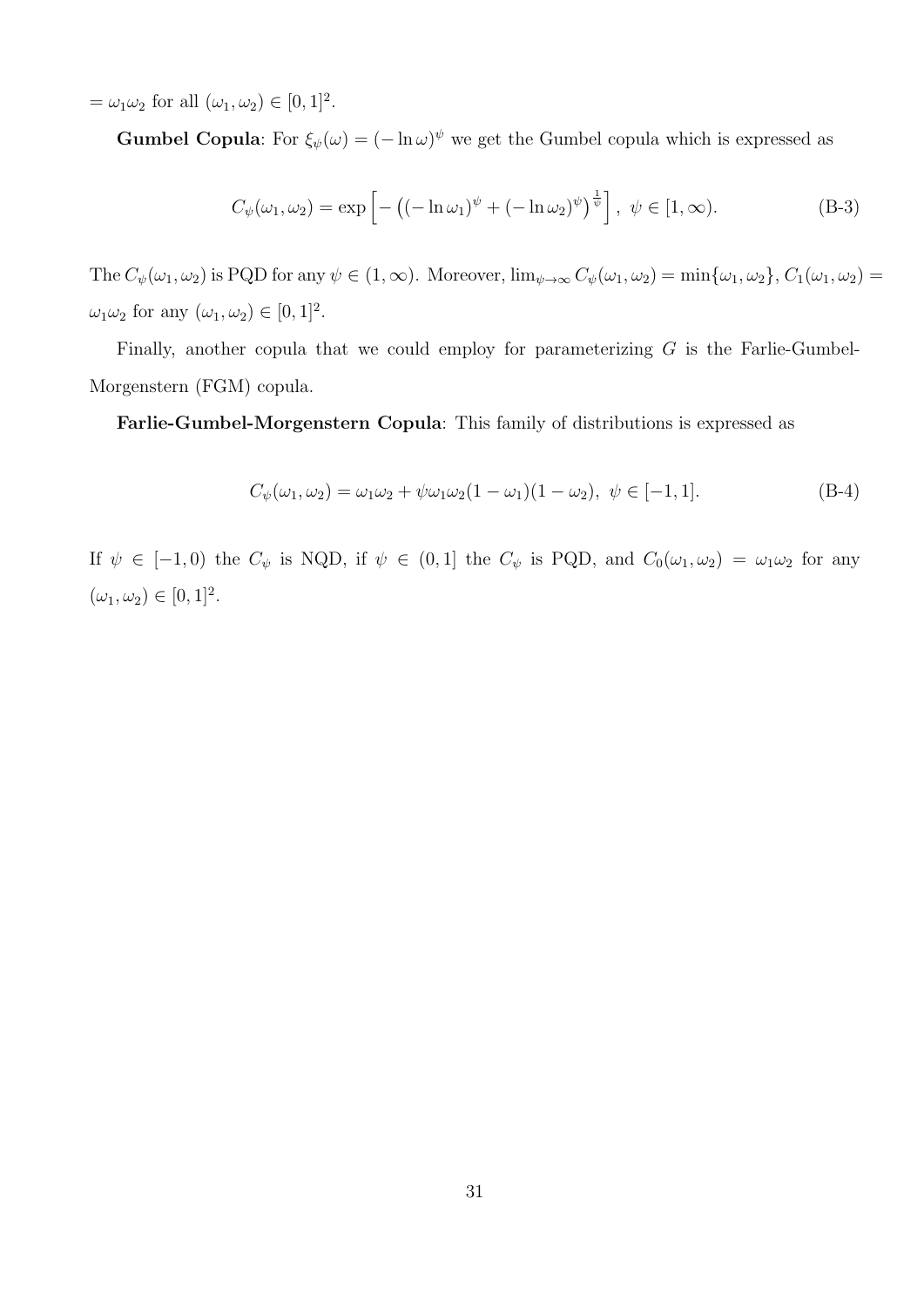# **References**

- Abbring, J. H. and Van den Berg, G. J. (2007), "The unobserved heterogeneity distribution in duration analysis," *Biometrika*, 94, 87–99.
- Beaudoin, D., Duchesne, T., and Genest, C. (2007), "Improving the estimation of Kendall's tau when censoring affects only one of the variables," *Computational Statistics & Data Analysis*, 51, 5743–5764.
- Børing, P. (2009), "Gamma Unobserved Heterogeneity and Duration Bias," *Econometric Reviews*, 29, 1–19.
- Cherian, F. (1941), "A bivariate gamma type distribution function," *Journal of the Indian Mathematical Society*, 5, 133–144.
- Clayton, D. G. (1978), "A model for association in bivariate life tables and its application in epidemiological studies of familial tendency in chronic disease incidence," *Biometrika*, 65, 141– 151.
- Cui, S. and Sun, Y. (2004), "Checking for the gamma frailty distribution under the marginal proportional hazards frailty model," *Statistica Sinica*, 14, 249–267.
- Embrechts, P., McNeil, A., and Straumann, D. (2002), "Correlation and dependence in risk management: properties and pitfalls," *Risk management: value at risk and beyond*, 176–223.
- Henderson, R. and Shimakura, S. (2003), "A serially correlated gamma frailty model for longitudinal count data," *Biometrika*, 90, 355–366.
- Joe, H. (1997), *Multivariate models and dependence concepts*, vol. 73, Chapman & Hall/CRC.
- Jonker, M., Bhulai, S., Boomsma, D., Ligthart, R., Posthuma, D., and Van Der Vaart, A. (2009), "Gamma frailty model for linkage analysis with application to interval-censored migraine data," *Biostatistics*, 10, 187–200.
- Korsgaard, I. R. and Andersen, A. H. (1998), "The additive genetic gamma frailty model," *Scandinavian Journal of Statistics*, 25, 225–269.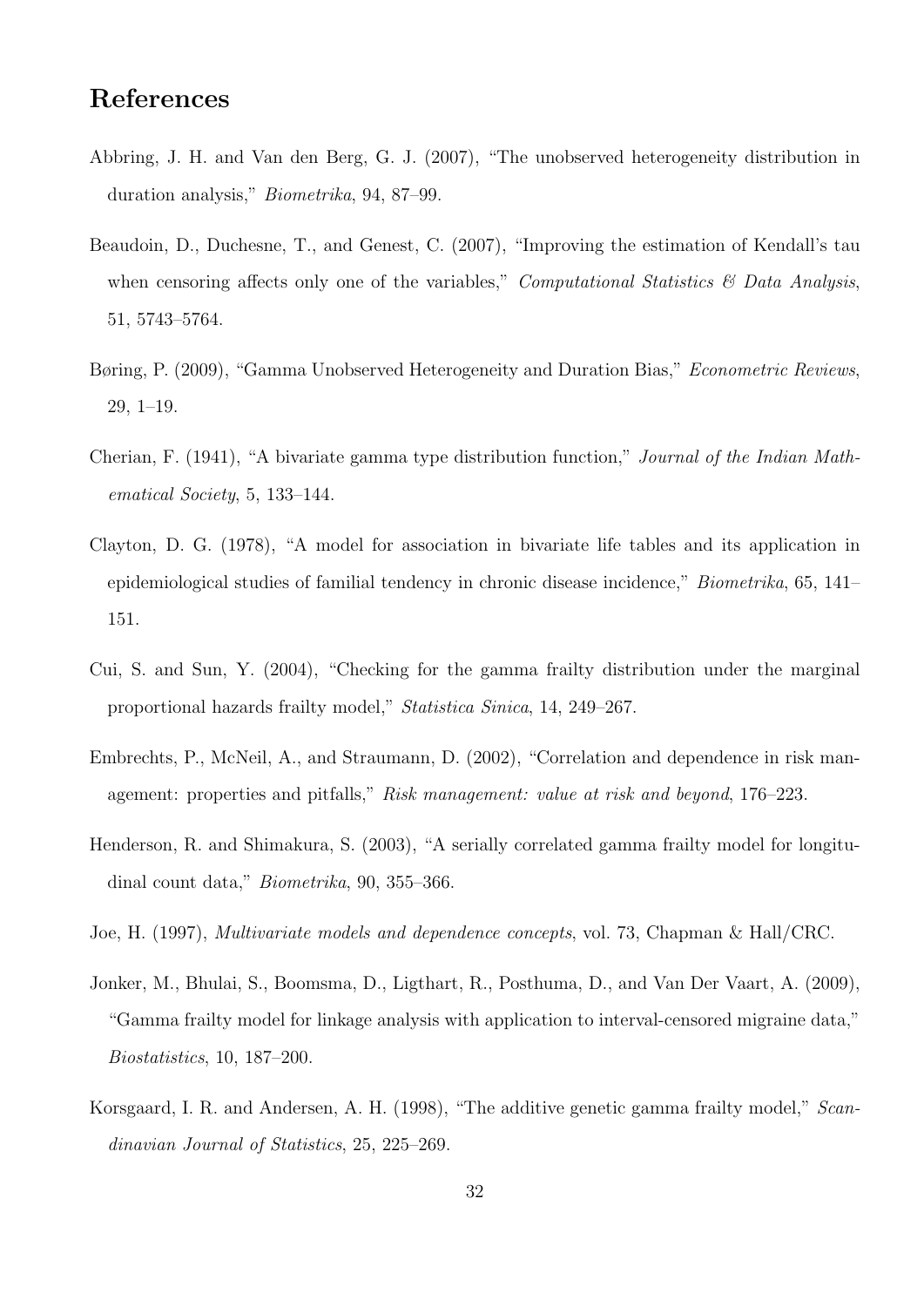- Kotz, S., Johnson, N., and Balakrishnan, N. (2000), *Continuous multivariate distributions: models and applications*, vol. 1, Wiley-Interscience.
- Lehmann, E. L. (1966), "Some concepts of dependence," *The Annals of Mathematical Statistics*, 1137–1153.
- Mardia, K. (1970), *Families of bivariate distributions*, Griffin London.
- Martin, E. and Betensky, R. (2005), "Testing quasi-independence of failure and truncation times via conditional Kendall's tau," *Journal of the American Statistical Association*, 100, 484–492.
- Nelsen, R. (2006), *An introduction to copulas*, Springer Verlag.
- Oakes, D. (2008), "On consistency of Kendall's tau under censoring," *Biometrika*, 95, 997–1001.
- Shih, J. H. and Louis, T. A. (1995), "Inferences on the association parameter in copula models for bivariate survival data," *Biometrics*, 1384–1399.
- Sklar, A. (1959), "Fonctions de répartition à n dimensions et leurs marges." *Publications de l'Institut de Statistique de L'Université de Paris*, 8, 229–231.
- Tchen, A. (1980), "Inequalities for distributions with given marginals," *The Annals of Probability*, 8, 814–827.
- Van den Berg, G. J. (1997), "Association measures for durations in bivariate hazard rate models," *Journal of Econometrics*, 79, 221–245.
- Van den Berg, G. J. (2001), "Duration models: specification, identification and multiple durations," *Handbook of econometrics*, 5, 3381–3460.
- Wang, W., Wells, M. T., et al. (2000), "Estimation of Kendall's tau under censoring," *Statistica Sinica*, 10, 1199–1216.
- Yashin, A., Vaupel, J., and Iachine, I. (1995), "Correlated individual frailty: an advantageous approach to survival analysis of bivariate data," *Mathematical Population Studies*, 5, 145–159.